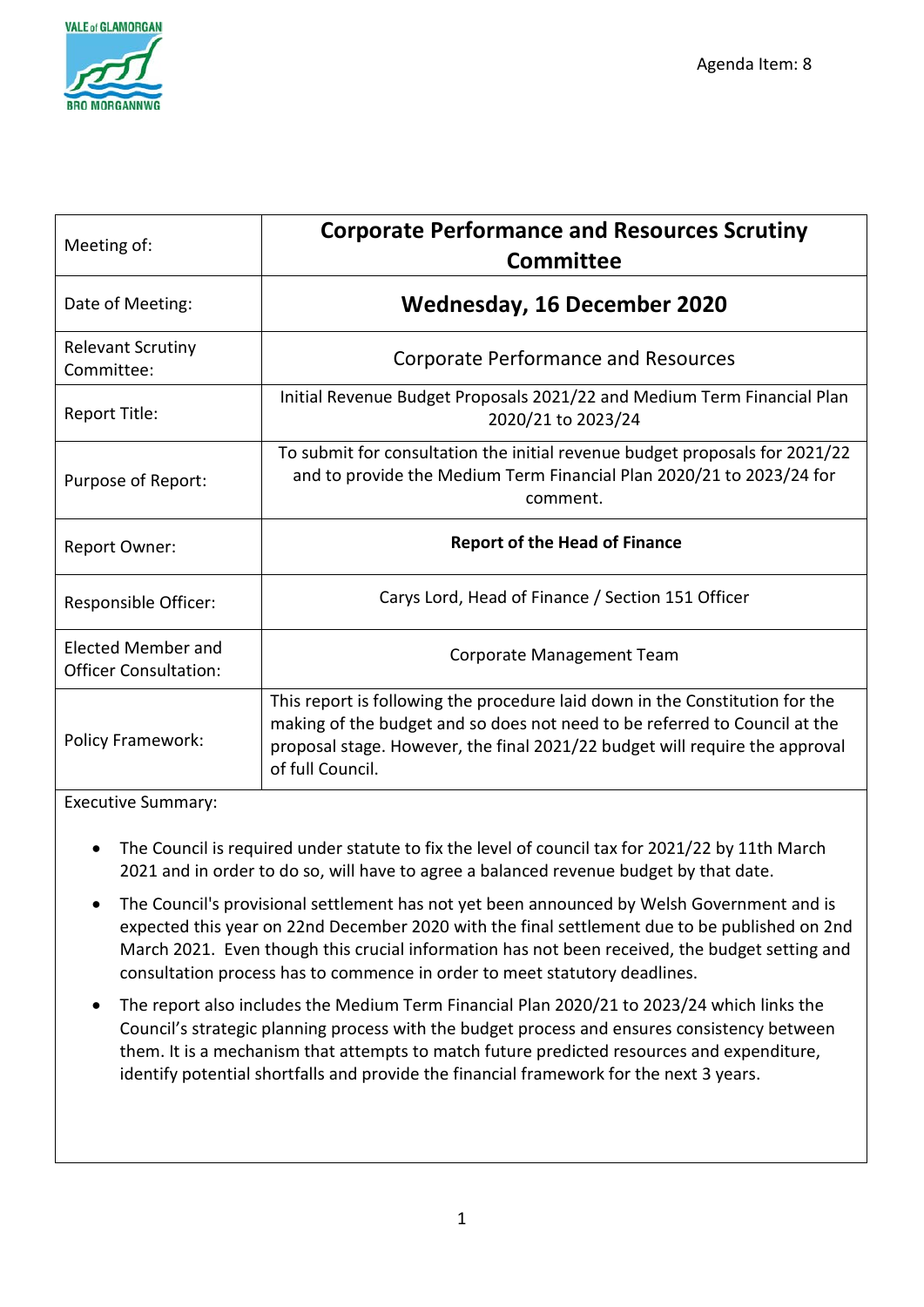# **Recommendations**

It is recommended that:

- **1.** Scrutiny Committee considers the Initial Revenue Budget Proposals for 2021/22 and recommendations from other Scrutiny Committees and forwards its recommendations to Cabinet.
- **2.** Committee consider the contents of the Medium Term Financial Plan for 2020/21 to 2023/24 and provides any comments to Cabinet to consider as part of the final budget setting process for 2021/22.

# **Reasons for Recommendations**

- **1.** In order that Cabinet be informed of the recommendations of Scrutiny Committees before making a final proposal on the budget.
- **2.** In order to gain the views of Scrutiny Committee.

# **1. Background**

- **1.1** The Council's budget is determined largely by the settlement provided by the Welsh Government (WG). The Council's provisional settlement has not yet been announced by WG. In previous years, the provisional settlement was received during October with the final settlement being received in December. The provisional settlement is expected this year on 22nd December 2020 with the final settlement due to be received on 2nd March 2021.
- **1.2** The Council is required under statute to fix the level of council tax for 2021/22 by 11th March 2021 and in order to do so, will have to agree a balanced revenue budget by the same date. To be in a position to meet the statutory deadlines and the requirements for consultation set out in the Council's Constitution, much of the work on quantifying the resource requirements of individual services needs to be carried out before the settlement is notified to the Council.
- **1.3** The Council normally produces the Medium Term Financial Plan during September/October. However, it was considered beneficial to review the timing of the production of the Plan and to include it as part of the Initial Budget Proposals report, as it sets the context for the budget setting process and links the Council's strategic planning process with the budget process ensuring consistency between them. The Plan is a mechanism that attempts to match future predicted resources and expenditure, identify potential shortfalls and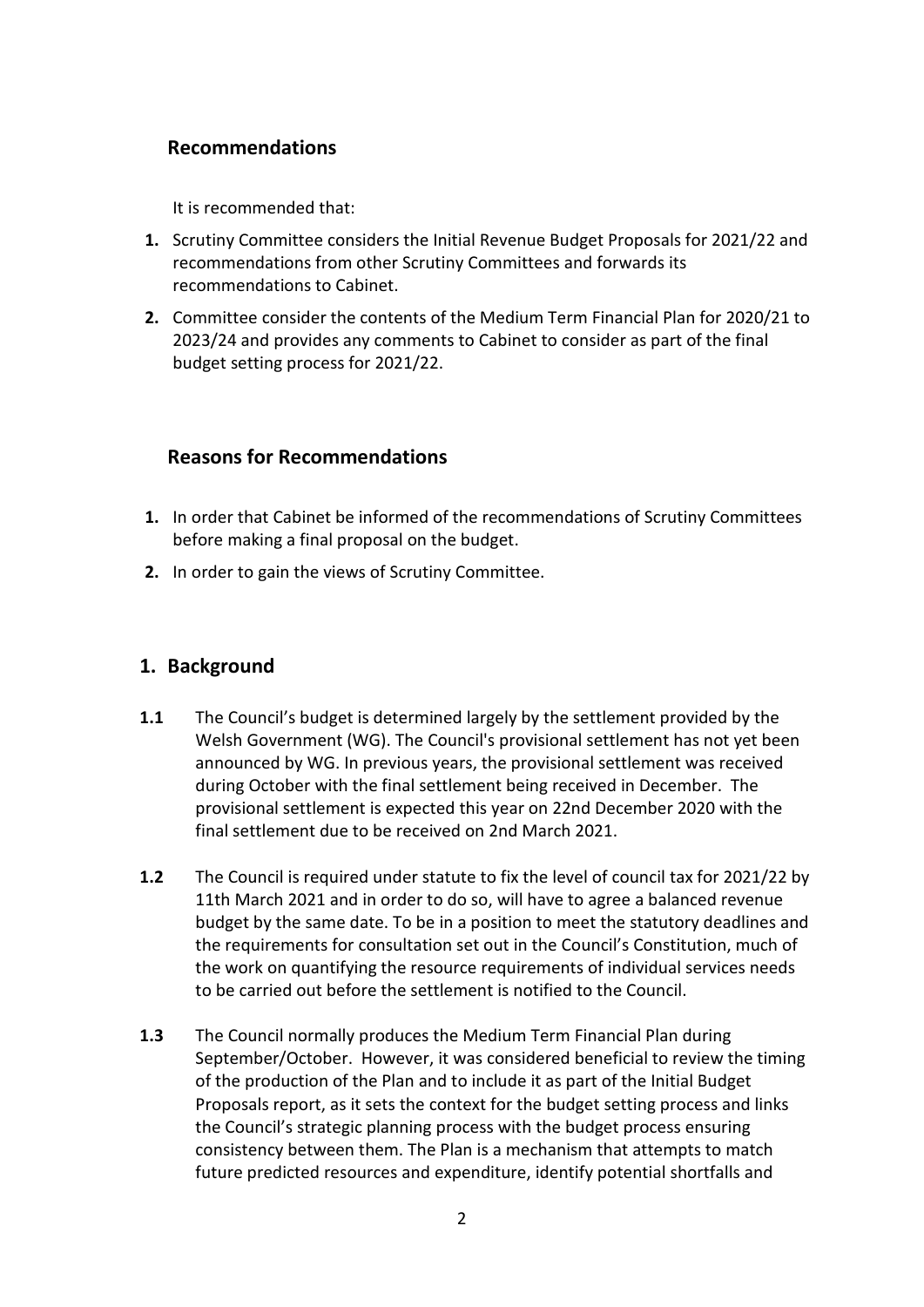provides the financial framework for the next 3 years. It is not however the budget setting process that allocates detailed budgets for services. Its purpose is to inform members and to suggest a way of dealing with the future financial pressures facing the Council which also provides perspective when agreeing the budget for the coming year.

- **1.4** The Medium Term Financial Plan, therefore, attempts to:
	- o Identify the main financial implications resulting from the increased pressure falling upon Council services, including pay inflation, legislative and demographic changes;
	- o Estimate the financial resources that will be available to the Council to meet these demands; and
	- o Match the predicted expenditure and resources and provide a framework to develop a financial strategy towards achieving a balanced budget for the next 3 financial years.

# **2. Key Issues for Consideration**

#### **Medium Term Financial Plan**

- **2.1** The Medium Term Financial Plan for 2020/21 to 2023/24 is attached at Appendix 1.
- **2.2** There are a number of factors both internal and external that impact on the Council's financial position going forward. This year the country has found itself in an unprecedented position as a result of the COVID-19 pandemic. This has meant additional challenges for the Council both operationally and financially as a result of incurring additional expenditure but also from a loss of income. The lockdown in the early part of the financial year and a firebreak lockdown in place for 2 weeks during October/November 2020 has led to the Council having to refocus its priorities to provide services in a different way, moving a large number of staff to home working and also to providing some additional services and temporarily ceasing others. There is huge uncertainty as to how the picture will develop over the coming months and therefore it is even more difficult than usual to provide predications for the coming year and beyond. Funding has been received from WG to help support not only the additional expenditure incurred due to the pandemic but also the loss of income.
- **2.3** Due to the considerable uncertainty and the financial pressures on government, the Plan has been based on three different scenarios with regards to funding from Welsh Government for the coming three financial years - a cash neutral settlement, a 1% reduction each year for the period of this Plan and a 1% increase each year. It may be the case that grant funding is provided going forward targeting specific service areas or initiatives.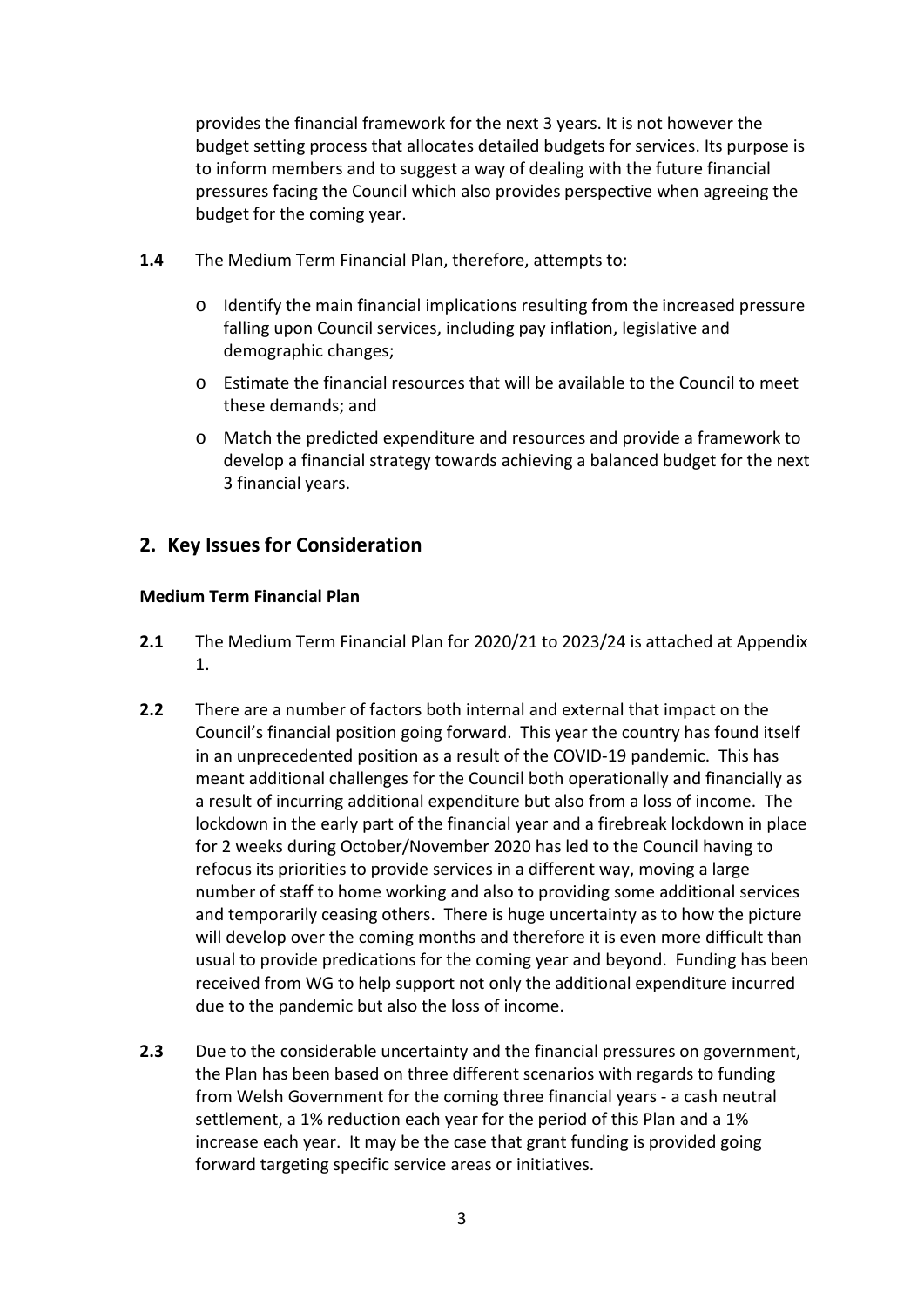- **2.4** As part of the development of the Plan departments were asked to identify cost pressures facing services in order to build up a complete and up to date picture of the financial position of the Council. An updated list is shown in the Plan at Appendix 1. These are not shown in any order of priority.
- **2.5** There is still uncertainty regarding some of the assumptions made regarding pay costs. Pay awards for 2021/22 have not been agreed and have been included in these projections at the same level as in 2020/21 however the press have recently reported that a pay freeze is likely for public sector workers. WG have confirmed that they will be providing additional funding to contribute towards the Teachers pay award which comes into effect from September 2020 via a grant and also further funding for the 6th form element.
- **2.6** Details of currently approved savings for 2021/22 to 2022/23 are shown in the Plan at Appendix 2.
- **2.7** For the purposes of the Plan, options for the level of council tax have been highlighted. With the current level of cost pressures facing the Council and without a corresponding increase in funding from the Welsh Government, it is predicted that in order to balance the budget an increase in council tax of at least a similar level to 2020/21 will be required.
- **2.8** The scenarios that have been modelled relating to Council Tax are a 4.9% increase each year, which is the same level as in 2020/21 and increasing the level to the welsh average which would be 8.4% in 2021/22 and an increase thereafter of 4.62% to maintain the average, assuming the same increase as the welsh average for 2020/21.
- **2.9** The following table shows the shortfall in funding for each of these scenarios.

| <b>Shortfall in Funding</b>                                                          | 2021/22 | 2022/23 | 2023/24 | <b>3 Year Total</b> |
|--------------------------------------------------------------------------------------|---------|---------|---------|---------------------|
|                                                                                      | £000    | £000    | £000    | £000                |
| <b>Cash Neutral Settlement</b>                                                       |         |         |         |                     |
| Notional Council Tax Increase 4.9%                                                   | 11,203  | 6,200   | 4,252   | 21,655              |
| Notional Council Tax Increase to<br>Welsh Average (8.4% 21/22 & 4.62%)<br>thereafter | 8,423   | 6,305   | 4,373   | 19,101              |
|                                                                                      |         |         |         |                     |
| <b>1% Reduction in Settlement</b>                                                    |         |         |         |                     |
| Notional Council Tax Increase 4.9%                                                   | 12,813  | 7,794   | 5,830   | 26,437              |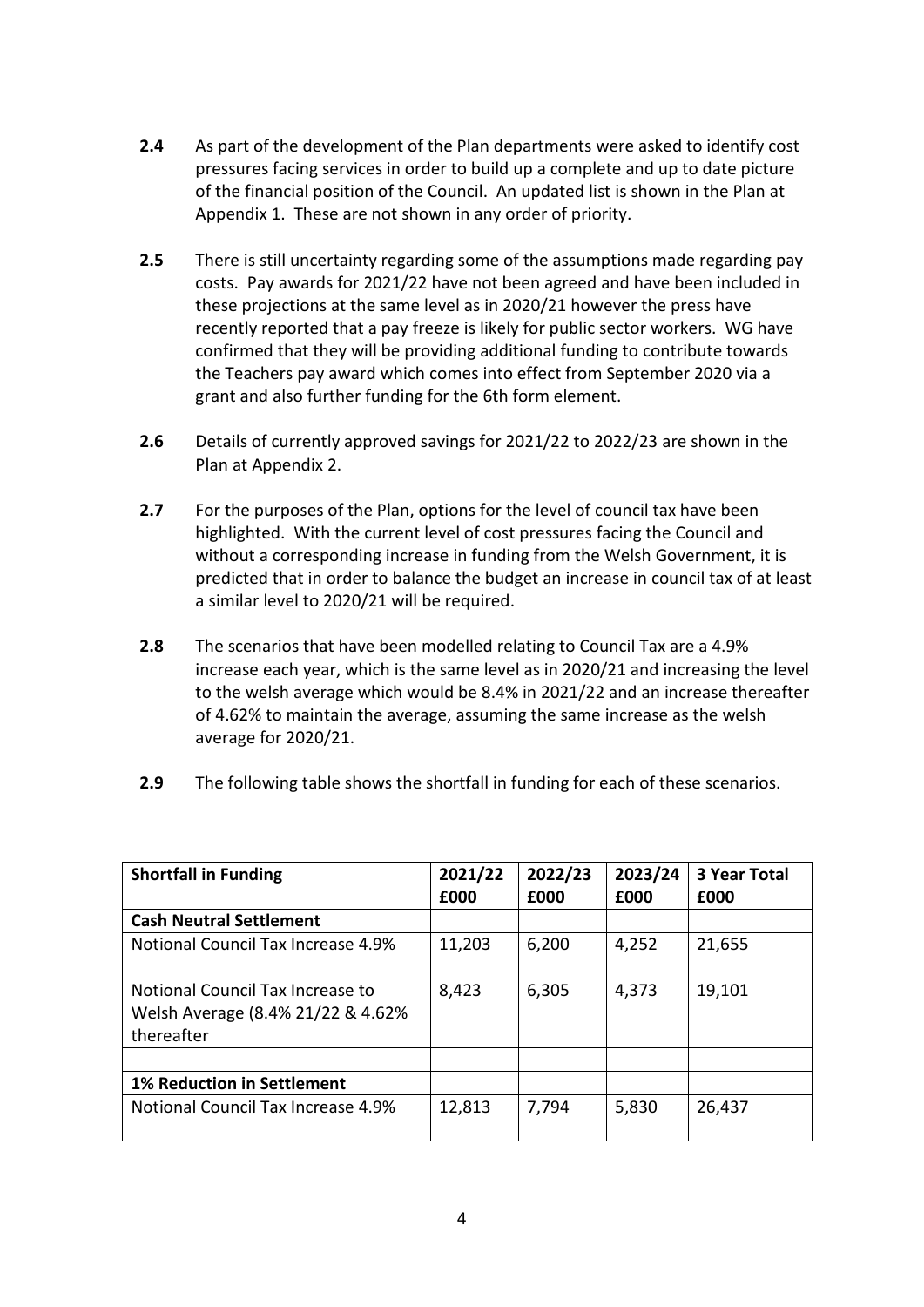| Notional Council Tax Increase to<br>Welsh Average (8.4% 21/22 & 4.62%)<br>thereafter | 10,033 | 7,899 | 5,951 | 23,883 |
|--------------------------------------------------------------------------------------|--------|-------|-------|--------|
|                                                                                      |        |       |       |        |
| 1% Increase in Settlement                                                            |        |       |       |        |
| Notional Council Tax Increase of 4.9%                                                | 9,593  | 4,574 | 2,609 | 16,776 |
| Notional Council Tax Increase to<br>Welsh Average (8.4% 21/22 & 4.62%)<br>thereafter | 6,813  | 4,679 | 2,730 | 14,222 |

- **2.10** A 1% increase in Council Tax at the 2020/21 Council Tax base equates to £794k. The level of increase in Council Tax will need to be carefully considered in parallel with the other options available to the Council in order to reduce the funding gap and to consider the impact on the residents of the Vale. As the number of households in the Vale of Glamorgan has increased from the previous year there may also be additional funding from the change in the Council Tax base.
- **2.11** Consideration has also been given to changes in the Council Tax Collection rate due to the reduction as a result of the COVID-19 pandemic. If this rate was to reduce by 1% the impact in 2021/22 would be a potential shortfall ranging from £7.696m with a 1% increase in WG settlement and a Council Tax increase at the Welsh average to £13.667m with a 1% reduction in WG settlement and a 4.9% Council Tax increase.

#### **2021/22 Initial Budget Proposals**

- **2.12** Cabinet approved the Budget Strategy for 2021/22 on the 27th July 2020, min no.C309 which outlined the timetable, methodology and the principles to be used in producing the base budget for 2021/22.
- **2.13** Given the timescales set out in the Budget Strategy this means a significant amount of the preparation for the budget will need to be completed prior to receiving the provisional settlement.
- **2.14** The late timescale for receiving the settlement also delays the notifications that the Council receives regarding continuation of grant funding. In line with the Budget Strategy, the withdrawal or reduction in grant funding should not give rise to committed growth within the budget. The service area should give consideration to the exit strategy that has been put in place in respect of the funding stream.
- **2.15** A summary of the overall base budget for 2021/22 is attached at Appendix 2 and is the basis for the production of the Medium Term Financial Plan. This has been derived by adjusting the 2020/21 budget for items such as pay inflation and committed growth but does not include identified cost pressures or savings. These are shown as a note to the table and are detailed in the Medium Term Financial Plan. Adjustments shown include the following :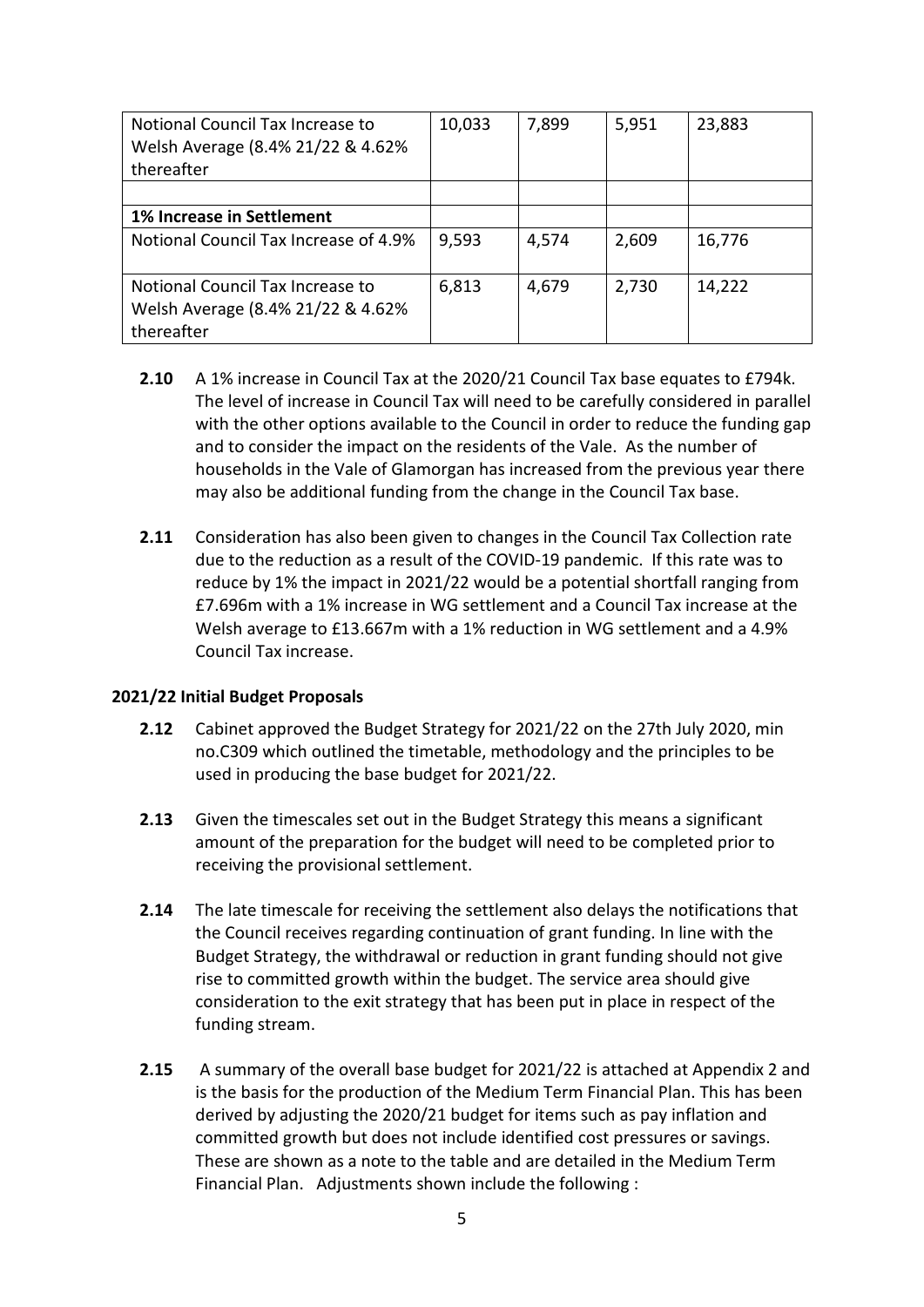- o Asset Rents, International Accounting Standard (IAS) 19 Relates to accounting items outside the control of services. They reflect charges to services for the use of capital assets and adjustments in respect of pensions to comply with accounting standards.
- o Recharges/Transfers Relates to changes in inter-service and inter Directorate recharges
- o Pay Inflation This makes provision for pay awards in 2021/22.
- o Committed Growth This relates to the reduced use of the Council Fund Reserve and the allocation approved by Emergency Powers for the upgrade of the Oracle system which is the financial system covering creditor payments, payroll, procurement and HR.
- **2.16** In view of the deficit highlighted in the Medium Term Financial Plan, further work needs to be undertaken by the Budget Working Group (BWG) in order to achieve a balanced budget for the final budget proposals for 2021/22. This will include the following:
	- o Consideration of the results of the consultation process;
	- o A review of the use of reserves to fund the deficit in the short term;
	- o A review of the level of individual reserves and potential reclassification;
	- o A review of the increase in council tax;
	- o A review of all cost pressures;
	- o Possible changes to the approved saving targets; and
	- o Consideration of the inflation assumptions.

#### **Next Steps**

- **2.17** The next stage is for the outline of the financial position for 2021/22 to be submitted to Scrutiny Committees for consultation. Committees are asked to review the level of cost pressures with a view to suggesting ways in which these could be managed downwards and/or mitigated and to consider proposals for savings. Corporate Performance and Resources Scrutiny Committee is the lead Scrutiny Committee and will consider both the Initial Revenue Budget Proposals and any recommendations that other Scrutiny Committees have made. The responses of Scrutiny Committee must be made no later than the 16th December 2020.
- **2.18** The BWG w[i](#page-8-0)ll hold a series of meetings in November and December 2020<sup>i</sup> with the relevant Cabinet Members and officers to consider the budget proposals and they will submit their recommendations so that the Cabinet may make its final budget proposal. Before making its recommendation, the BWG will consider the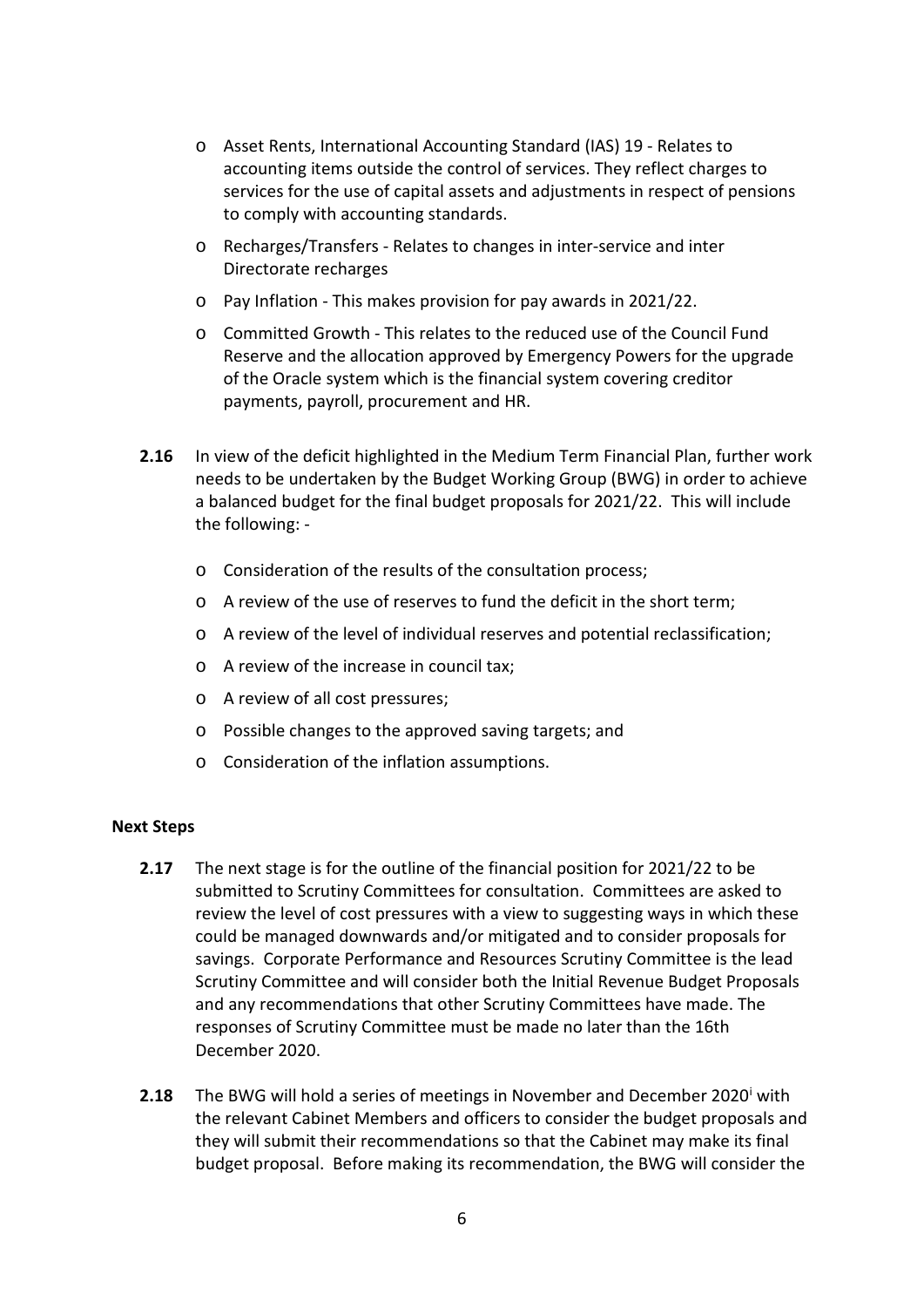comments made by Scrutiny, together with the results of consultation. Currently, the approved timetable requires Cabinet to approve the final budget proposals by no later than 8th February 2021 and that Cabinet's final budget proposals will be considered by Council at a meeting to be held 1st March 2021 to enable the Council Tax to be set by 11th March 2021. Due to the late announcement of the final settlement it is proposed that the approved timetable is reviewed to ensure decisions regarding the budgets for 2021/2022 can be fully informed by the funding levels available.

#### **Budget Consultation with Stakeholders**

- **2.19** To ensure that the budget set for 2021/22 continues to address the priorities of Vale residents and the Council's service users, the budget setting process will take into account the results of a consultation exercise. The consultation exercise will run from mid-November until the end of December. There will be a series of mini presentations hosted via the Council's website, explaining the Council's position in terms of recovering from the ongoing impact of the COVID-19 pandemic and considering the way in which Council services could be delivered in future. For each section there will be a set of questions to gather public opinion on the direction of travel for the Council. This will include an understanding of what the Council has changed, stopped or started during the pandemic and seek views from our residents. Twitter polls will also be used to gauge public opinion on certain topics. In order to ensure the views captured are representative, where possible, representative groups will be contacted to gather their views.
- **2.20** The BWG will consider the results of the budget engagement process in determining priorities for future savings and service delivery and the possible increase in Council Tax.

# **3. How do proposals evidence the Five Ways of Working and contribute to our Well-being Objectives?**

- **3.1** The BWG will ensure that budget proposals consider the requirements of the Well-being of Future Generations Act and the Council's 4 well-objectives as detailed in the Corporate Plan. These are discussed as part of the Medium Term Financial Plan.
- **3.2** The Budget Working Group will also ensure that the budget proposals reflect the 5 ways of working which are;

o Looking to the long term - The budget proposals are a means of planning for the future and take a strategic approach to ensure services are sustainable and that future need and demand for services is understood.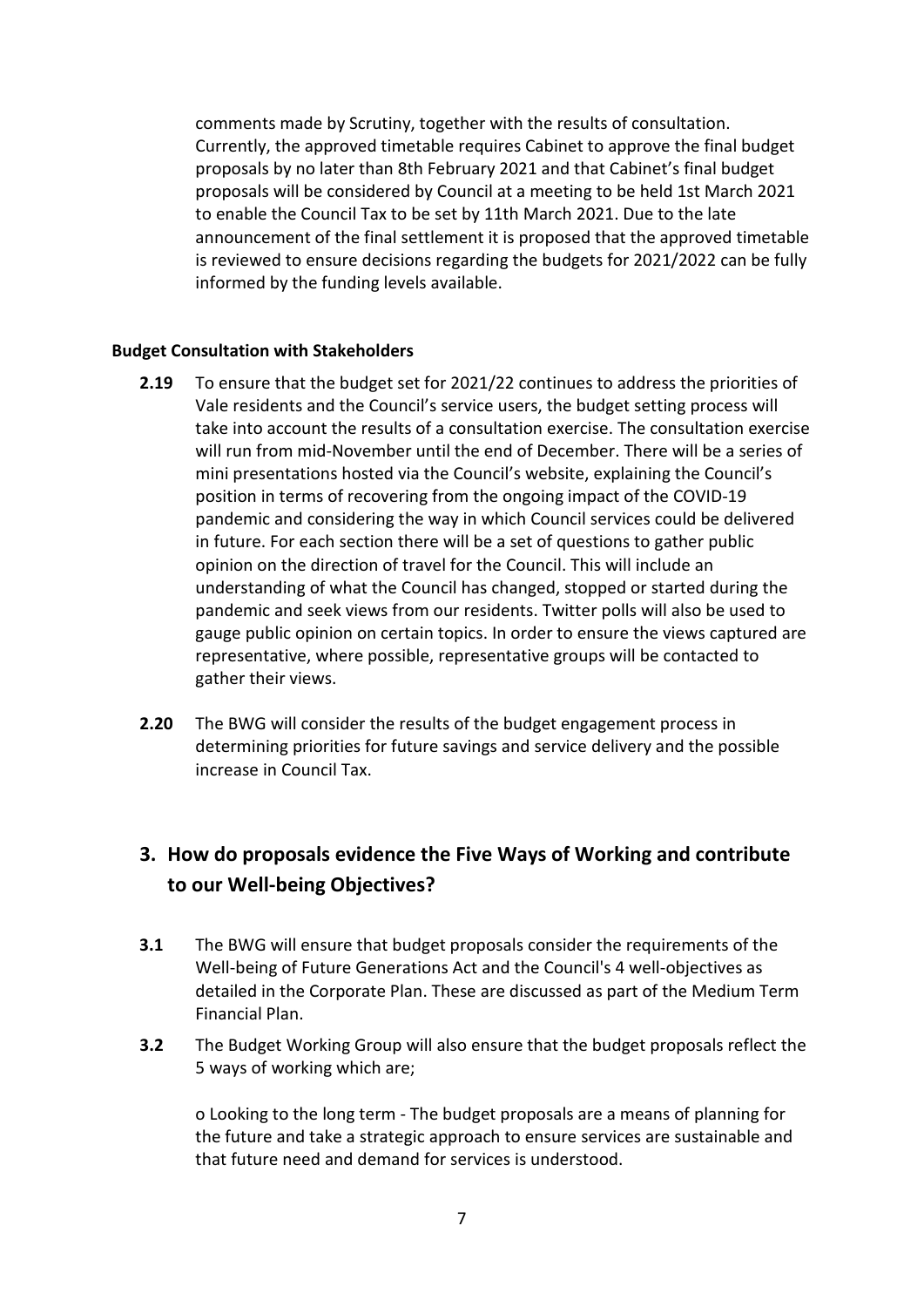o Taking an integrated approach - The budget proposals highlight and encourages ways of working with partners.

o Involving the population in decisions – As part of the budget proposal process there has been engagement with residents, customers and partners.

o Working in a collaborative way – The budget proposals recognises that more can be achieved and better services can be provided by collaboration and it encourages this as a way of working in the future.

o Understanding the root cause of issues and preventing them – The budget process is proactive and allows an understanding of the financial position so that issues can be tackled at the source.

# **4. Resources and Legal Considerations**

### **Financial**

- **4.1** Reserves are a way of setting aside funds from budgets in order to provide security against future levels of expenditure and to manage the burden across financial years. Funds no longer required may be transferred to the Council Fund and then set aside for other purposes or used to reduce council tax.
- **4.2** The Medium Term Financial Plan looks at the current level and projected level of reserves. Appendix 3 to the Plan sets out the Authority's actual reserves as at 31st March 2020 and shows the estimated reserves balance for each year up to 31st March 2024.
- **4.3** The Council is forecasting the use of general and specific reserves, excluding HRA and schools, totalling around £36.939m from 1st April 2020 onwards, which represents approximately 46% of the balance as at 31st March 2020.
- **4.4** The Council is planning to use a considerable amount of its specific reserves over the coming years, however, as reserves are a non-recurring means of funding they can only be used as part of a specific financial strategy. There is no approved use of the Council Fund for 2021/22, however, with the potential projected deficit in funding a further use of the reserve cannot be ruled out. The use of all reserves will be reviewed further, by the BWG, as part of the final budget setting process.

### **Employment**

**4.5** Not all the savings required to meet the shortfall in funding will result in a reduction in staffing. Although the impact on individuals is likely to be mitigated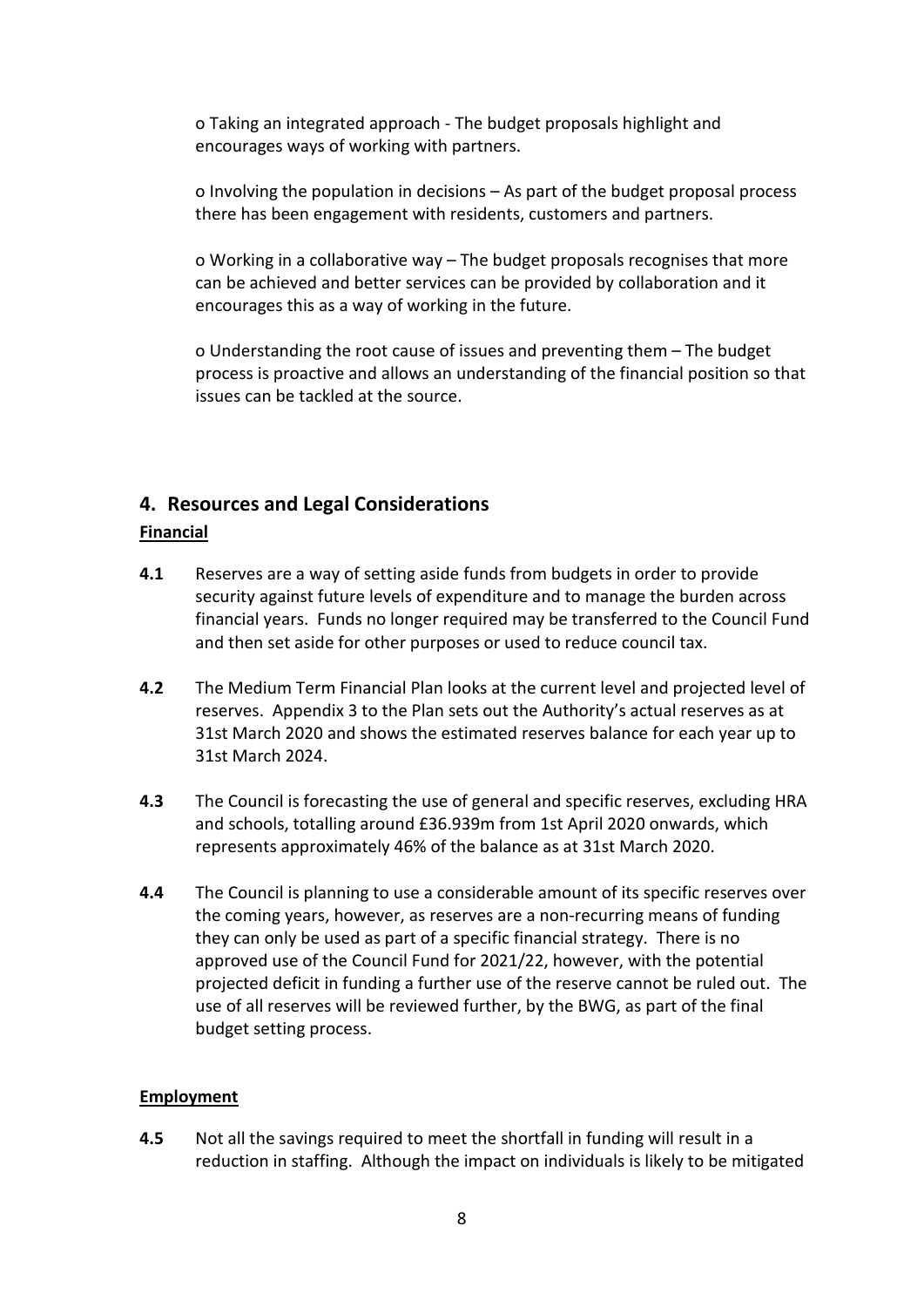as a result of natural wastage and the deletion of vacant posts, it is, nevertheless, expected that there will be a number of redundancies. The trade unions will be consulted on the details of any possible redundancies once known. Staffing implications relating to budget pressures within schools will need to be considered by individual governing bodies.

## **Legal (Including Equalities)**

- **4.6** The Council is required under statute to fix its council tax by 11th March 2021 and in order to do so will have to agree a balanced revenue budget by the same date.
- **4.7** These initial budget proposals have due regard to the requirements of the Council's Strategic Equality Plan including the Equalities Act 2010 and Public Sector Equality Duty for Wales. The subsequent development of individual strategies for achieving savings will require the completion of Equality Impact Assessments. This involves systematically assessing the likely (or actual) effects of policies on individuals who have a range of protected characteristics under the Act.

# **5. Background Papers**

<span id="page-8-0"></span>-

**5.1** Budget Strategy 2021/22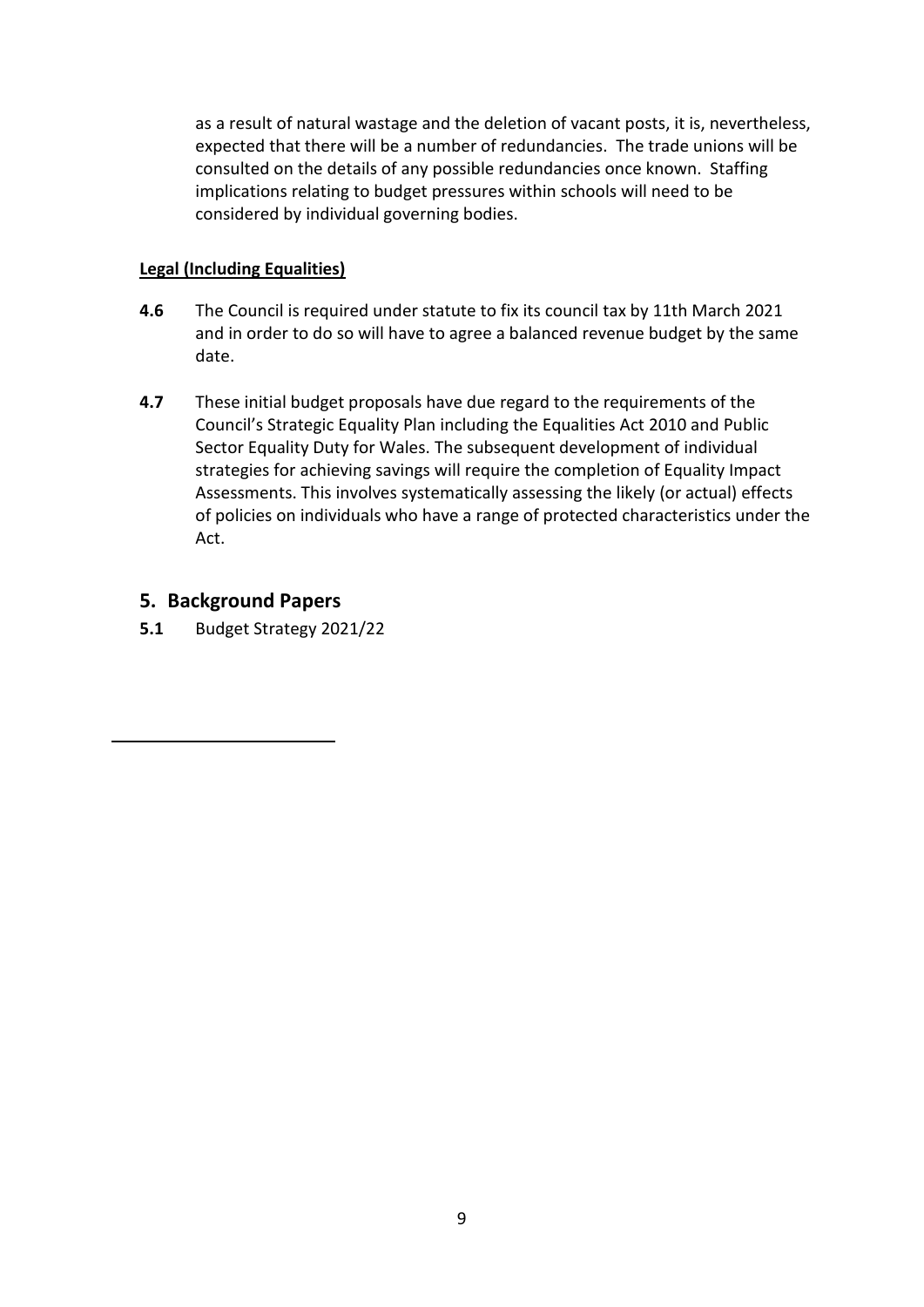





[www.valeofglamorgan.gov.uk](http://www.valeofglamorgan.gov.uk/)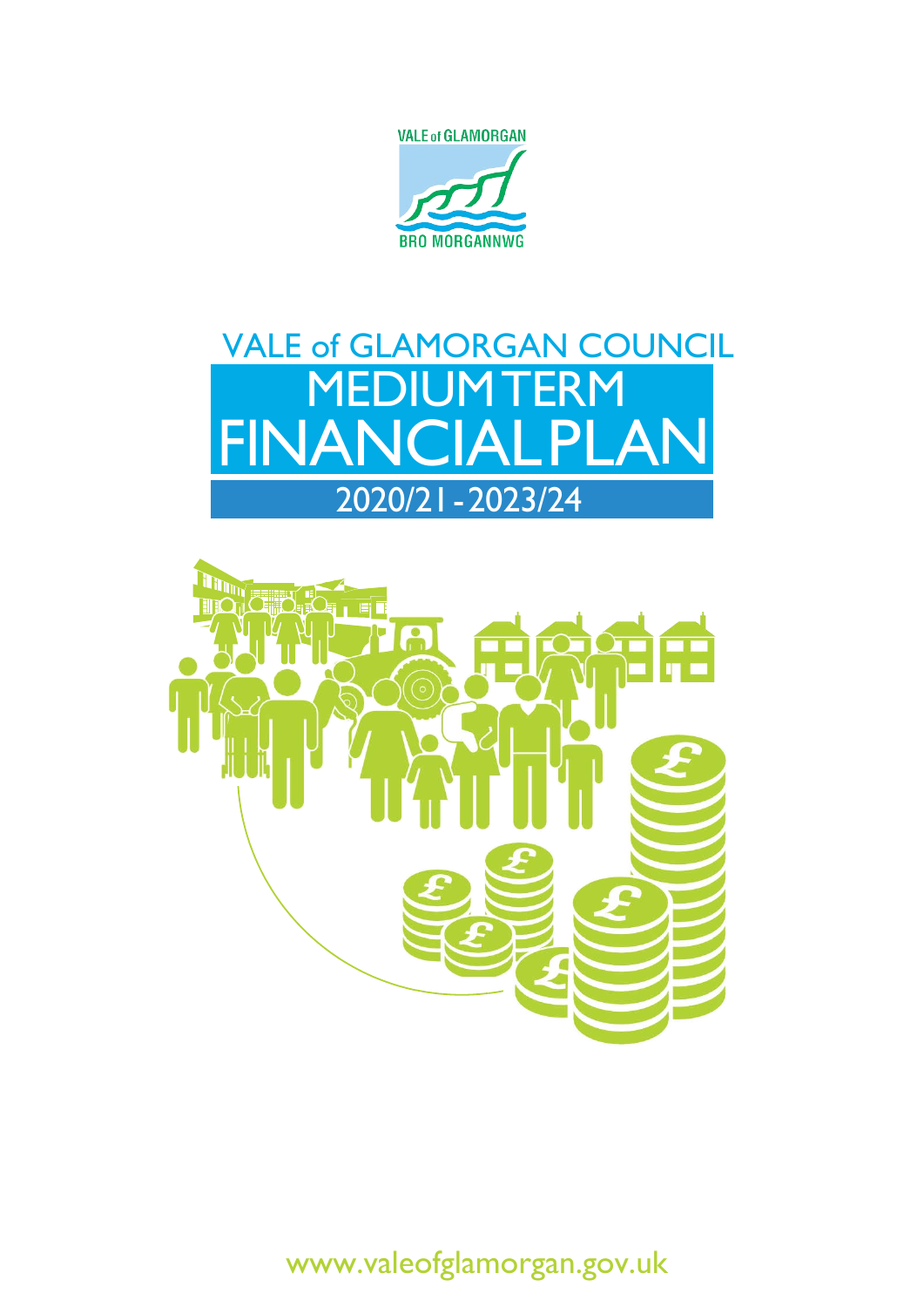# **VALE OF GLAMORGAN COUNCIL**

# **MEDIUM TERM FINANCIAL PLAN**

# **2020/21 TO 2023/24**

# **TABLE OF CONTENTS**

|                | <b>SECTION</b>                  | <b>PAGE</b>    |
|----------------|---------------------------------|----------------|
| 1 <sub>1</sub> | <b>INTRODUCTION AND CONTEXT</b> | $\overline{2}$ |
| 2.             | <b>REVENUE POSITION</b>         | 5              |
| 3.             | <b>RESERVES</b>                 | 16             |
| 4.             | <b>RISKS TO PLANNING</b>        | 18             |
| 5.             | THE STRATEGY                    | 21             |
| 6.             | CONCLUSION AND RECOMMENDATIONS  | 25             |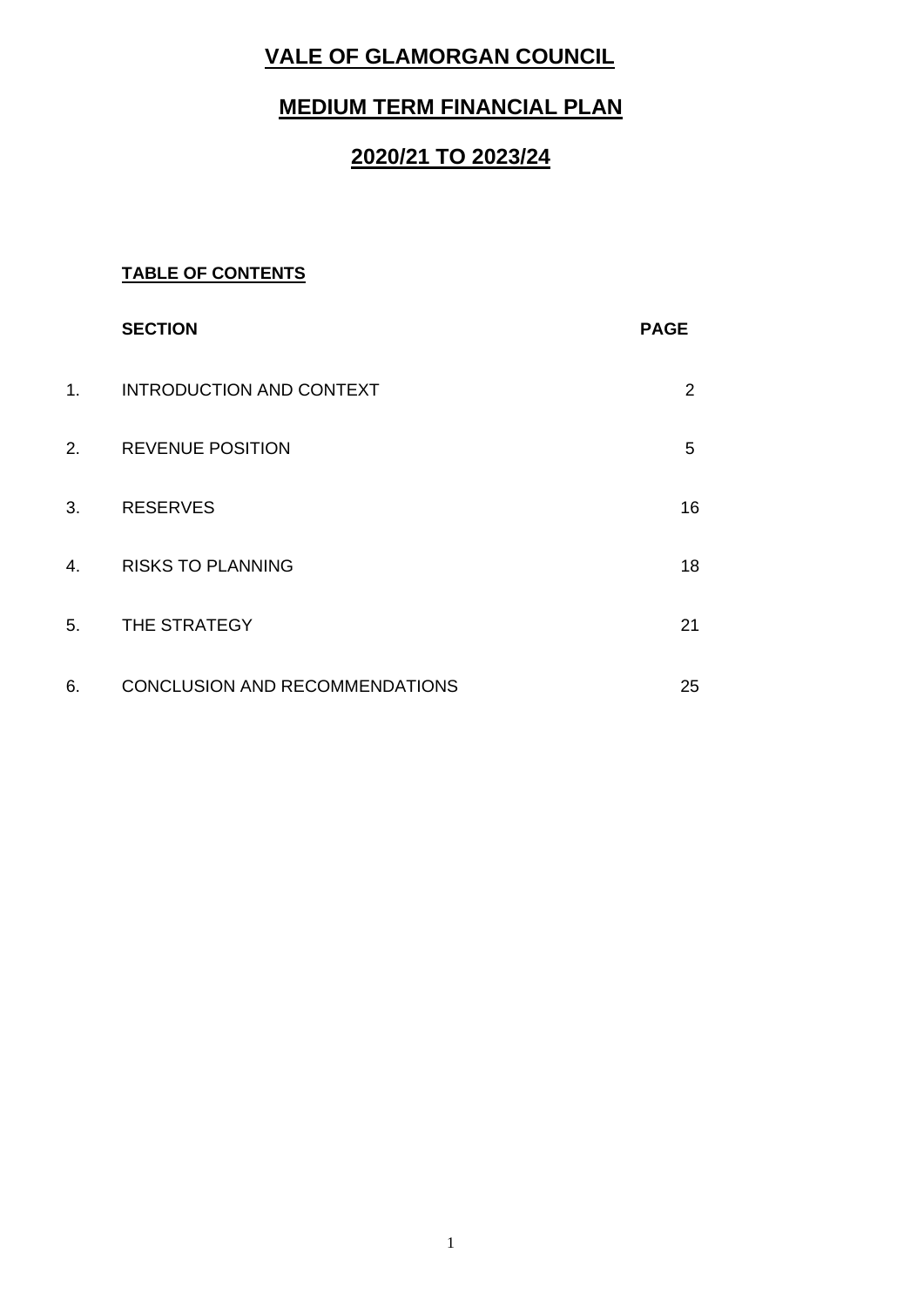## **1. INTRODUCTION AND CONTEXT**

- 1.1 The purpose of the Medium Term Financial Plan is to link the Council's strategic planning process with the budget process and to ensure consistency between them. It is a mechanism that attempts to match future predicted resources and expenditure, identify potential shortfalls and provide the financial framework for the next 3 years.
- 1.2 Delivery of the Council's priorities is reliant on having robust corporate governance arrangements. These arrangements are set out in the strategic planning framework. The framework describes how strategies, plans and processes work together and how they are monitored and scrutinised. Financial planning is one of the elements of this integrated approach to corporate planning.
- 1.3 CIPFA guidance requires authorities to produce a Capital Investment Strategy which brings together information from the Asset Management Plan and the Treasury Management Strategy. This Strategy should cover the longer term and should cover at least the next 10 years and as a result, this Medium Term Financial Plan (MTFP) will only deal with the Council's revenue position.

### **Internal Context**

- 1.4 The Council has set out its vision for 2020 2025 in its new Corporate Plan, which illustrates how the Council's vision of Strong Communities with a Bright Future will be delivered over a 5 year period. This plan reflects how different activities will deliver a wide range of outcomes through 4 Well-being Objectives, which are :-
	- To work with and for our communities;
	- To support learning, employment and sustainable economic growth;
	- To support people at home and in their community; and
	- To respect, enhance and enjoy our environment.
- 1.5 In developing the Corporate Plan, the Council has reflected on the way it works and has stated 5 principles it will follow. The Medium Term Financial Plan reflects this approach to working and this is demonstrated throughout the Plan. The 5 ways of working are :-
	- Looking to the long term The Plan is a means of planning for the future and takes a strategic approach to ensure services are sustainable and that future need and demand for services is understood.
	- Taking an integrated approach The Plan highlights and encourages ways of working which respect and understand the impact the Council's actions have on those of our partners and between service areas within the Council.
	- Involving the population in decisions The Plan recommends that engagement with residents, customers and partners takes place as part of the budget setting process, in addition to the engagement that takes place at a service specific level.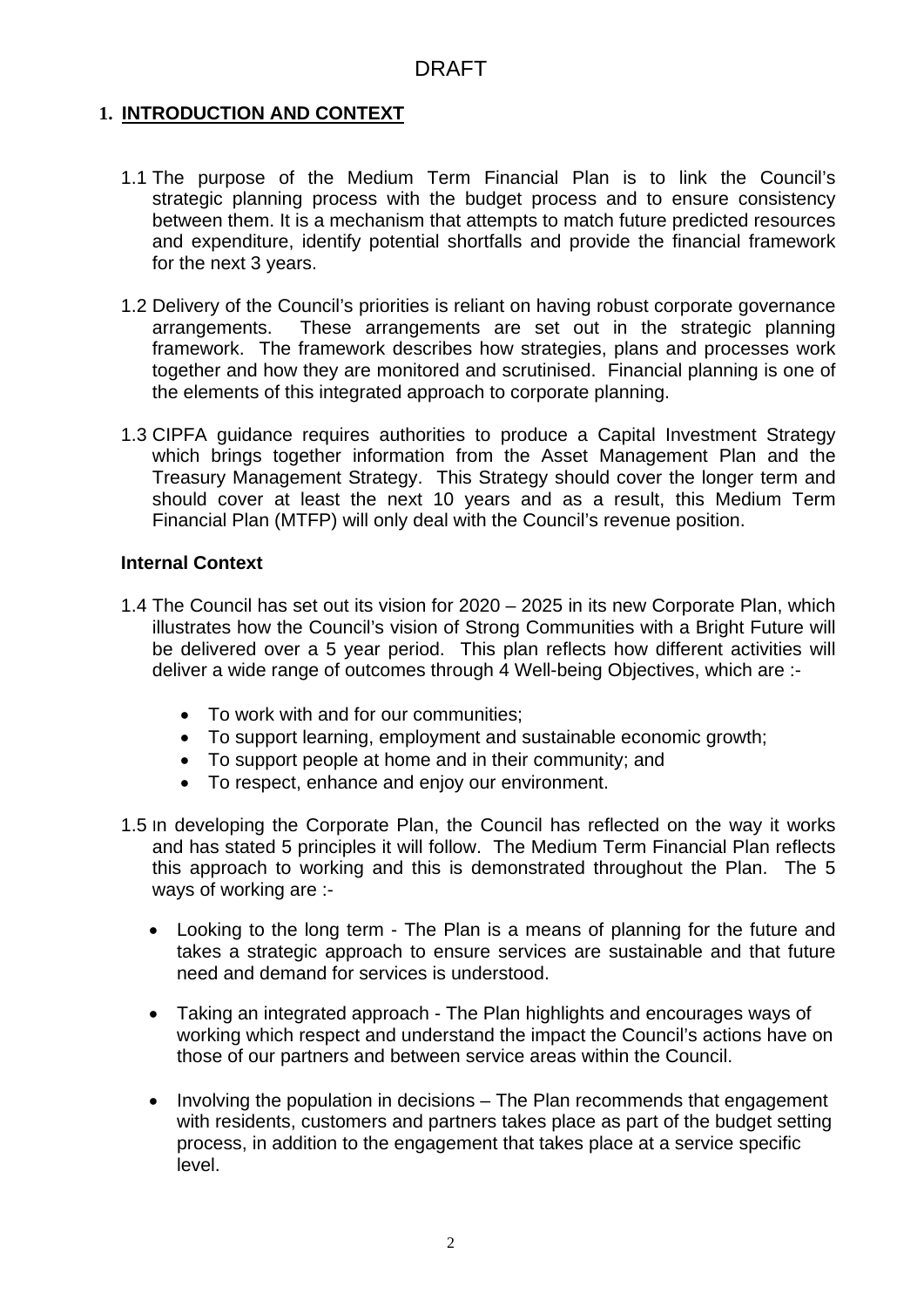- Working in a collaborative way The Plan recognises that, in certain cases, more can be achieved and better services can be provided by working in collaboration and it recommends this as a way of working in the future.
- Understanding the root cause of issues and preventing them The Plan is proactive and allows an understanding of the financial position so that issues can be tackled at source.
- 1.6 A key element of ensuring the ways of working are embedded is through integrated planning actions contained in the Corporate Plan and delivered via the Council's Insight Board. This brings together all corporate business planning activity as a whole in order to monitor delivery and identify linkages.

## **External Context**

- 1.7 There are a number of external factors that impact on the Council's financial position going forward. The results of the Westminster Government's 2010 Comprehensive Spending Review heralded a marked reduction in the level of funding to be provided by the Welsh Government (WG) to councils. As a consequence, services have had to find savings of around £59 million in the past 10 years.
- 1.8 This year the country has found itself in an unprecedented position as a result of the COVID-19 pandemic. This has meant additional challenges for the Council both operationally and financially as a result of incurring additional expenditure but also from a loss of income. With a lockdown in the early part of the financial year and a firebreak lockdown in place for 2 weeks during October/November 2020 this has led to the Council having to refocus its priorities to provide services in a different way, moving a large number of staff to home working and also to provide some additional services while having to cease the provision of others. There is huge uncertainty as to how the picture will develop over the coming months and therefore it is even more difficult than usual to provide predictions for the coming year and beyond. The Westminster Government will announce its 2021/22 Spending Review on 25<sup>th</sup> November 2020. It was going to provide a multi-year review but this is no longer the case due to the COVID-19 pandemic.
- 1.9 From March 2020, WG has provided financial support to cover additional expenditure incurred via the Local Authority Emergency Hardship Grant. For the period March to September 2020 it is anticipated that the Council will have received funding of over £6m. WG is also providing support to cover the loss of income. WG has also provided grants to businesses and individuals which have been distributed on their behalf by the Council. With such a large amount of financial support being provided by WG as a result of the pandemic it is difficult to see how a settlement for next year can be positive and the projection is at best for a cash neutral position.
- 1.10 On 31st January 2020, the UK left the European Union and entered a transition period which is due to run until the end of this year. There is still uncertainty surrounding the specific implications of this on Wales.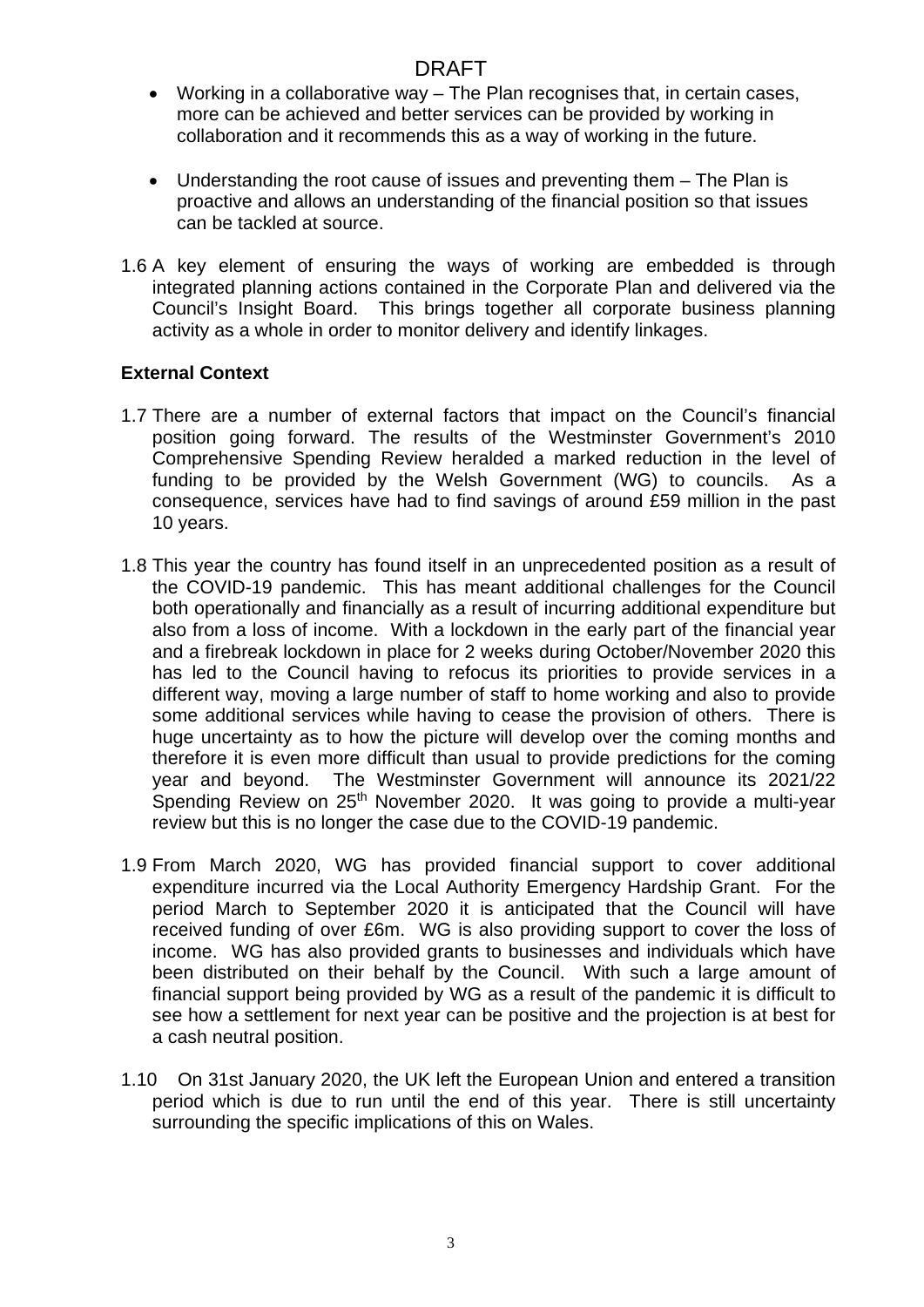- 1.11 The announcement of the provisional funding settlement for Local Government from WG for 2021/22 is due later than usual this year and will be received on 22nd December 2020, with the final settlement due to be published on 2<sup>nd</sup> March 2021. The outcome of the settlement for the coming year will be addressed as part of the Final Revenue Budget Proposals for 2021/22.
- 1.12 In this financial environment and to meet the requirements of the Well-being of Future Generations Act, it is critical that the Council continues to plan for the future and embrace changes in the way it operates and provides services. It plans to achieve this by building on current knowledge and experience and by building strong relationships with all its partners, customers, local communities and other service providers and to utilise their knowledge and experience.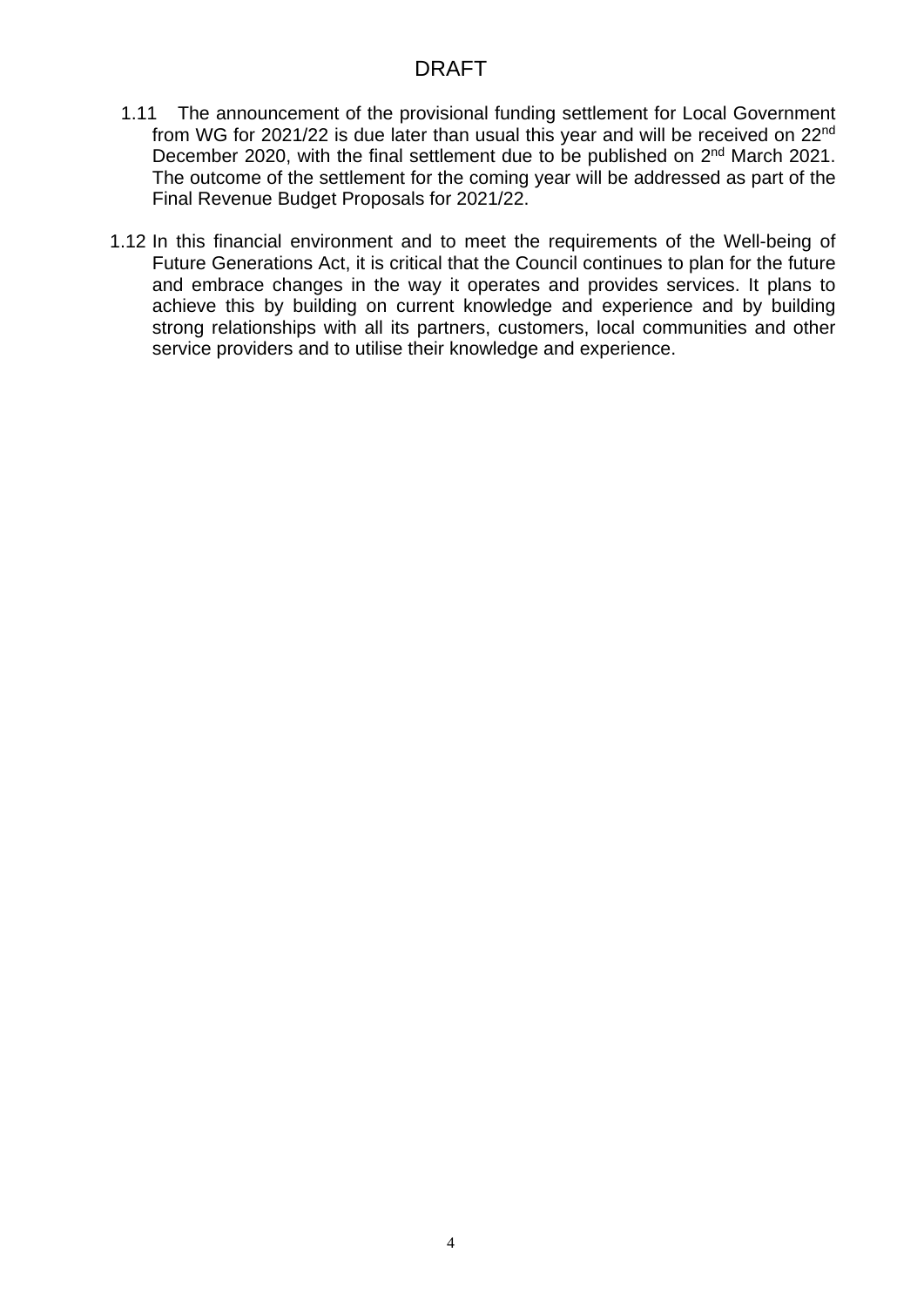# **2. REVENUE POSITION**

## **Sources of Funding**

- 2.1 Each year, the Council is required under statute to fix the level of council tax by 11<sup>th</sup> March for the succeeding financial year and, in order to do so, will have to agree a balanced revenue budget by the same date.
- 2.2 The Council's annual revenue budget is determined largely by the Welsh Government. Standard Spending Assessments (SSA) are notional calculations of what each Council needs to spend to provide a standard level of service. These assessments are an important part of the formula for distributing the Revenue Support Grant to local authorities and are calculated to take account of the differing costs of providing services in each authority area because of their different demographic, physical, economic and social characteristics.
- 2.3 The Revenue Support Grant (RSG) together with the Council's share of the National Non Domestic Rate (NNDR) Pool constitutes the Aggregate External Finance (AEF) and are un-hypothecated amounts paid by WG in general support of the services provided by local authorities, therefore these sums are not earmarked for particular services and it is for the Council to determine its own service priorities. The funding is supplemented by specific and special hypothecated grants which are provided by WG to support specific services and developments. For 2020/21, the Council's share of RSG and NNDR was £115.96m and £45.061m respectively, giving a total AEF of £161.021m. This funds 67% of the Council's net revenue budget in 2020/21.
- 2.4 In recent years WG has encouraged collaborative working and has made additional funding available in the form of the Integrated Care Fund (ICF). This fund is being used to build effective working practices across health, social services and housing, to take forward schemes which demonstrate an effectiveness across community and acute environments and linking out-ofhospital care and social care to strengthen the resilience of the unscheduled care system. The partners in the ICF collaboration are Cardiff and Vale University Health Board, Cardiff Council and the Vale of Glamorgan Council. The Council is also the host authority for three collaborative services; the Shared Regulatory Service, the Regional Internal Audit Shared Service and the Vale, Valleys and Cardiff Regional Adoption Service.
- 2.5 The Council can generate income from fees and charges. Through the Reshaping Services Programme, the Council is continuing to review areas where charges can be made for services, in order to contribute towards its savings targets.
- 2.6 The Council also holds reserves. Reserves are a way of setting aside funds from budgets in order to provide security against future risks and to allocate funding for future priorities. The Council holds reserves for a range of purposes which can be used to fund either revenue or capital expenditure and can be general or for specific purposes. The Housing Revenue Account Reserve is ring-fenced and will be used to fund improvements to the Council's housing stock.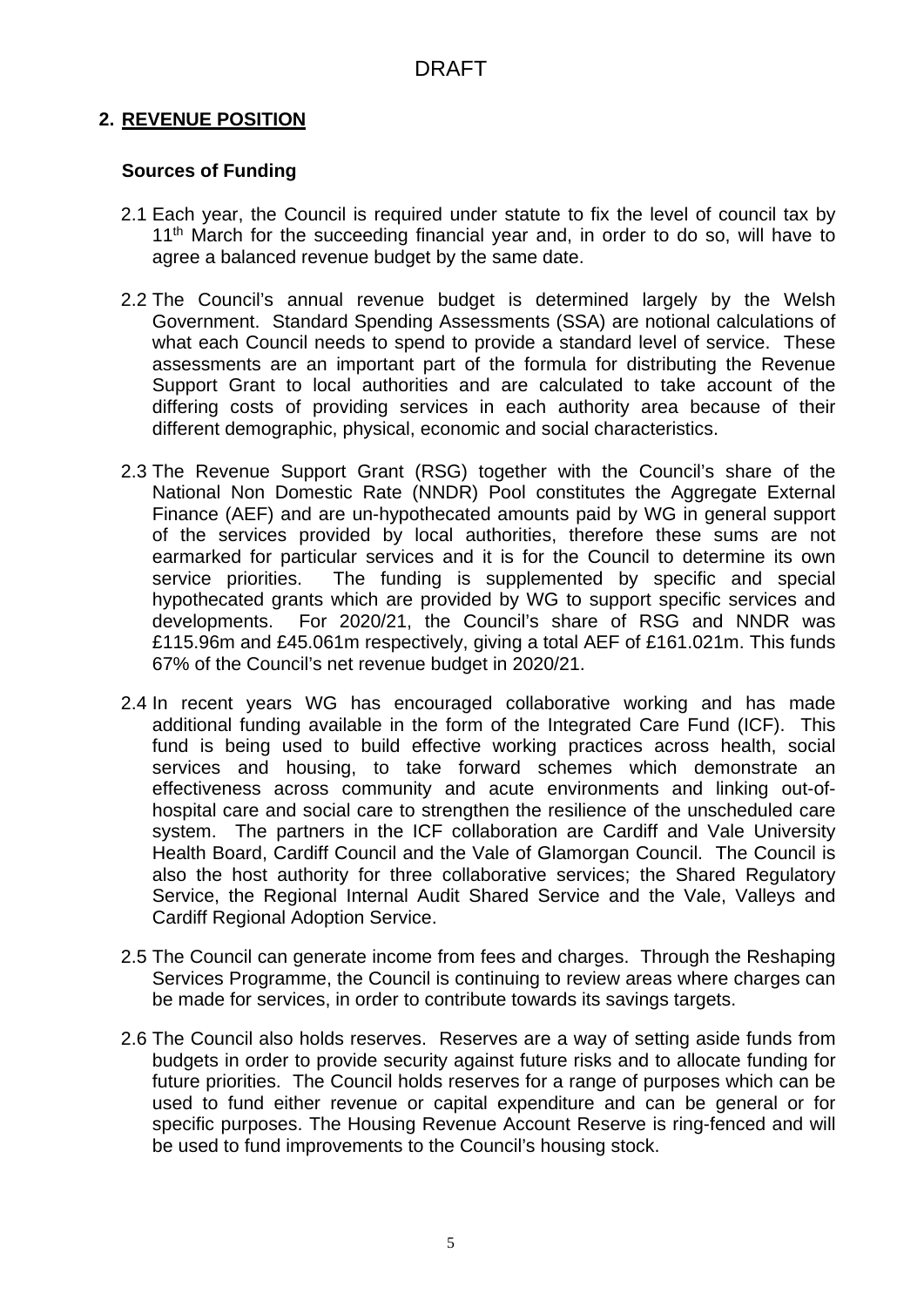- 2.7 When determining its Budget Requirement, the Council must, therefore, consider carefully its spending plans in the light of not only its AEF but also, grant income generally, income from fees and charges and any contributions from reserves, as any remaining balance will have to be met via the council tax. This is the main source of local taxation available to local authorities and is levied on households within the Vale of Glamorgan by the Council as the billing authority. At £79.417m for 2020/21 (excluding town and community council precepts), the council tax contributes a relatively small proportion of the Council's overall funding at 33% of the budget. As the whole of any difference between the Council's net budget and its external funding falls on the council tax, even marginal changes in spending can have a significant impact on council tax levels.
- 2.8 Based upon both the 2020/21 budget and council tax position, a 1% increase in net Council expenditure would equate to around £2.4m. In comparison a 1% increase in council tax would raise circa £794k and as a consequence an increase in expenditure of 1% is equivalent to just over a 3% increase in council tax.

### **Predicting Resources**

- 2.9 WG has not yet confirmed the potential change in the level of funding it will provide for 2021/22 onwards. Thus, there is considerable uncertainty as to the future level of funding and this situation does not provide any comfort as to the level of resources that the Council will eventually receive going forward. As previously stated this is an exceptional year due to the COVID-19 pandemic. It is difficult to predict the level of the WG settlement not only as a result of the additional financial pressures it has had to face as a result of the pandemic but also there are many other factors, including the level of protection provided by WG to various services. Possible decisions by WG to hypothecate (earmark) higher percentage sums to individual services (e.g. Education or Social Services) would have a major impact upon the ability of the Council to resource its other local priorities.
- 2.10 For 2020/21, when taking into account the adjustments for transfers, the effective increase in AEF for the Council from the previous year was £6.626m (4.29%). This was the first time in many years that the Council received a positive settlement. It is not anticipated that WG will be able to provide additional funding at this level for the coming year.
- 2.11 There is also uncertainty surrounding the economic climate following the end of the transition period following the UK's exit from the European Union.
- 2.12 It is therefore felt that a prudent approach should be taken and this Plan is modelled on a cash neutral settlement, a reduction of 1% per annum and an increase of 1% per annum. It must be emphasised that these are predictions and any deviation from this could have a further significant financial impact as each 1% reduction in WG funding costs the Council approximately £1.6m. A 1% reduction in each of the 3 years of this Plan would see a decrease in cash terms of around £4.8m.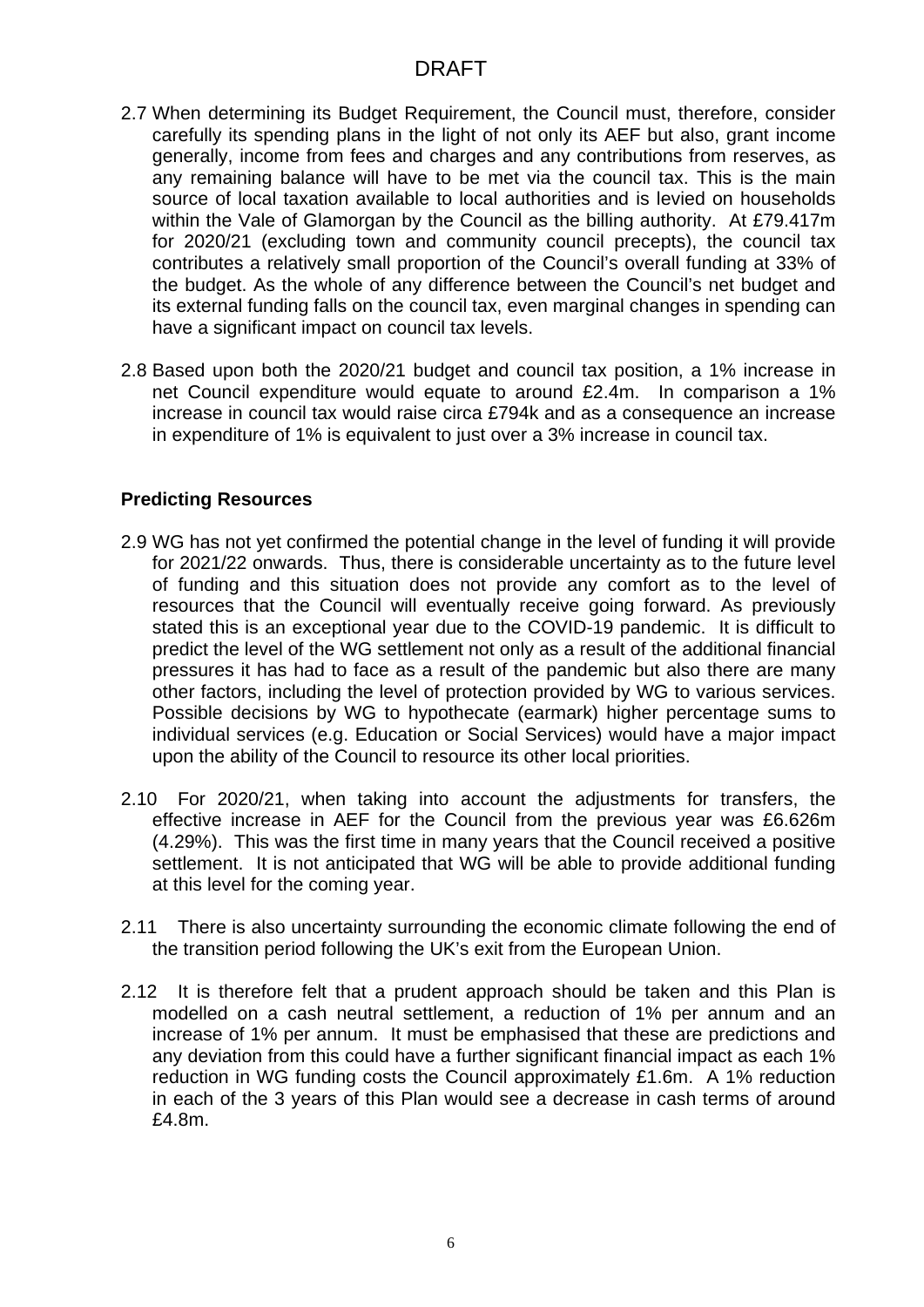- 2.13 Similarly, many Council activities are dependent upon grant funding to maintain existing service delivery levels. Aside from the general uncertainty as to whether certain grants will continue in future years or be absorbed into the RSG, there continues to be a real possibility of a significant reduction in the quantum available for distribution. It has been assumed in preparing this Plan that specific grants will either continue or that any decrease will be offset where possible by a corresponding curtailment in the initiatives funded.
- 2.14 In order to calculate any real terms percentage change in funding, it is necessary to adjust for the inflationary elements contained within the Council's existing base budget i.e. pay awards.
- 2.15 There has been increased pressure on pay budgets in recent years. The National Living Wage (NLW) was introduced in April 2016 at £7.20 per hour for workers over the age of 25. The current rate for 2020/21 is £8.72 per hour, with further increases anticipated to April 2021 when the rate could be at least £9 per hour. The level of the pay award for 2021/22 is currently unknown and an increase similar to 2020/21 has been modelled in the Plan across the 3 years. However reports in the press state that there will be a pay freeze for public sector workers next year and the eventual outcome of any agreement will be reflected in future projections.
- 2.16 The pay award for Teachers, which took effect from 1<sup>st</sup> September 2020, has recently been agreed as shown below. WG have confirmed that they will be providing additional funding to contribute towards this increase via a grant and there will also be further funding for the 6th form element.
	- 8.48% uplift to the minimum of the teacher main pay scale
	- 3.75% uplift to the statutory maxima of the main pay scale
	- 2.75% uplift to the statutory minima and maxima of the upper pay scale
	- 2.75% uplift to the statutory minima and maxima of the leading practitioner pay range, the unqualified teachers' pay scale, the leadership pay scale (including headteacher groups) and all allowances across all pay ranges
- 2.17 The Consumer Prices Index (CPI) increased by 0.7% in the year to October 2020. While it is anticipated to rise more significantly from next April, it is unlikely that it will move above the 2% target set by the Government, unless there is a no deal Brexit when an increase above the target could occur. It is considered that with the current projected shortfall in funding, provision cannot be provided for non pay inflation. Not all contracts the Council enters into will have a requirement to be increased year on year by inflation. It is therefore proposed that in line with the approach taken as part of the budget setting process for 2020/21 any non pay inflation required will be funded by services from within existing budgets.
- 2.18 Although no final decision will be made on the increase in the level of council tax until the 2021/22 budget is set in March 2021, for the purposes of this Plan, options for the level of council tax have been highlighted. With the current level of cost pressures facing the Council and without a corresponding increase in funding from the WG anticipated, it is predicted that in order to balance the budget an increase in council tax of at least a similar level to 2020/21 will be required. A 1% rise in council tax would have the potential to generate approximately £794k per annum.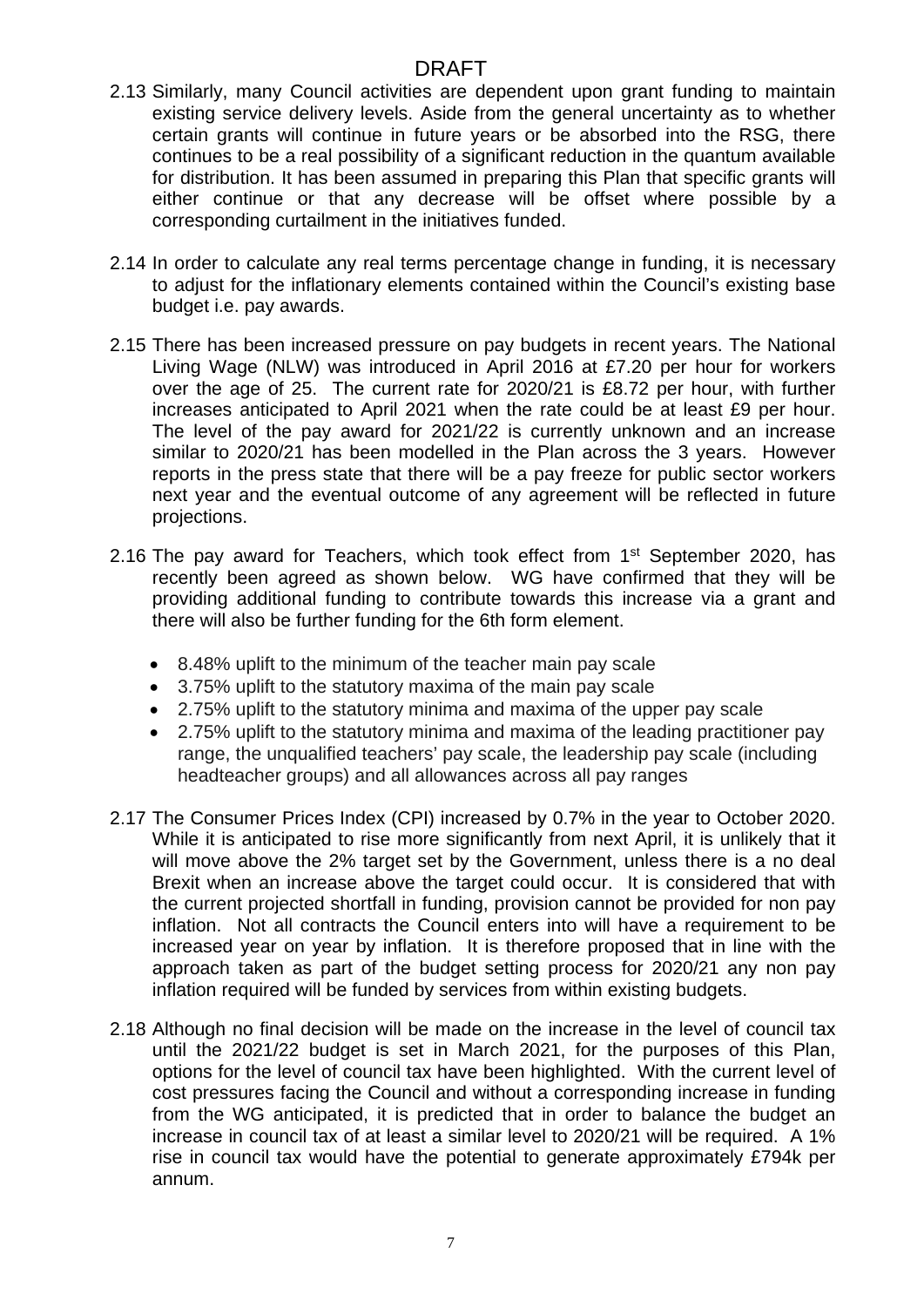- 2.19 When comparing the Council's 2020/21 Band D council tax with that of the other Welsh local authorities, the Vale of Glamorgan has the 7th (out of 22) lowest Band D charge in Wales at £1,306.08 which is 3.5% (£47.95) below the Welsh weighted average. In 2019/20 the Council was 6<sup>th</sup> lowest and 3.8% (£49.16) below the average. The Vale's Band D council tax increased by 4.9% in 2020/21 while the Welsh weighted average increased by 4.62%.
- 2.20 Average Band D council tax in Wales has increased by 24% since 2015/16 (£266.11) while the Vale of Glamorgan's council tax has increased by 22% (£236.52) for the same period. The Vale of Glamorgan in 2015/16 had a Band D set at £1,069.56 which was £18.36 below the weighted Welsh average. The highest Band D Council Tax in 2015/16 was set at £1,406.29 and the lowest Band D Council Tax was set at £801.04. In 2015/16 the Council had the 10th lowest Band D charge in Wales.
- 2.21 The graph below shows that the increases in council tax set by the Vale of Glamorgan since 2015/16 has generally been below the increase in the Welsh average, although the increase in Council Tax was slightly above the Welsh average in 2020/21 and the gap between the Vale and the Welsh average reduced slightly. The trend of the highest and lowest Band D authorities has also been shown for comparison.

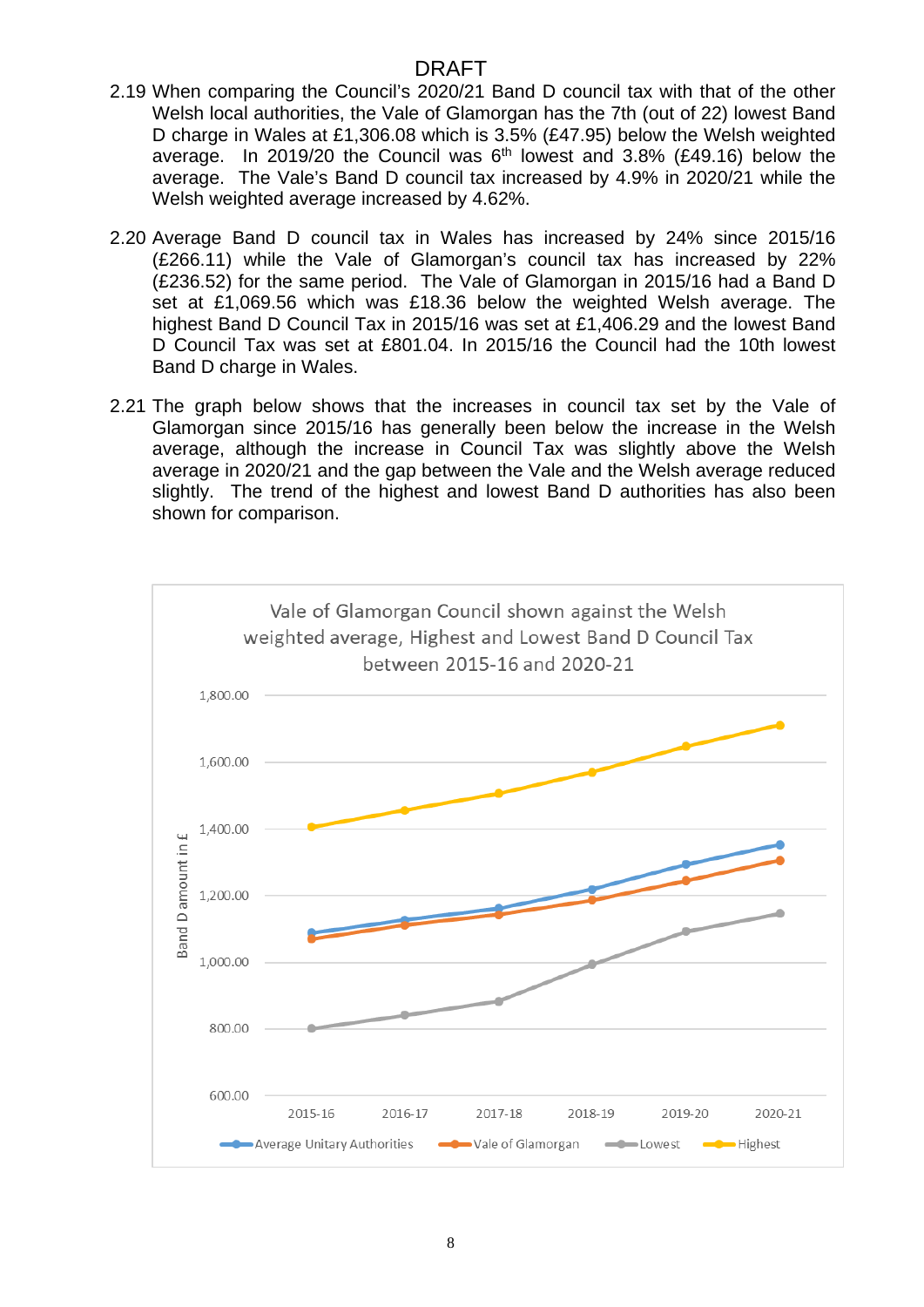2.22 This Plan therefore highlights the impact of increasing the council tax to a projected welsh average level for 2021/22, based on the assumption that there will be a similar increase in the 2021/22 Welsh average as the actual increase in 2020/21 i.e. 4.62%. This would equate to an increase of 8.4%. Thereafter it is assumed that in order to maintain the welsh average, an increase of 4.62% is required for the remainder of the Plan.

## **Predicting Expenditure**

- 2.23 As part of the forward planning process, it is necessary to make predictions of expenditure to 2023/24.
- 2.24 The Corporate Plan will both inform and be informed by the budget decisionmaking process and sets out the activities to be undertaken to ensure the best possible outlook for the Council's citizens and communities. The Corporate Plan was updated for 2020. In developing the actions contained in the Corporate Plan, consideration has been given to the ability to fund each commitment. Actions, will in the main, be funded from within existing budgets or where possible through the use of external grant funding or working with external partners. However, the budget setting process and this Plan needs to be developed in parallel with the Well-being Objectives and will look to align sources of funding to the Council's commitments. The Well-being Objectives are outlined below, with some examples of how they will be delivered from a range of funding sources and illustrations of innovative working with partners.
	- **To work with and for our communities**  The Council will develop its strong culture of good customer service aligned to the Council's values of being ambitious, open, together and proud and support the development and wellbeing of its staff and recognise their contribution to the work of the Council
	- **To support learning, employment and sustainable economic growth** The Council will provide access to quality early years, nursery and education provision and it will provide support for those with additional learning needs. It will work as part of the Cardiff Capital Region to progress strategic planning and transport initiatives and promote sustainable economic growth and employment. It will also support economic growth through regeneration, improved infrastructure and will support town centres, tourism and industry.
	- **To support people at home and in their community** The Council will encourage and support people of all ages to have active and healthy lifestyles to improve and maintain their physical and mental well-being. It will promote leisure, art and cultural activities which meet a diverse range of needs. It will work in partnership to provide more seamless health and social care services and provide care and support to children and families in need which reflects their individual strengths and circumstances and provide person-centred care and support to adults in need.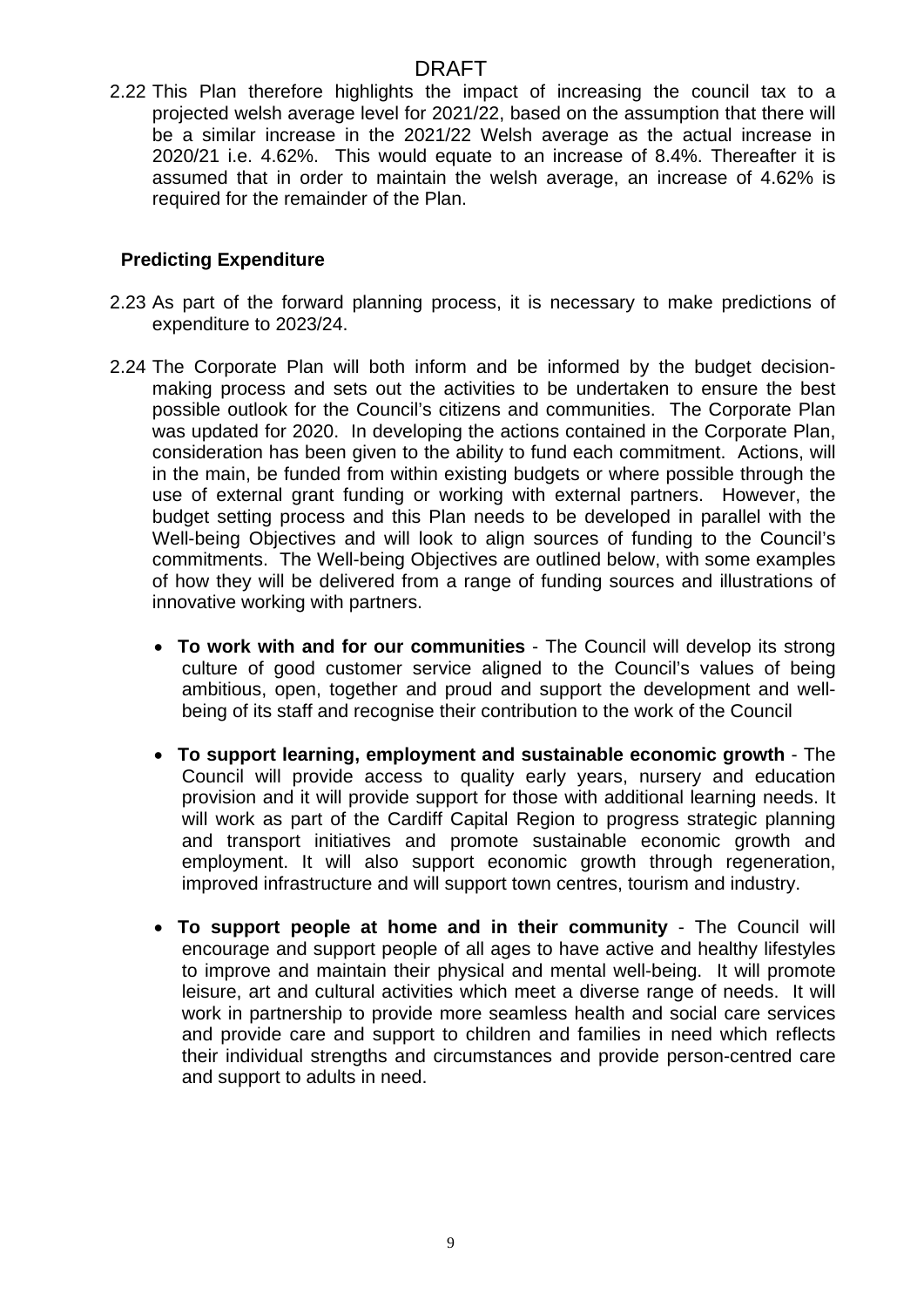- **To respect, enhance and enjoy our environment** The Council will provide effective waste management services and work with its residents, partners and business to minimise waste and its impact on the environment and also work with the community and partners to ensure the local environment is clean, attractive and well managed.
- 2.25 Due to the uncertainty of future levels of funding, the financial viability of actions will be monitored throughout the duration of the Corporate Plan. Future expenditure patterns and the availability of resources to pursue corporate priorities will undoubtedly be heavily influenced by external factors such as those resulting from legislative, demographic or grant related changes.
- 2.26 In addition to inflationary increases, the major cost pressures affecting services over the period of the plan have been identified to 2023/24. Where possible, service departments are encouraged to mitigate known cost pressures from within their existing budgets.
- 2.27 There are pressures on services across the Council. It is recognised that the increase in an aging population will place significant pressure on Adult Social Care budgets, as clients become frailer and have more complex needs. There are also pressures on the childrens placement budget and also within Schools as there are an increasing number of children with Additional Learning Needs. The Waste Management Section is being affected by changes in the recycling market which are resulting in increasing costs for disposal however new methods of collection are being implemented to mitigate these costs.
- 2.28 The introduction of the National Living Wage has also had a significant financial impact on the cost of externally commissioned services. The main area affected being Social Services and therefore in negotiating fees going forward, a better understanding of provider's costs and pricing for both state supported packages of care and self-funders and their capacity to absorb the NLW needs to be understood. The Lets Agree to Agree process is reviewing the current costs incurred by care home providers in order to inform this fee setting process. It is not yet clear what the hourly rate for the NLW will be for 2021/22 onwards. The rate is normally set as part of the Autumn Statement and will be based on advice from the Low Pay Commission. Even with this uncertainty, it is considered prudent to include an estimation of possible additional costs over the coming 3 years for commissioned services, although this will need to be reviewed when further information becomes available.
- 2.29 The Cardiff Capital Region City Deal brings together ten local authorities and financial support from Welsh and UK Governments to generate significant economic growth and to improve transport and other infrastructure within the Cardiff Capital Region over the next 20 years. The total cost of the City Deal, including the Welsh and Westminster Government's contributions is £1.2bn (£1,200m). However, the total cost of the Deal is estimated to be £210.8 million to the 10 Council's involved in the project. The Vale of Glamorgan's share of the estimated total costs is projected to be in the order of £17.9 million and will be funded by unsupported borrowing with a 25 year repayment period. The contribution to be made by the Council will be substantial over the coming years however the specific timing of these contributions are being regularly reviewed. The Council is currently holding a reserve of £1.9m to support the implications of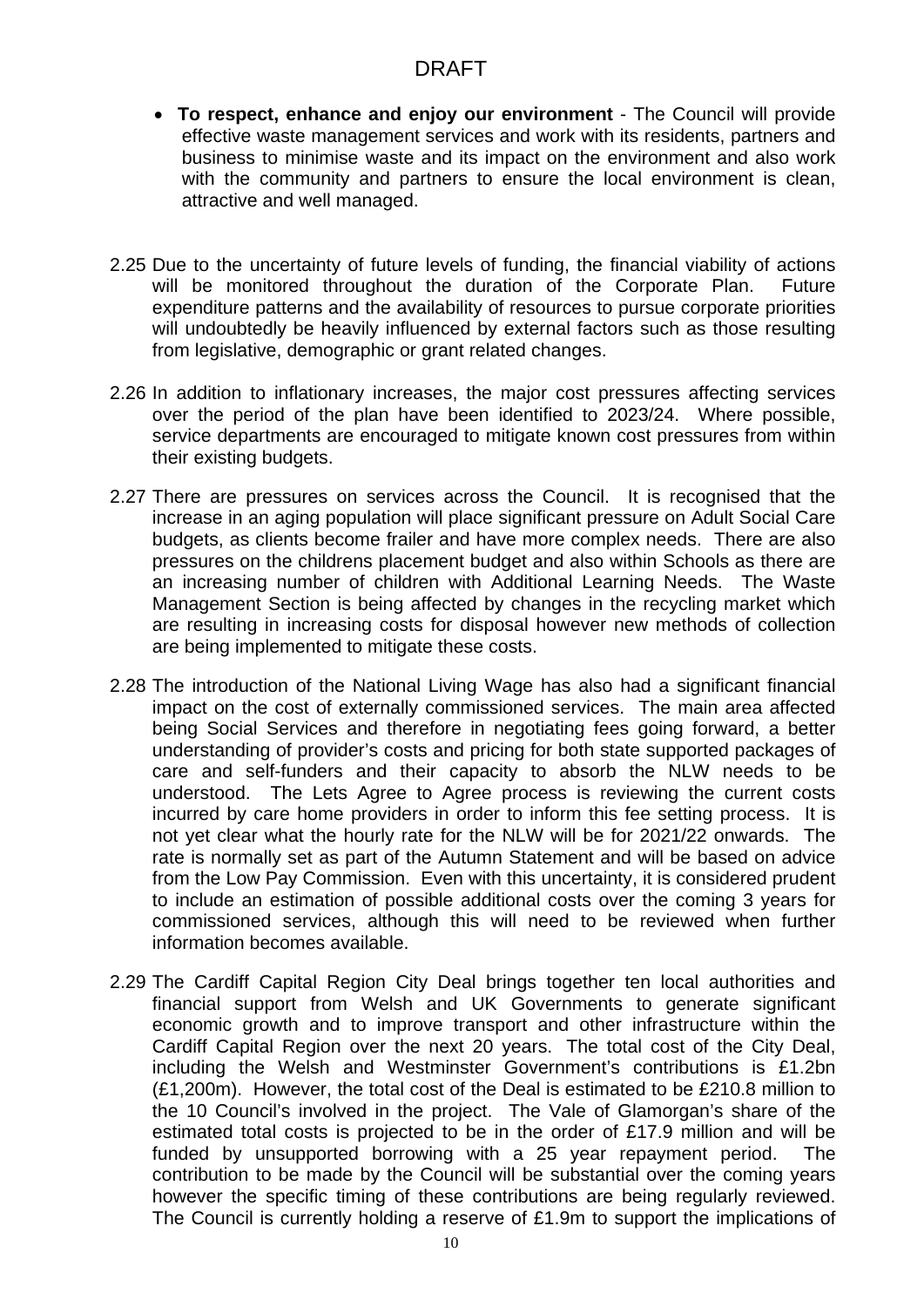the City Deal, however, further funding will need to be identified for future years as the Vale's contribution to the Deal progresses. The financing costs associated with funding any loans taken out to fund capital expenditure will need to be identified within the revenue budgets.

- 2.30 Even though no confirmation has yet been received from WG, it is assumed that if Councils are still incurring substantial levels of additional expenditure due to the COVID-19 pandemic post 1st April 2021 then WG will continue to provide financial support via the provision of the Local Authority Emergency Hardship grant.
- 2.31 In order to build up a complete and up to date picture of the financial position of the Council, services were asked to revisit their cost pressures and the table below shows a summary by Directorate while Appendix 1 provides a further breakdown. Due to the high level of the cost pressures, only pressures of over £20k have been included.

| <b>Directorate</b>                     | 2021/22 | 2022/23 | 2023/24 | <b>TOTAL</b> |
|----------------------------------------|---------|---------|---------|--------------|
|                                        | £000    | £000    | £000    | £000         |
| Learning and Skills                    | 3,112   | 2,662   | 1,403   | 7,177        |
| <b>Social Services</b>                 | 3,592   | 2,514   | 2,399   | 8,505        |
| <b>Environment and Housing</b>         | 1,081   | 410     | 45      | 1,536        |
| <b>Managing Director and Resources</b> | 880     | 50      | 50      | 980          |
| <b>General Policy and Council Wide</b> | 1,573   | 70      | 61      | 1,704        |
| <b>TOTAL</b>                           | 10,238  | 5,706   | 3,958   | 19,902       |

## **PREDICTED REVENUE COST PRESSURES**

2.32 Other significant cost pressures are forecast across services, although the impact is not yet known. The major areas are Welfare Reforms, Additional Leaning Needs and Education Tribunal (Wales) Act 2018.

### **Matching Predicted Resources and Expenditure**

2.33 As part of the 2020/21 budget setting process it was predicted that there would be a shortfall in funding of £6.302m in 2021/22 and £4.294m in 2022/23 if the Council Tax was increased by 4.9%, which was the value of the increase in 2020/21. This was after the approval of savings of £116k for all services in 2021/22, with no saving target included for Schools. Currently approved savings are shown in Appendix 2.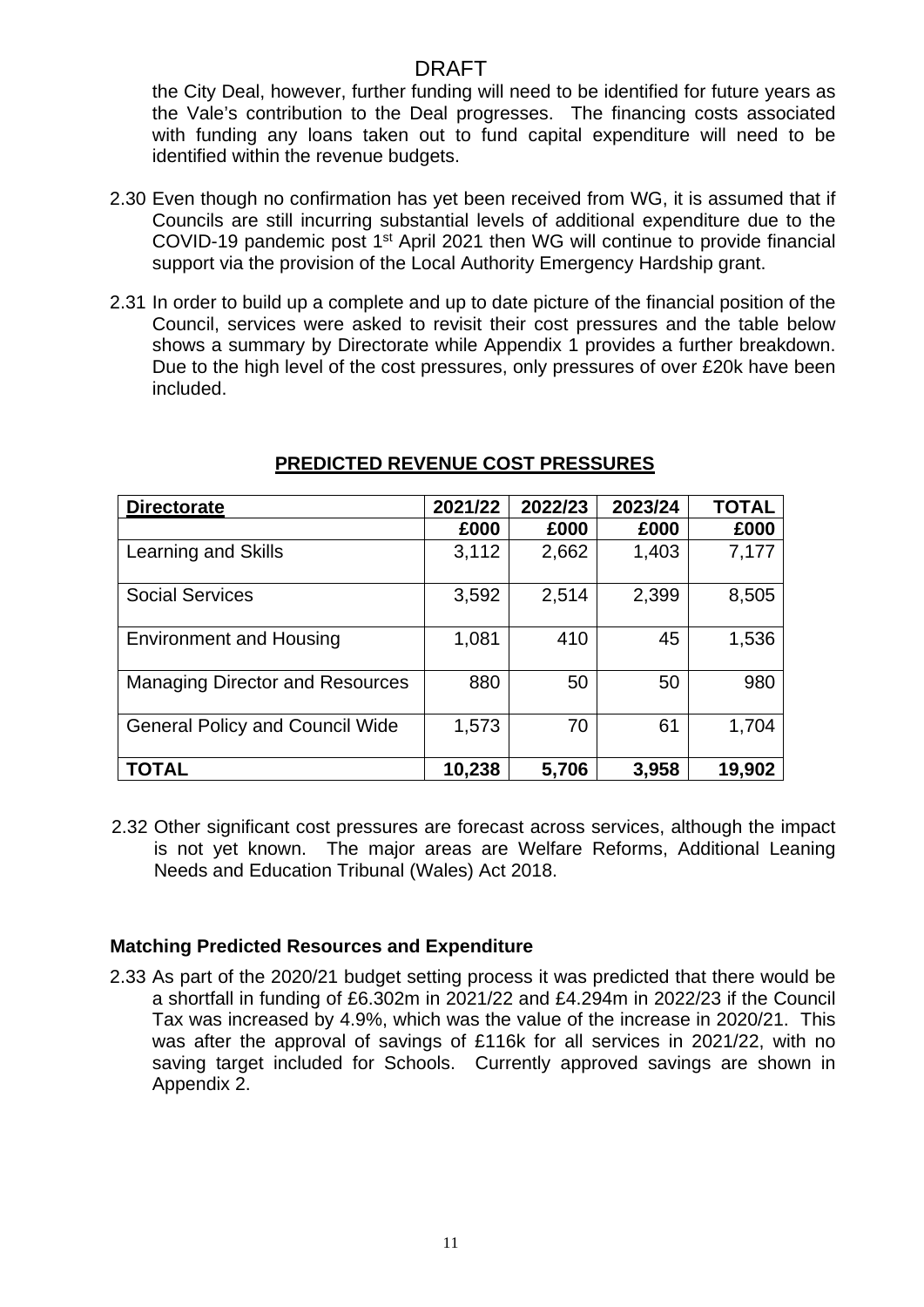2.34 The following tables provide a summary of the predicted shortfall in funding to 2023/24, taking into account the options for the projected change in resources available and a list of cost pressures and currently identified savings. It also includes the assumption that Schools' cost pressures will be funded in full, in line with the previous year. Funding from WG has been modelled based on a cash neutral settlement, a 1% reduction per annum and a 1% increase per annum. The increase in council tax is also shown at the same level as in 2020/21 of 4.9% and an estimate to reach and maintain the welsh average.

## **Matching Predicted Resources to Expenditure 2021/22 to 2023/24**

| <b>Net Pressures</b>                | 2021/22  | 2022/23      | 2023/24  | <b>Total for 3</b><br><b>Years</b> |
|-------------------------------------|----------|--------------|----------|------------------------------------|
|                                     | £'000    | £'000        | £'000    | £'000                              |
| Pay Inflation - Schools             | 2,512    | 2,787        | 2,787    | 8,086                              |
| <b>Cost Pressures - Schools</b>     | 2,652    | 1,875        | 1,301    | 5,828                              |
| Less                                |          |              |          |                                    |
| Savings To be Achieved by Schools   | $\Omega$ | $\Omega$     | $\Omega$ | 0                                  |
| <b>Net Pressures - Schools</b>      | 5,164    | 4,662        | 4,088    | 13,914                             |
|                                     |          |              |          |                                    |
| Pay Inflation - Other Services      | 1,260    | 1,789        | 1,789    | 4,838                              |
| Cost Pressures - Other Services     | 7,586    | 3,831        | 2,657    | 14,074                             |
| Less                                |          |              |          |                                    |
| Savings Identified                  | $-116$   | $\Omega$     | $\Omega$ | $-116$                             |
| <b>Net Pressures-Other Services</b> | 8,730    | 5,620        | 4,446    | 18,796                             |
|                                     |          |              |          |                                    |
| Reduction in use of Council Fund    | 1,000    | $\mathbf{0}$ | 0        | 1,000                              |
| <b>Committed Growth Oracle</b>      | 200      | 0            | 0        | 200                                |
|                                     |          |              |          |                                    |
| <b>Total Net Pressures</b>          | 15,094   | 10,282       | 8,534    | 33,910                             |

| <b>Cash Neutral Settlement</b>                                                    | 2021/22  | 2022/23  | 2023/24  | Total for 3<br><b>Years</b> |
|-----------------------------------------------------------------------------------|----------|----------|----------|-----------------------------|
|                                                                                   | £'000    | £'000    | £'000    | £'000                       |
| Change in AEF of 0%                                                               | 0        | 0        | 0        |                             |
|                                                                                   |          |          |          |                             |
| Notional Council Tax Increase 4.9%                                                | $-3,891$ | $-4,082$ | $-4,282$ | $-12,255$                   |
| <b>Potential Revenue Shortfall</b>                                                | 11,203   | 6,200    | 4,252    | 21,655                      |
|                                                                                   |          |          |          |                             |
| Notional Council Tax Increase to Welsh<br>Average (8.4% 20/21 & 4.62% thereafter) | $-6.671$ | $-3,977$ | $-4,161$ | $-14,809$                   |
| <b>Potential Revenue Shortfall</b>                                                | 8,423    | 6,305    | 4,373    | 19,101                      |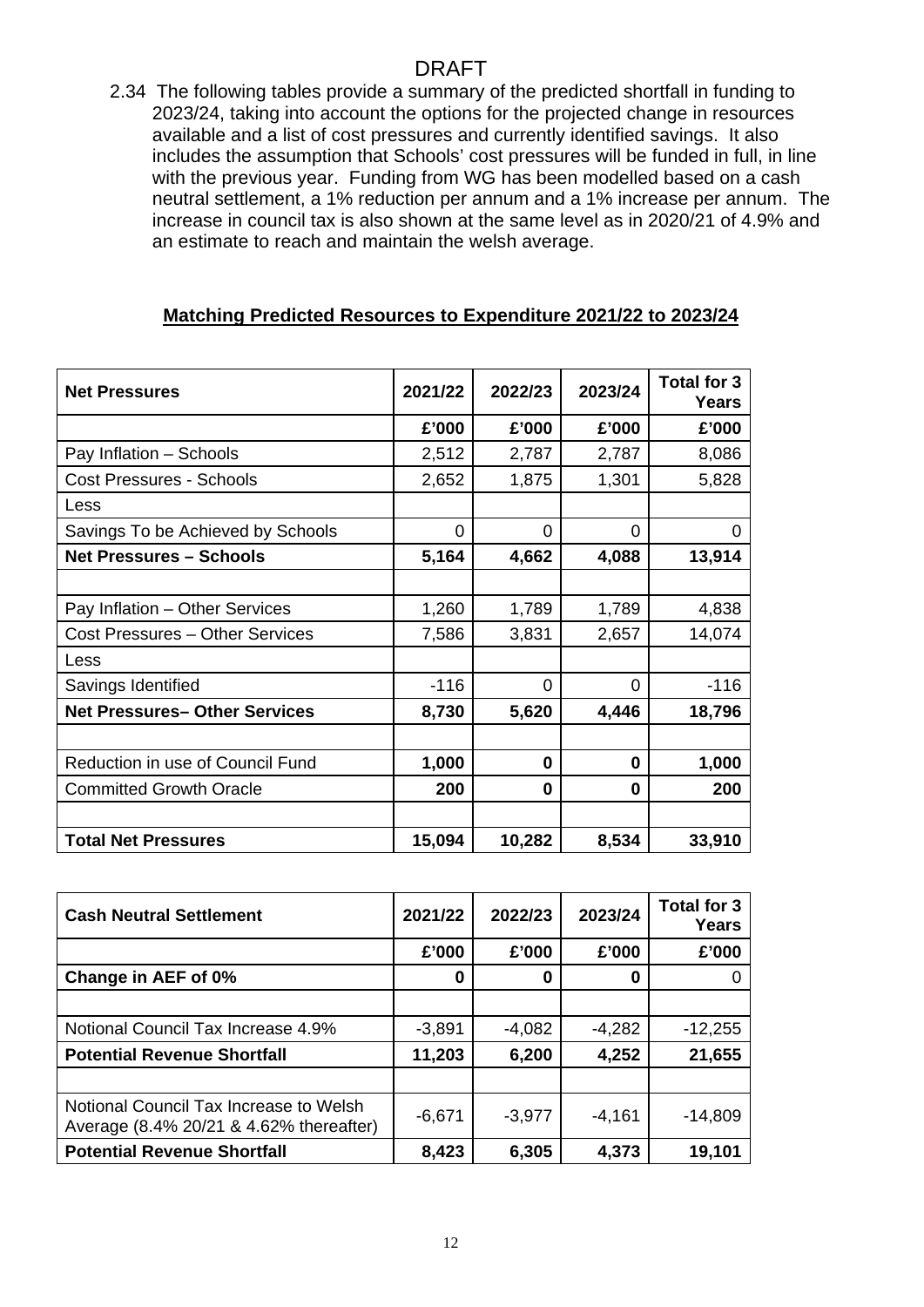| <b>DRAFT</b>                                                                      |          |          |          |                             |  |
|-----------------------------------------------------------------------------------|----------|----------|----------|-----------------------------|--|
| <b>1% Reduction in Settlement</b>                                                 | 2021/22  | 2022/23  | 2023/24  | Total for 3<br><b>Years</b> |  |
|                                                                                   | £'000    | £'000    | £'000    | £'000                       |  |
| <b>Reduction in AEF of 1%</b>                                                     | 1,610    | 1,594    | 1,578    | 4,782                       |  |
|                                                                                   |          |          |          |                             |  |
| Notional Council Tax Increase 4.9%                                                | $-3,891$ | $-4,082$ | $-4,282$ | $-12,255$                   |  |
| <b>Potential Revenue Shortfall</b>                                                | 12,813   | 7,794    | 5,830    | 26,437                      |  |
|                                                                                   |          |          |          |                             |  |
| Notional Council Tax Increase to Welsh<br>Average (8.4% 20/21 & 4.62% thereafter) | $-6,671$ | $-3,977$ | $-4,161$ | $-14,809$                   |  |
| <b>Potential Revenue Shortfall</b>                                                | 10,033   | 7,899    | 5,951    | 23,883                      |  |

| 1% Increase in Settlement                                                         | 2021/22  | 2022/23  | 2023/24  | Total for 3<br>Years |
|-----------------------------------------------------------------------------------|----------|----------|----------|----------------------|
|                                                                                   | £'000    | £'000    | £'000    | £'000                |
| Increase in AEF of 1%                                                             | $-1,610$ | $-1,626$ | $-1,643$ | $-4,879$             |
|                                                                                   |          |          |          |                      |
| Notional Council Tax Increase 4.9%                                                | $-3,891$ | $-4,082$ | $-4,282$ | $-12,255$            |
| <b>Potential Revenue Shortfall</b>                                                | 9,593    | 4,574    | 2,609    | 16,776               |
|                                                                                   |          |          |          |                      |
| Notional Council Tax Increase to Welsh<br>Average (8.4% 20/21 & 4.62% thereafter) | $-6,671$ | $-3,977$ | $-4,161$ | $-14,809$            |
| <b>Potential Revenue Shortfall</b>                                                | 6,813    | 4,679    | 2,730    | 14,222               |

- 2.35 The matching exercise indicates that if there is a cash neutral or 1% reduction in the settlement from WG and if there is a 4.9% increase in council tax for each year of this plan, there remains between £21.655m and £26.437m of savings to be identified for the 3 years of the Plan. If the council tax is to be increased to and maintained at the welsh average, with a cash neutral or 1% reduction in the settlement from WG, there remains between £19.101m and £23.883m of savings to be identified for the 3 years of the Plan. If the WG settlement increases by 1% across the period then there remains a shortfall of between £16.776m at 4.9% Council Tax and £14.222m at Welsh Average Council Tax. This is after already planning for £116k of savings for the same period.
- 2.36 In the context of the current reduction in Council Tax collection rate as a result of the COVID-19 pandemic, the matching exercise also considered these scenarios in the context of a continuing 1% reduction on the Council Tax collection rate across the period. In this scenario the amount of funding raised from a Council Tax increase is also slightly reduced, the shortfall ranges from £15.188m with a 1% increase in WG settlement and a Council Tax increase at the Welsh average to £27.377m with a 1% reduction in WG settlement and a 4.9% Council Tax increase across the period.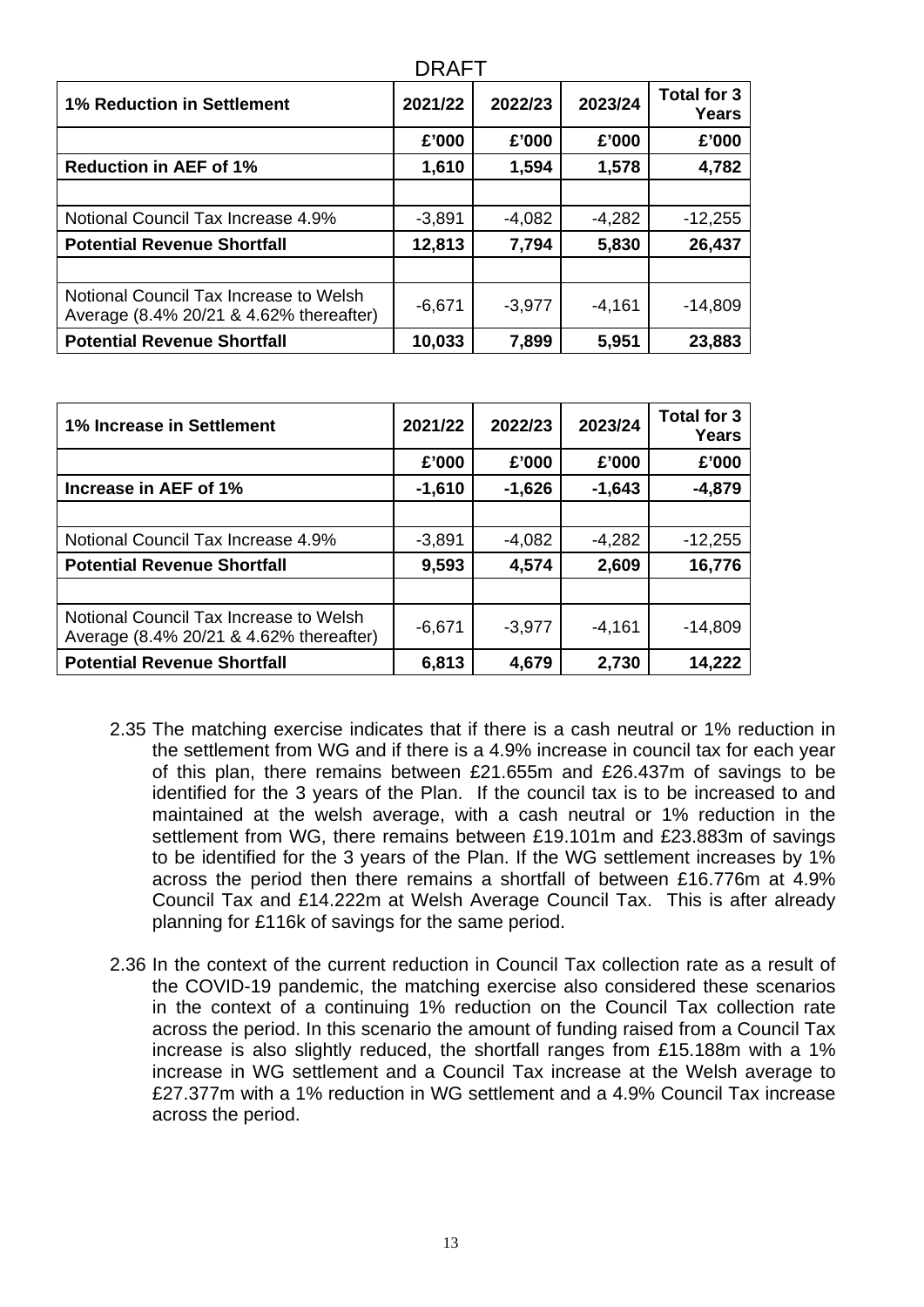| <b>DRAFT</b>                                                                             |          |          |          |                             |
|------------------------------------------------------------------------------------------|----------|----------|----------|-----------------------------|
| <b>1% Reduction in Council Tax Collection</b><br><b>Rate and Cash Neutral Settlement</b> | 2021/22  | 2022/23  | 2023/24  | <b>Total for</b><br>3 Years |
|                                                                                          | £'000    | £'000    | £'000    | £'000                       |
| Change in AEF of 0%                                                                      | 0        | 0        | 0        |                             |
| Reduction in Council Tax Collection Rate of 1%                                           | 815      | $\Omega$ | $\Omega$ | 815                         |
|                                                                                          |          |          |          |                             |
| Notional Council Tax Increase 4.9%                                                       | $-3,852$ | $-4,040$ | $-4,238$ | $-12,130$                   |
| <b>Potential Revenue Shortfall</b>                                                       | 12,057   | 6,242    | 4,296    | 22,595                      |
|                                                                                          |          |          |          |                             |
| Notional Council Tax Increase to Welsh Average<br>(8.4% 20/21 & 4.62% thereafter)        | $-6,603$ | $-3,937$ | $-4,118$ | $-14,658$                   |
| <b>Potential Revenue Shortfall</b>                                                       | 9,306    | 6,345    | 4,416    | 20,067                      |

| 1% Reduction in Council Tax Collection<br><b>Rate and 1% Reduction in Settlement</b> | 2021/22  | 2022/23  | 2023/24  | <b>Total for</b><br>3 Years |
|--------------------------------------------------------------------------------------|----------|----------|----------|-----------------------------|
|                                                                                      | £'000    | £'000    | £'000    | £'000                       |
| Reduction in AEF of 1%                                                               | 1,610    | 1,594    | 1,578    | 4,782                       |
| Reduction in Council Tax Collection Rate of 1%                                       | 815      | $\Omega$ | 0        | 815                         |
|                                                                                      |          |          |          |                             |
| Notional Council Tax Increase 4.9%                                                   | $-3,852$ | $-4,040$ | $-4,238$ | $-12,130$                   |
| <b>Potential Revenue Shortfall</b>                                                   | 13,667   | 7,836    | 5,874    | 27,377                      |
|                                                                                      |          |          |          |                             |
| Notional Council Tax Increase to Welsh Average<br>(8.4% 20/21 & 4.62% thereafter)    | $-6,603$ | $-3,937$ | $-4,118$ | $-14,658$                   |
| <b>Potential Revenue Shortfall</b>                                                   | 10,916   | 7,939    | 5,994    | 24,849                      |

| 1% Reduction in Council Tax Collection<br>Rate and 1% Increase in Settlement      | 2021/22  | 2022/23  | 2023/24  | <b>Total for</b><br>3 Years |
|-----------------------------------------------------------------------------------|----------|----------|----------|-----------------------------|
|                                                                                   | £'000    | £'000    | £'000    | £'000                       |
| Increase in AEF of 1%                                                             | $-1,610$ | $-1,626$ | $-1,643$ | $-4,879$                    |
| Reduction in Council Tax Collection Rate of 1%                                    | 815      | 0        | 0        | 815                         |
|                                                                                   |          |          |          |                             |
| Notional Council Tax Increase 4.9%                                                | $-3,852$ | $-4,040$ | $-4,238$ | $-12,130$                   |
| <b>Potential Revenue Shortfall</b>                                                | 10,447   | 4,616    | 2,653    | 17,716                      |
|                                                                                   |          |          |          |                             |
| Notional Council Tax Increase to Welsh Average<br>(8.4% 20/21 & 4.62% thereafter) | $-6,603$ | $-3,937$ | $-4,118$ | $-14,658$                   |
| <b>Potential Revenue Shortfall</b>                                                | 7,696    | 4,719    | 2,773    | 15,188                      |

2.37 The achievement of the required level of savings will be extremely challenging in the context of historical savings already delivered but also in the current situation where managers and staff have been redirecting their priorities to delivering services through different ways of working due to the COVID-19 pandemic. Whilst savings from efficiencies will continue to be pursued, realistically, a substantial proportion of the balance will need to be found through the reshaping of Council services, which in itself will require further time and will require the Council to seek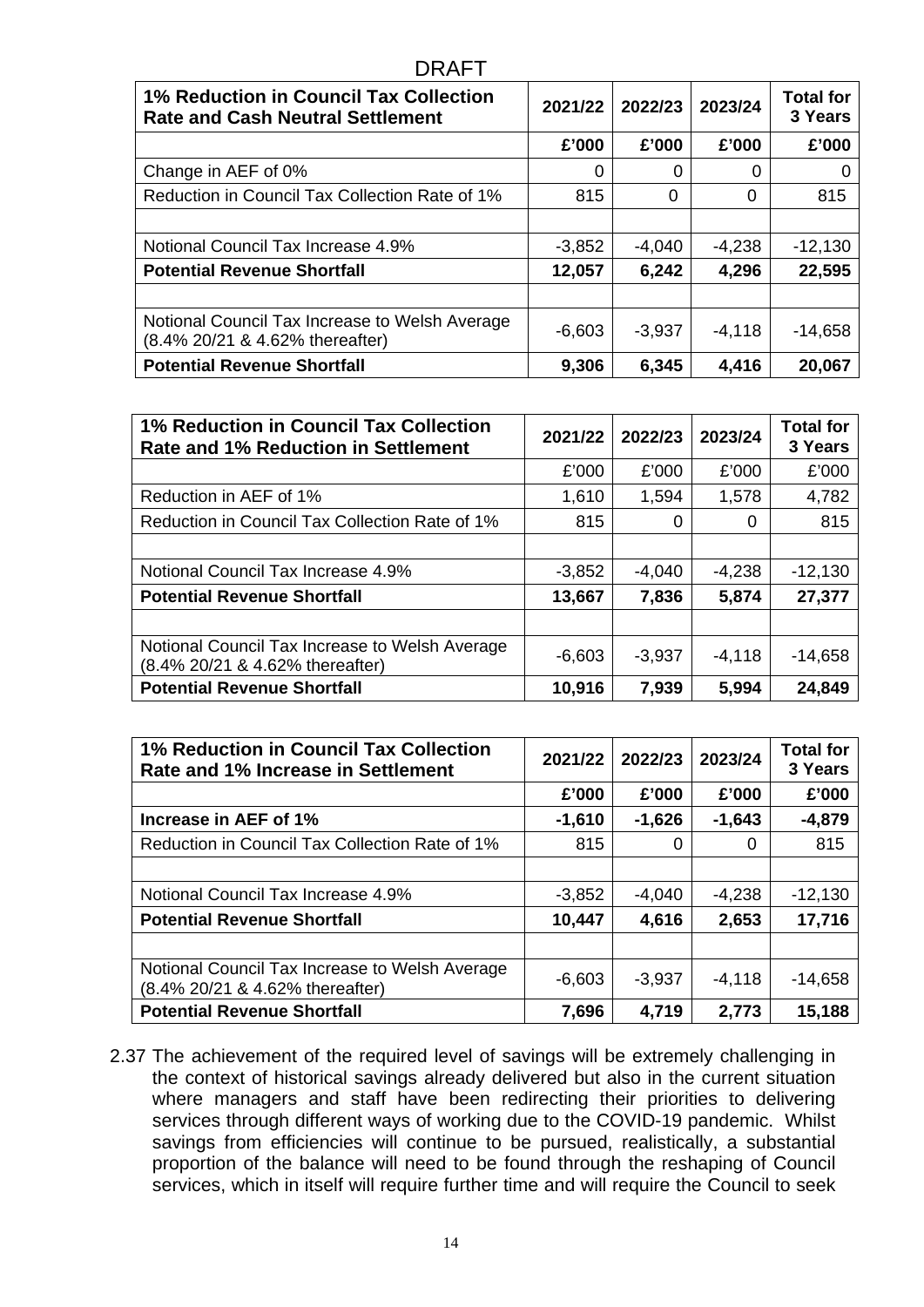alternative forms of service delivery and consider the long term viability of some functions.

- 2.38 There is still uncertainty as to the reliability of available information upon which future resources have been predicted and the assumptions that have had to be made. The results of the matching exercise assume all identified savings options are achieved. It should also be noted that, if anything, cost pressures for years beyond 2022/23 are likely to be understated because of the sparsity of information available and the as yet unknown changes in legislation.
- 2.39 Such is the sensitivity of the resource predictions that a 1% change in assumed funding for RSG/NNDR would have a significant effect on these figures, reducing or increasing the predicted available revenue resources at the end of each year by an average of around £1.6m. It should be noted that there is no collective consensus as to the levels of future settlements and inflation trends with even more uncertainly than in the past, therefore, the deficit could increase with the consequent need to find further savings.
- 2.40 The effect of increasing council tax by 1% year-on-year over the period of the Plan raises a little over £2.406 million in total if the collection rate is unchanged.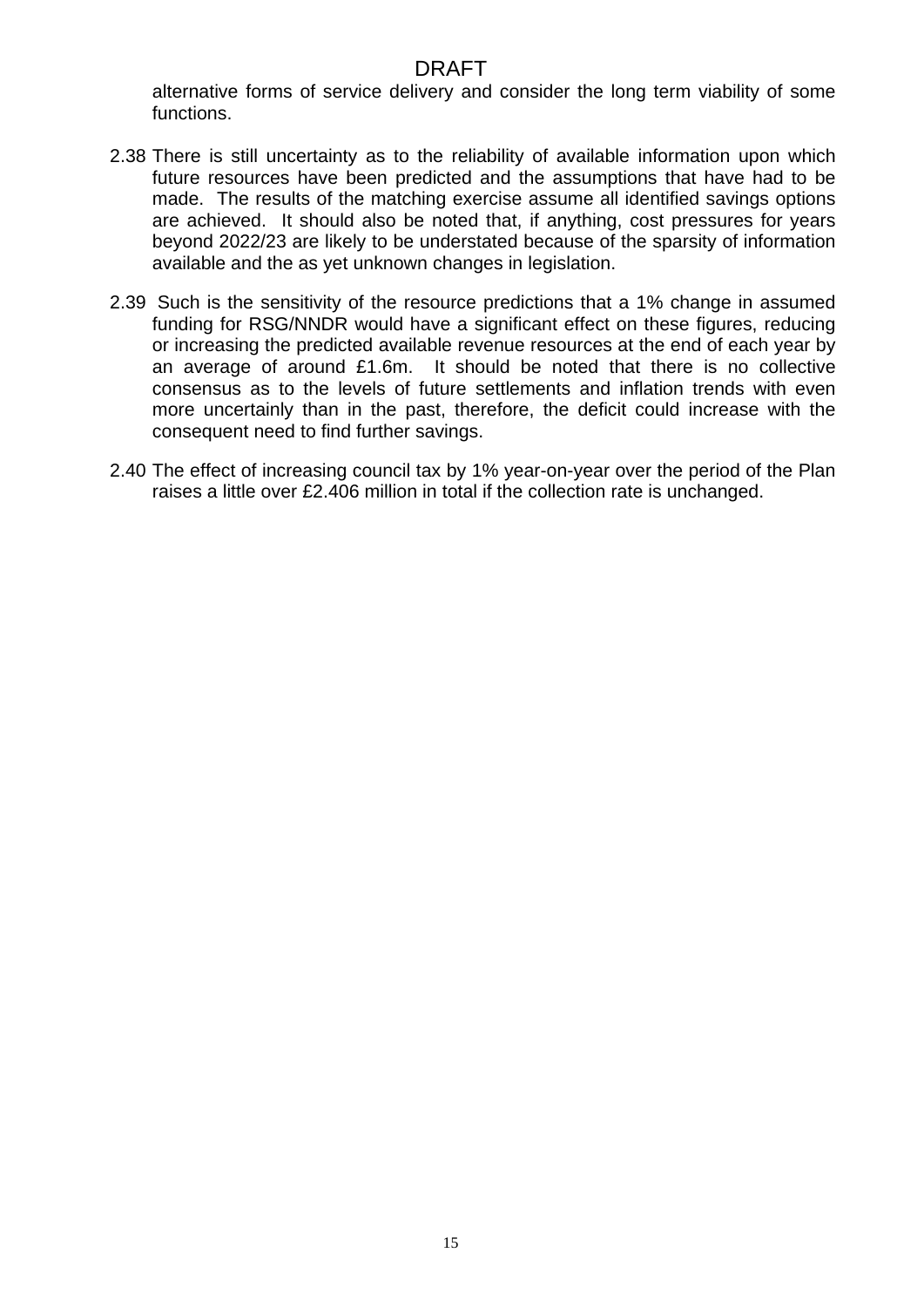# **3 RESERVES**

- 3.1Reserves are a way of setting aside funds from budgets in order to provide security against future risks and to allocate funding for future priorities. The Council holds reserves for a range of purposes which can be used to fund either revenue or capital expenditure. The Council has always taken a prudent approach with regard to Specific Reserves and uses them to mitigate known risks (financial and service) and contingent items, e.g. Insurance Fund. Other reserves have been established to fund Council priorities, e.g. Neighbourhood Services and in particular, the Capital Programme, e.g. School Investment Reserve, Building Fund.
- 3.2The Council's strategy for the level and use of its reserves is reviewed and reported to Cabinet throughout the year via the Initial Budget Proposals report in November, the Final Budget Proposals report in February and the Closure of Accounts report in July. Each report will examine the reserves to ascertain their strategy for use (i.e. whether the need to hold the fund is still relevant) and their level (i.e. whether the amount held in the fund is sufficient for requirements). These reports also include details of any new transfers into reserves and new commitments for their use. Each individual reserve and their intended use is shown, together with the current balance and the projected movement over the coming years.
- 3.3After several years of real term reductions in funding and with the uncertainty of funding levels into the foreseeable future, there is reducing contingency in the normal operational council budgets and the management and use of reserves will become increasing important to be able to continue to provide services and to mitigate risks, while still trying to deliver corporate priorities.
- 3.4The Council Fund reserve is held for general purposes and as at 1st April 2020 had a balance of £12.814m. A drawdown of £1m in 2020/21 has been approved to support the budget, with an approval to use £750k in 2021/22 for the upgrade of the Oracle Financial, Payroll and HR system. Whilst there is no set requirement for the minimum level for the Council Fund Reserve, some commentators use 5% of the net budget as a guide. For the Vale of Glamorgan this is currently about £12m. However, in view of the prudent approach the Council takes with regard to Specific Reserves, it is considered that £10m should be the minimum level for this reserve.
- 3.5At the end of 2019/20 the Council was able to set aside £1.178m into the Council Fund with the specific intention that this additional funding could be used to fund additional costs that would arise as a result of the COVID-19 pandemic. This will be used to fund additional costs and loss of income that will not be funded by WG e.g. the additional 10% payment made to frontline staff to acknowledge the risk they have been undertaking during the pandemic and trading company deficit.
- 3.6In addition, the Council has a range of earmarked reserves where funding has been ringfenced for a specific purpose. As at  $1<sup>st</sup>$  April 2020 these earmarked reserves totalled £68m excluding Housing Revenue Account and schools balances. Around £15.870m of these earmarked reserves, some of which are not specifically held for capital, will be used to finance the approved capital programme between 2021/22 and 2025/26. The largest reserve is the School Investment Strategy reserve which stood at £9.09m on 1<sup>st</sup> April 2020. It will be used as the Council's contribution towards the 21<sup>st</sup> Century Schools capital investment programme.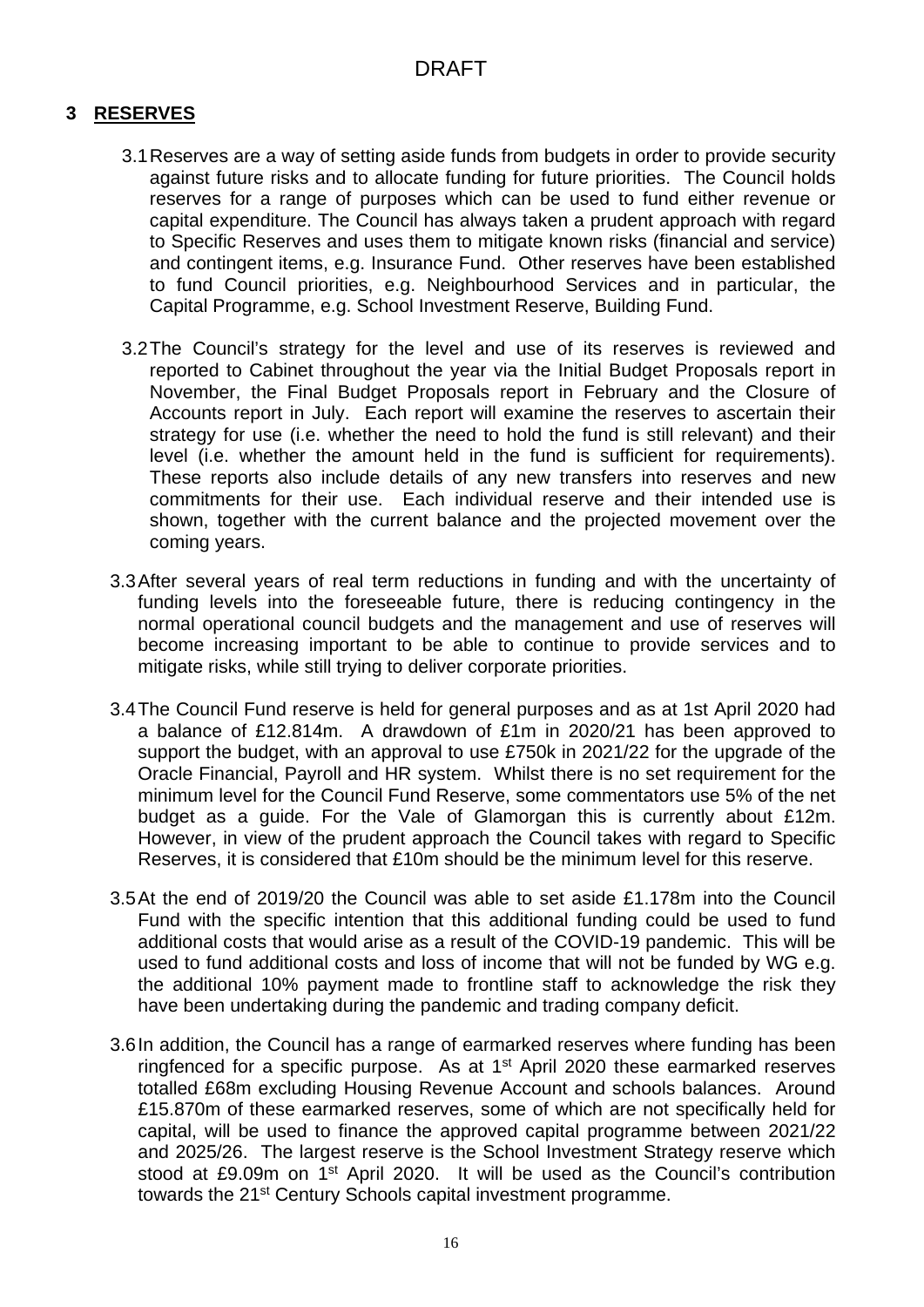- 3.7The Housing Revenue Account Reserve had a balance of £7.948m as at 1st April 2020 and is ring-fenced for the development and improvement of the Council's housing assets. The level of this reserve is reviewed on an annual basis as part of the updating of the 30 year Housing Business Plan.
- 3.8The commitments against reserves have been assessed and attached at Appendix 3 is a schedule showing the reserves and the anticipated balances over the period of this MTFP, 31st March 2020 to 31<sup>st</sup> March 2024. A summary of the position is set out in the following table.

| <b>Summary of Estimated Reserves</b>                                        | Bal.      | <b>Net</b>      | Est. Bal. |
|-----------------------------------------------------------------------------|-----------|-----------------|-----------|
| Projected to 2023/24                                                        | 31/3/2020 | <b>Movement</b> | 31/3/2024 |
|                                                                             | £'000     | £'000           | £'000     |
| <b>Council Fund</b>                                                         | 12,814    | (2,740)         | 10,074    |
| <b>Specific Reserves:</b>                                                   |           |                 |           |
| <b>Insurance Fund</b>                                                       | 4,574     | 0               | 4,574     |
| <b>Capital Reserves</b>                                                     | 33,017    | (23, 856)       | 9.161     |
| <b>Other Specific Reserves</b>                                              | 30,750    | (10, 343)       | 20,407    |
| <b>Total Reserves (exc Schools &amp; Housing</b><br><b>Revenue Account)</b> | 81,155    | (36,939)        | 44,216    |

3.9It is projected that there will be a large fall (46%) in the level of reserves over the period of this Plan as substantial calls on funds are made. The Council Fund is at a reasonable level however it may now fall below £10m as the deficit in some budgets during 2020/21 will potentially require more than the £1m planned drawdown for the year and also in light of the potential shortfall in funding for 2021/22. This will need to be considered as part of the budget setting process for 2021/22 once the final settlement figures are received from WG. It is considered that earmarked reserves are adequate to cover future commitments and risks but will need to be carefully monitored in future years.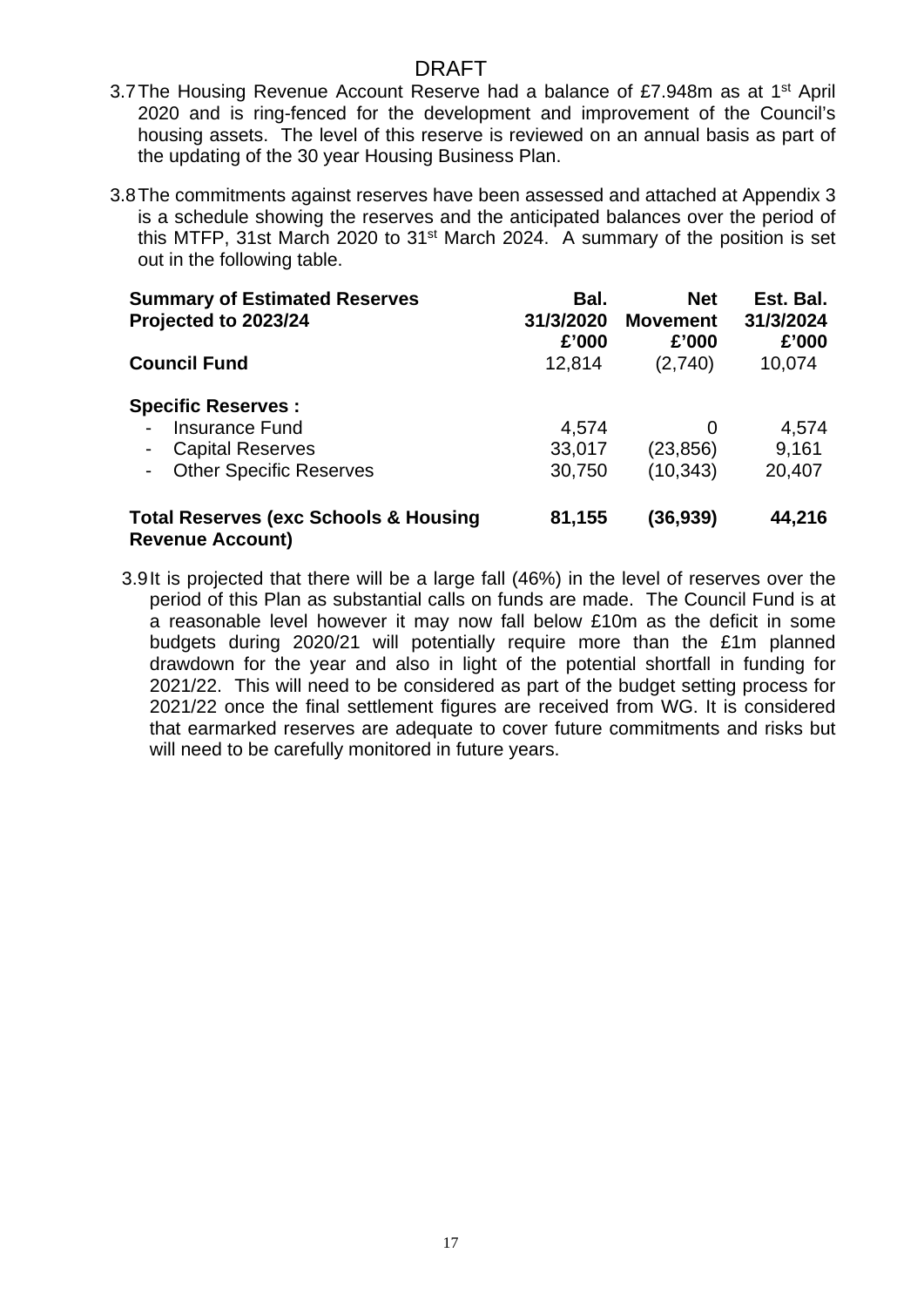### **4 RISKS TO PLANNING**

- 4.1An important factor affecting the Plan is the risks the Council is facing. As part of the Council's integrated planning framework, the Council's Risk Strategy states that effective Risk Management allows the Council to make the most of its opportunities, make the right decisions and achieve its objectives once those decisions are made. The Council's policy is one of embedding risk management in every aspect of the organisation. A knowledge and awareness of risks creates an environment in which continuous improvement can be achieved and where the Council takes informed decisions. Corporate risks need to be taken into account in judgements about the medium to long-term goals and objectives of the Council.
- 4.2When deciding how to manage risks, officers will consider the possible costs of relevant options, including the option of maintaining the status quo. The cost of managing risk will be allocated from within existing resources or through revenue cost pressures and capital bids as required.
- 4.3There are risks inherent in medium to long term planning and these are now outlined with possible mitigations.

#### **Resource Risks**

- 4.4In addition to the uncertainly regarding the settlement figure from WG, there is also uncertainty in respect of data changes in the funding formulae and changes to the composition of the formulae themselves. For example, any potential transfer of specific grants into the formula may be at a different level to that which was previously provided via grant.
- 4.5 The pay inflation levels for the coming years included in the Plan may vary, however, it is considered that this has been included at a prudent level.
- 4.6 The continuing uncertainty in the economic climate and the impact of the COVID-19 pandemic could result in a reduction in income e.g. planning fees, licensing fees and rental income from workshops and other business units.
- 4.7 The number of people becoming redundant or receiving a reduced income due to the COVID-19 pandemic will result in an increase in arrears and collection rates for Housing and Council Tax.

### **Expenditure Risks**

4.8As previously stated it has been assumed that WG will continue to provide financial support to cover any additional costs associated with the COVID-19 pandemic post 1<sup>st</sup> April 2021. WG currently has in the main fully provided support while only disallowing a small proportion of the expenditure claimed against the grant. If this does not continue into 2021/22 there will be several areas that will be under financial pressure. The grant has enabled local authorities to secure accommodation to ensure that those without a home can be protected, supported and isolated if necessary. The Council has secured additional emergency temporary accommodation for the Vale's homeless clients during this period by using Ty Iolo hostel, bed and breakfast accommodation, leased and shared properties in the private rented sector and have secured rooms in local hotels. This has cost around £450k between April and September 2020. The Council would not have funds to arrange this level of provision without grant funding. WG is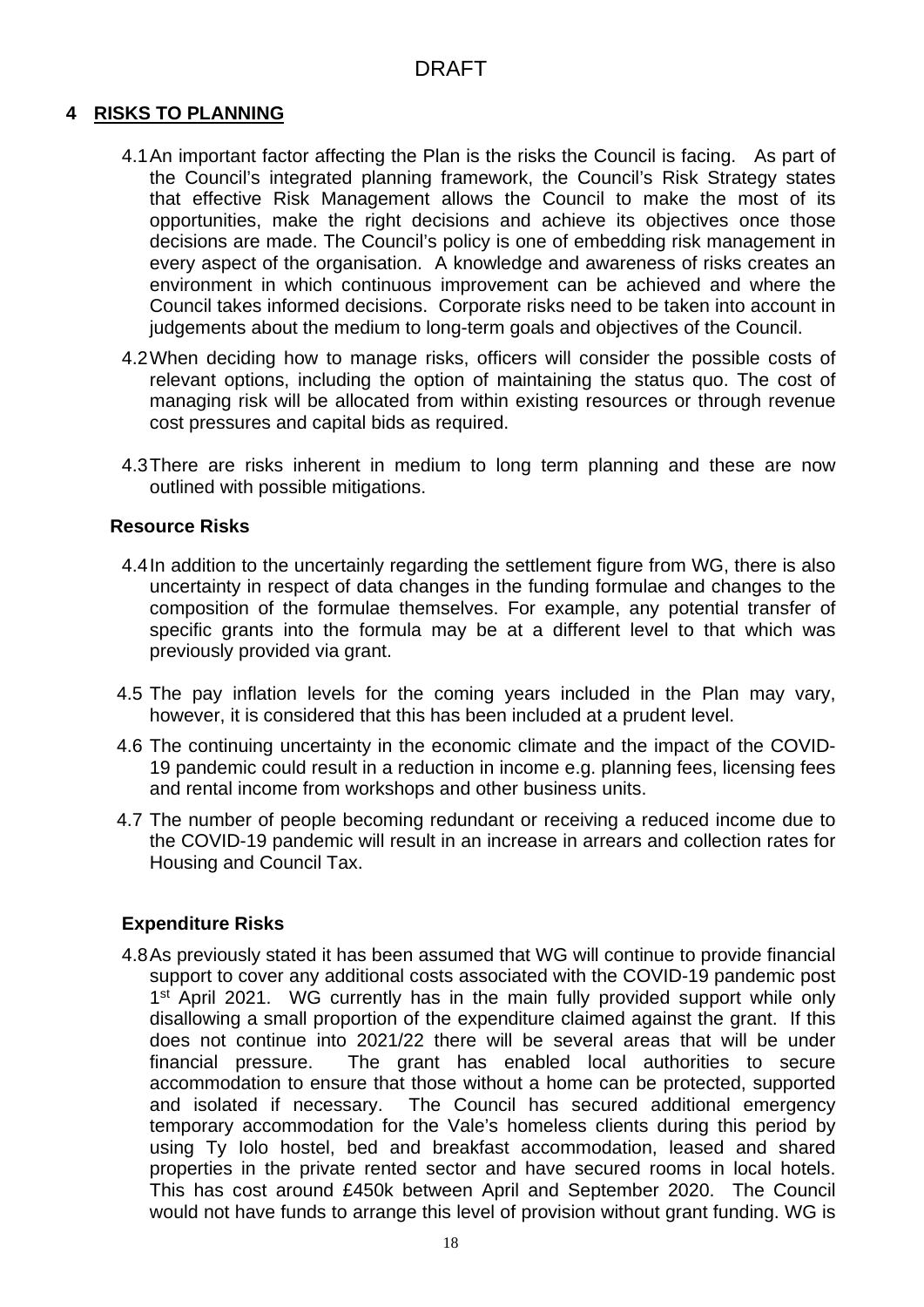also funding, via grant, the lost income from void beds and is paying for a fixed sum per week for each client in both the Council's and private sector care homes which acknowledges an increase in costs to provide this service. This is vital to ensure that homes are able to operate going forward. It is also providing additional funding for domiciliary care providers. If these providers were not able to continue operating then there would be severe consequences for clients and the Council. Payment has also been made to the leisure centre provider to help the business stay viable during lockdown and while the business recovers. This is again funding which has been received from WG to fund this important service to the residents of the Vale of Glamorgan.

- 4.9As part of the 2020/21 budget setting process, it was anticipated that savings of around £10.6m would need to be identified between 2021/22 and 2022/23. The savings target set for 2020/21 was the lowest for many years at £247k. Understandably this year the priorities for officers have been to deliver services under the difficult circumstances of a pandemic and therefore the focus has been taken off reshaping services and identifying new potential savings going forward. This will make the ability to find the additional level of savings, highlighted in this Plan, increasingly difficult, particularly as it takes time to fully implement savings as they may include consultation and reorganisations.
- 4.10 A further implication of the ongoing level of savings is that there will be a reducing base of staff, tasked to deliver services in an increasingly efficient way. This brings with it a significant risk that there may have to be a reduction in the level of service provided.
- 4.11 There are certain services in the Council that are currently under financial pressure and represent specific risks to the Plan.
	- **Education** There has been increased demand from Vale of Glamorgan pupils requiring placements in Ysgol Y Deri and fewer places are being purchased by other authorities, as they themselves seek to reduce their costs. This brings a resultant reduction in income. Also there has been an increase in the number of pupils with significant needs that are unable to be met at Ysgol Y Deri and therefore have to be placed in independent schools and with other authorities.
	- **Social Services** There are ongoing pressures for the service including the changes in demographics, people are living longer and have more complex needs and the increase in charges from service providers due to the introduction of the National Living Wage. Over the past year there has been increasing pressure on the children's placements budget given the complexities of the children currently being supported and the high cost placements some of these children require to meet their needs.
	- **Neighbourhood Services** Looking to the longer term there are risks associated with increases in charges for energy. In addition, the waste agenda, despite the commencement of the Prosiect Gwyrdd residual waste facility, is a pressure area with potential legislative changes and the increase in the costs of recycling and disposal and the market for recycled materials changing across the world.
	- **Housing/Council Tax** The impact of changes to welfare reforms are still becoming apparent.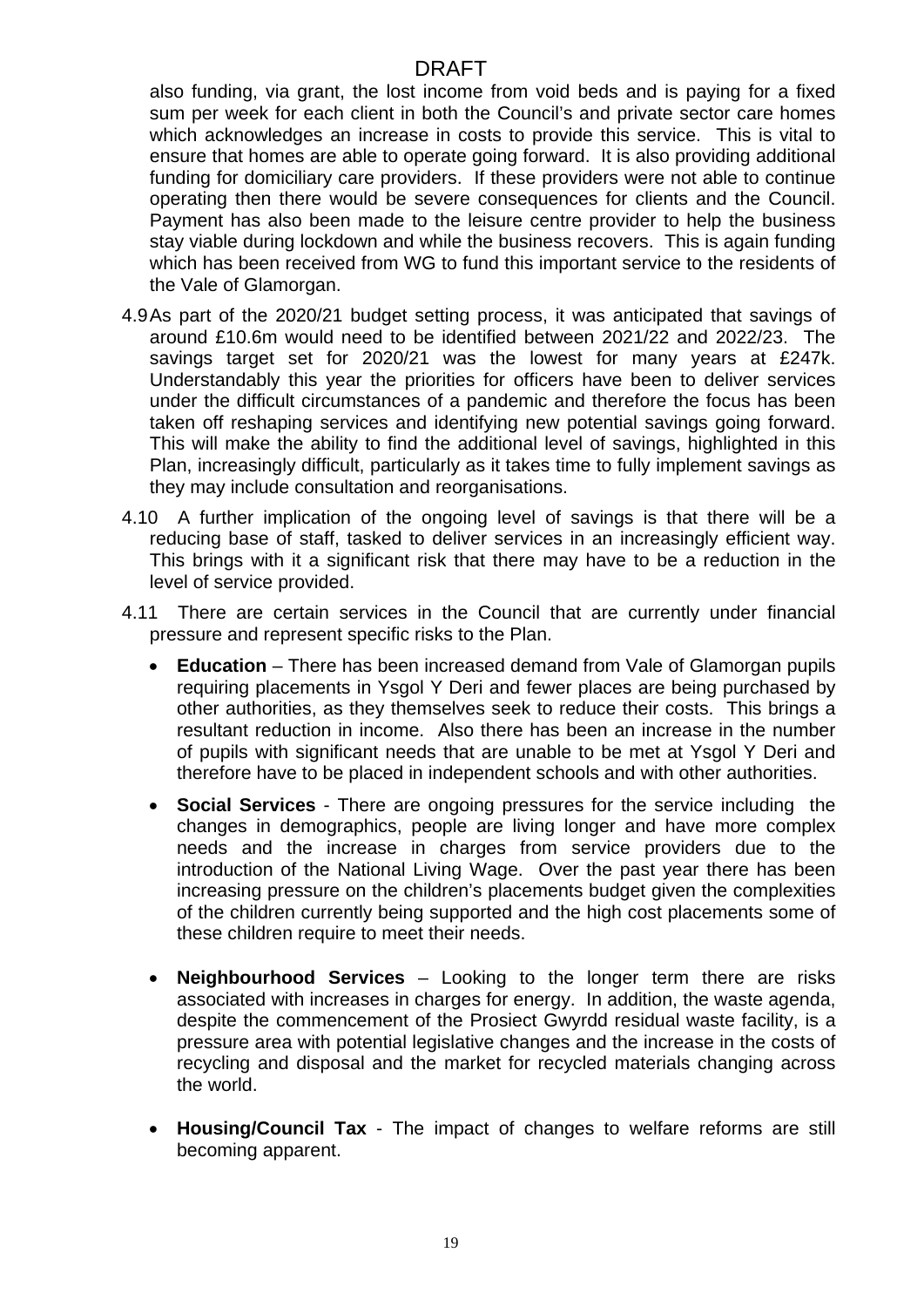- 4.12 There is currently uncertainty over the increases per year following the introduction of the National Living Wage which could be over £9 per hour by 2021. Any other changes in legislation over the coming years could also affect the projections in the Plan.
- 4.13 The uncertainty created by the exit from the European Union also brings risk as contract prices may change due to staffing issues and the terms of trading with European suppliers. Also any legislative changes could affect the procurement of goods and services and also may affect the service provision regulations e.g. waste, environmental issues, which may have an impact on services and assets.

## **Mitigation of Risks**

- 4.14 A consequence of this level of deficit is that there may need to be a reduction in staff numbers. The Council has set aside funds to cover potential early retirement and redundancy costs. These funds are considered to be sufficient so the risk of meeting severance costs has been mitigated. The Council's Workforce Plans should also help to mitigate the risk by ensuring that it anticipates and plans for the workforce needs of the future in order to meet changing services requirements.
- 4.15 In the past, the Council has taken a prudent view with regard to unsupported borrowing. It is therefore considered that the Council will be able to maintain the currently approved levels of borrowing which serves to mitigate this risk.
- 4.16 The Reshaping Services Programme is a proactive change programme which seeks to mitigate financial risks by fundamentally reviewing services which includes the use of technology to drive change.
- 4.17 Planned savings will need to be closely monitored and scrutinised to ensure they are delivered on target and within the approved timeframe.
- 4.18 The Council holds a reasonable level of reserves and this funding source could be used on a one off basis or could be used as a support while further plans are developed and implemented.
- 4.19 The Council continues to implement energy efficiency schemes which helps to reduce energy usage.
- 4.20 In mitigating risks, it is necessary to identify both the likelihood and impact on Council services, which result from external pressures and decisions to reduce local government funding. However, the sparsity of information on which to base these decisions and in particularly those impacting on local government funding, do not in any way assist the risk management process. As such, it will be necessary to revisit the assumptions made in the light of changing and evolving circumstances as part of the final budget proposals for 2021/22.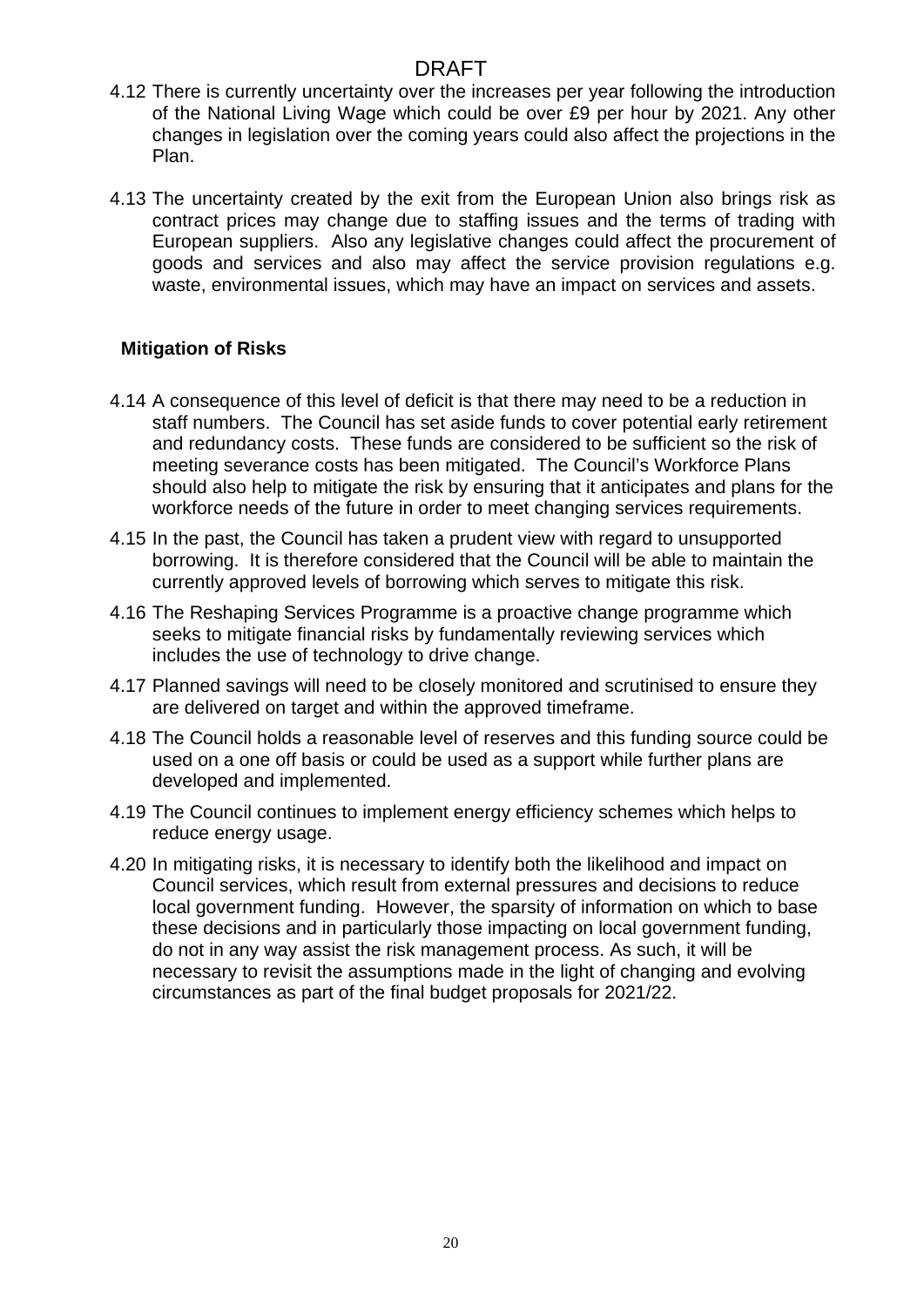# **5 THE STRATEGY**

- 5.1In considering the position, it should be noted that, the rolling nature of the Medium Term Financial Plan will necessitate it changing and developing as a budgeting and forward planning tool as the factors upon which it is based become clearer and more certain. In particular, predictions of likely future pay inflation funding and annual revenue settlements from WG are still extremely uncertain. The Council's Corporate Plan contains actions aligned to well-being objectives which are to be delivered through a range of funding sources which are also subject to change and therefore could be affected by future reductions in funding. One of the Council's ways of working is to understand the root cause of issues. Through projecting and understanding the financial position of the Council, issues can be identified and the necessary actions required can be taken in a timely manner. Key to ensuring that the financial position is monitored in the context of other corporate planning activities is the establishment of the Insight Board, which has streamlined arrangements and amalgamated existing groups into one Board. A priority of the Insight Board is to review corporate plans and strategies.
- 5.2 As the strategy contained within this Section is based upon projected inflation and cash changes in WG funding of RSG/NNDR (based upon the assumed settlement figures), even a small percentage change could have a significant impact.
- 5.3Involving the population in decisions is embedded in the way the Council works. To ensure that the budget set for 2021/22 and for future years continues to address the priorities of Vale residents and the Council's service users, the budget setting process will incorporate engagement with a range of stakeholders. This engagement will be facilitated by Council officers and conducted in line with the corporate standards set out in the Vale of Glamorgan Council Public Engagement Framework. To ensure that all stakeholders are able to make a meaningful contribution to the process, they will be provided with sufficient information to enable them to make informed comments. Also the Council will work with the Public Service Board to link their well-being priorities and this will have an impact on the way in which the Council's funding is used and will inform future collaborative arrangements.
- 5.4There will be a programme of engagement with elected members of the Vale of Glamorgan Council through the scrutiny process. The input of elected members will provide another channel through which residents can have an input into the budget setting process.

### **Projected Shortfall**

5.5Based upon the revised projected funding reductions, this Plan indicates that if there is a cash neutral or 1% reduction in the settlement from Welsh Government and if there is a 4.9% increase in council tax for each year of this plan, there remains between £21.655m and £26.437m of savings to be identified for the 3 years of the Plan. If the council tax is to be increased to and maintained at the welsh average, with a cash neutral or 1% reduction in the settlement from Welsh Government, there remains between £19.101m and £23.883m of savings to be identified for the 3 years of the Plan. If there is a 1% increase in the settlement savings of between £14.222m and £16.776m would need to be identified. This is after already planning for £116k of savings for the same period. If the Council Tax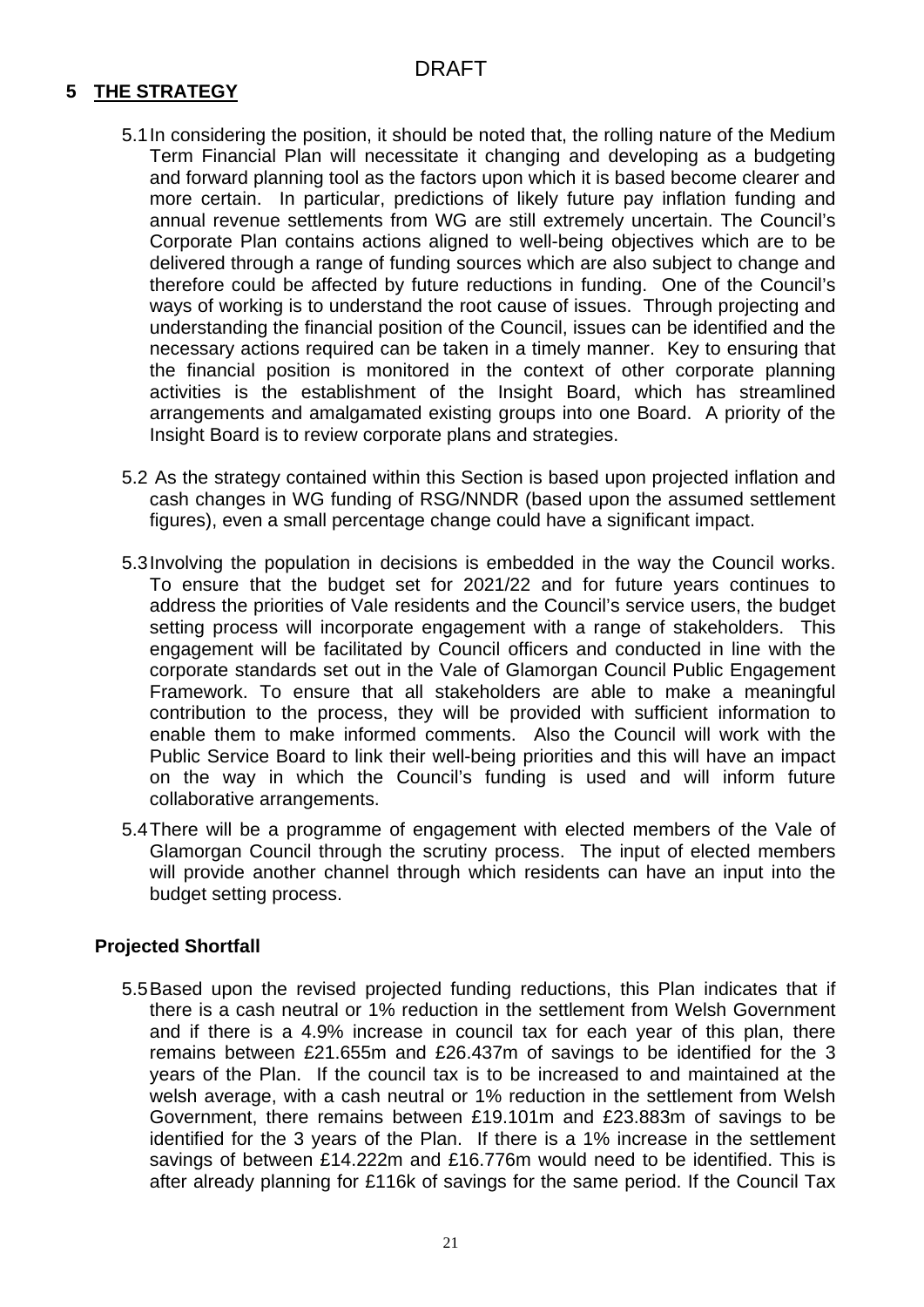collection rate is reduced by 1%, this will equate to additional savings being required of between £940k and £966k across the 3 years.

- 5.6It should be noted that in arriving at this range of shortfall, certain assumptions have had to be made and there will inevitably be additional cost pressures arising from 2022/23 onwards which are as yet unknown and no provision has been made for service development. Any targets set will be extremely challenging for services, as they are also required to meet other growth items from existing resources, e.g. staff increments.
- 5.7With such a high level of savings already allocated over the past years, careful consideration must be given to how additional savings are allocated to service areas, while there are areas of the Council where there are fixed costs that cannot change e.g. debt costs. The following issues will be considered.

## **Transformational Change**

- 5.8The scale of the challenge that now faces the Council means that a "business as usual" approach, however well managed will not be enough. The challenge is therefore to consider alternative delivery models for services across the Council. In November 2014, Cabinet agreed a Reshaping Services strategy and change programme. The aim of the strategy is to reshape the Council to enable it to meet the future needs of citizens of the Vale of Glamorgan within the context of unprecedented financial challenges.
- 5.9The Coronavirus pandemic has impacted on the Council's activity, including the Reshaping Services Programme. The pandemic has, however, expedited transformational change in many areas. This has included mobilising significant numbers of staff to home working and adapting operational processes. The Council is reflecting on this experience with a view of establishing whether this has resulted in more efficient ways of working which in turn can generate financial savings. The steps being taken to do this are articulated in the Coronavirus Recovery Strategy. This will include consideration of the future direction of the Council's transformational change programme learning from the pandemic and considering the emerging landscape, including the financial resources available.
- 5.10 The transformational change programme has sought to adopt different approaches across the Council. Some of these approaches are described below and will inform the future direction of transformation for the Council.
- 5.11 Services are asked to prioritise the consideration of alternative and collaborative methods of service delivery as opposed to a reduction in service level even though service reduction in the future could now be inevitable. Actions to support such new approaches include collaborative working and such initiatives are already included in the Corporate Plan and support one of the Council's ways of working, namely to work in a collaborative way. An example of this is the Shared Regulatory Service. Where possible demand management needs to be considered and service levels need to be reviewed.
- 5.12 Another way of delivering savings is to take a more commercial approach and where appropriate, charge for services and facilities, and opportunities for charging are being considered. These include extending current service provision and recovering the costs through income. Opportunities relating to advertising, filming and the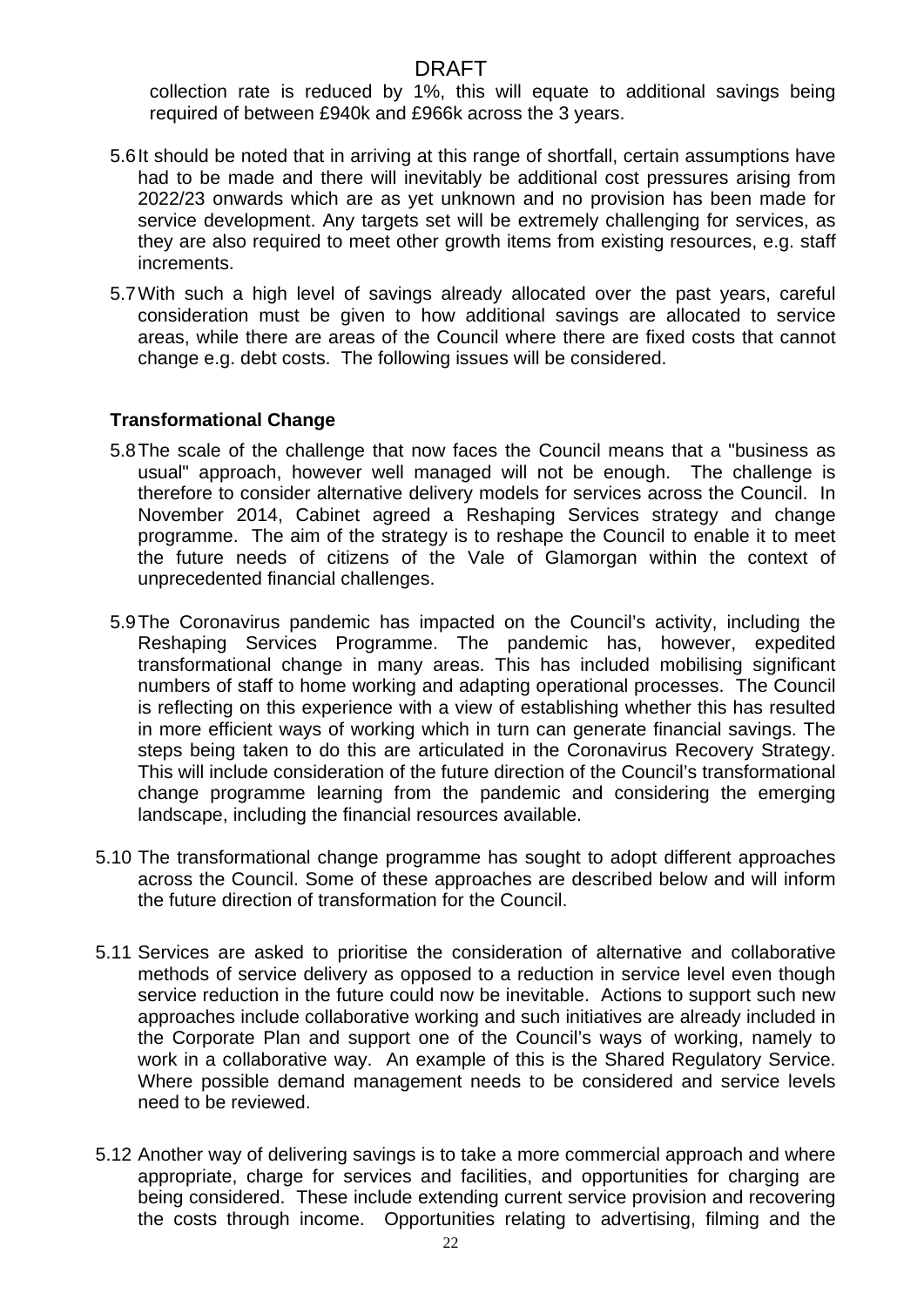recoupment of finance charges have been the focus of work to date and it is considered that the potential for income generation should be pursued further however this may be restricted during the Covid 19 pandemic.

- 5.13 Services may also be able to identify additional sources of income from grant funding from Welsh Government and other grant making bodies as well as contributions from partner organisations for the delivery of initiatives. Grant funding is already being used to help achieve the Wellbeing objectives set as part of the Council's Corporate Plan. It is considered that grant funding from a variety of sources should be pursued and that the use of grant is reviewed to ensure that it is efficiently used.
- 5.14 The Council sees ICT and digital technology as a key means of transforming services. The Council's Digital Strategy 2017-2020 was approved by Cabinet on 31<sup>st</sup> July 2017 and is to be reviewed shortly. The current strategy identifies 4 themes which will enable the Council to achieve its vision. They are Digital Customer Service, Digital Workforce, Digital Place and Digital Collaboration. A new income management system has been implemented which will increase the receipt of income via digital channels. The Council is also in the process of rolling out Microsoft 365. A new online recruitment system has also been implemented. There have been significant lessons learnt during the pandemic and the Council has invested in developing the infrastructure to support homeworking and new online facilities. A new Customer Relationship Management System and upgrade to back office systems using Oracle are underway and will offer further opportunities to support new ways of working and deliver efficiency savings.
- 5.15 Forming part of the Council's accommodation strategy, the Space Project is focussed specifically on the use of key corporate buildings. Since its implementation it has become a key driver for achieving a more efficient use of corporate buildings. This project will continue in order to reduce the running costs of the Council's accommodation and in particular reflect new ways of working adopted this year. The Council also needs to consider whether it can use its assets to generate further income.

### **Traditional Savings**

- 5.16 In addition to undertaking transformational change, the Council will also need to continue to review and assess its expenditure to ensure efficiencies can be achieved through more traditional methods. The Council can drive out savings through the procurement process. It is essential that the Council ensures value for money from the contracts it enters into. It is therefore important that services continue to renegotiate contracts to deliver increased flexibility and efficiency gains and therefore controlling price inflation and maximising the use of collaborative arrangements such as through the National Procurement Service where it is advantageous to do so.
- 5.17 The Council will continue to review all levels of expenditure both staffing and non staffing to ensure that it is spending effectively.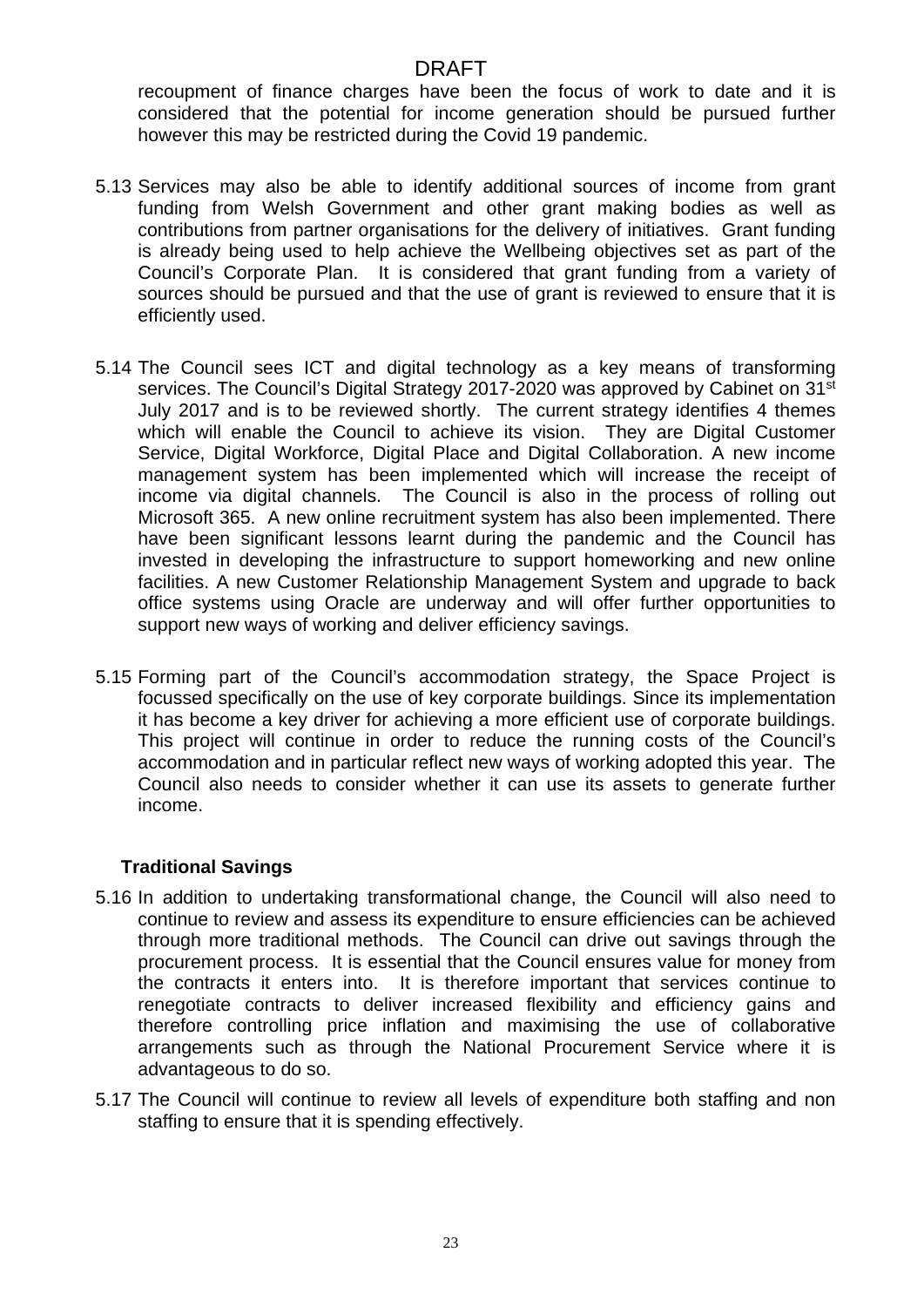## **Reserves**

5.18 Whatever initiatives are put in place to deliver the required savings it may still be necessary to use reserves to support the future delivery of key priority actions, including facilitating the implementation of Reshaping projects. As such, a key part of the Budget Process has and will continue to be the re-examination, redefinition and reclassification of all earmarked reserves in order to ensure a sustainable level of Council Fund reserve is maintained. A drawdown of £1m in 2020/21 has been approved. The reserve will not fall below a level considered to be a reasonable minimum by the Section 151 Officer. This position will be reviewed by the Budget Working Group as part of the future financial strategy from 2021/22. However, it must be emphasised that the use of reserves to fund recurring expenditure can only be considered as part of a specific strategy to achieve a balanced budget in future years. The consequence of such actions will be to increase the level of savings required in future years.

## **Council Tax**

5.19 For 2020/21, the total budget of £240.438m, after adjusting for discretionary rate relief of £290k, it is £4.169m below the Council's SSA of £244.317m. The Council's current Band D council tax is 3.5% below the Welsh average. The Council could consider a move towards the welsh average and this has been modelled as part of this Plan. A 1% rise in council tax would have the potential to generate approximately £794k per annum. The % increase in council tax needs to be considered with a view of reducing the funding shortfall.

### **Current Service Pressures**

- 5.20 The Council needs to continually review its estimation of all existing pressures, especially inflation, key demographic demands and levels of contingency to minimise any unexpected impacts. Currently the major areas of financial pressure for the Council are as follows and further work will need to be conducted by the directorates in assessing the future needs for the services and options for addressing the demand.
	- Adults Social Care Community Care packages
	- Education Additional Learning Needs
	- Neighbourhood Services Waste Management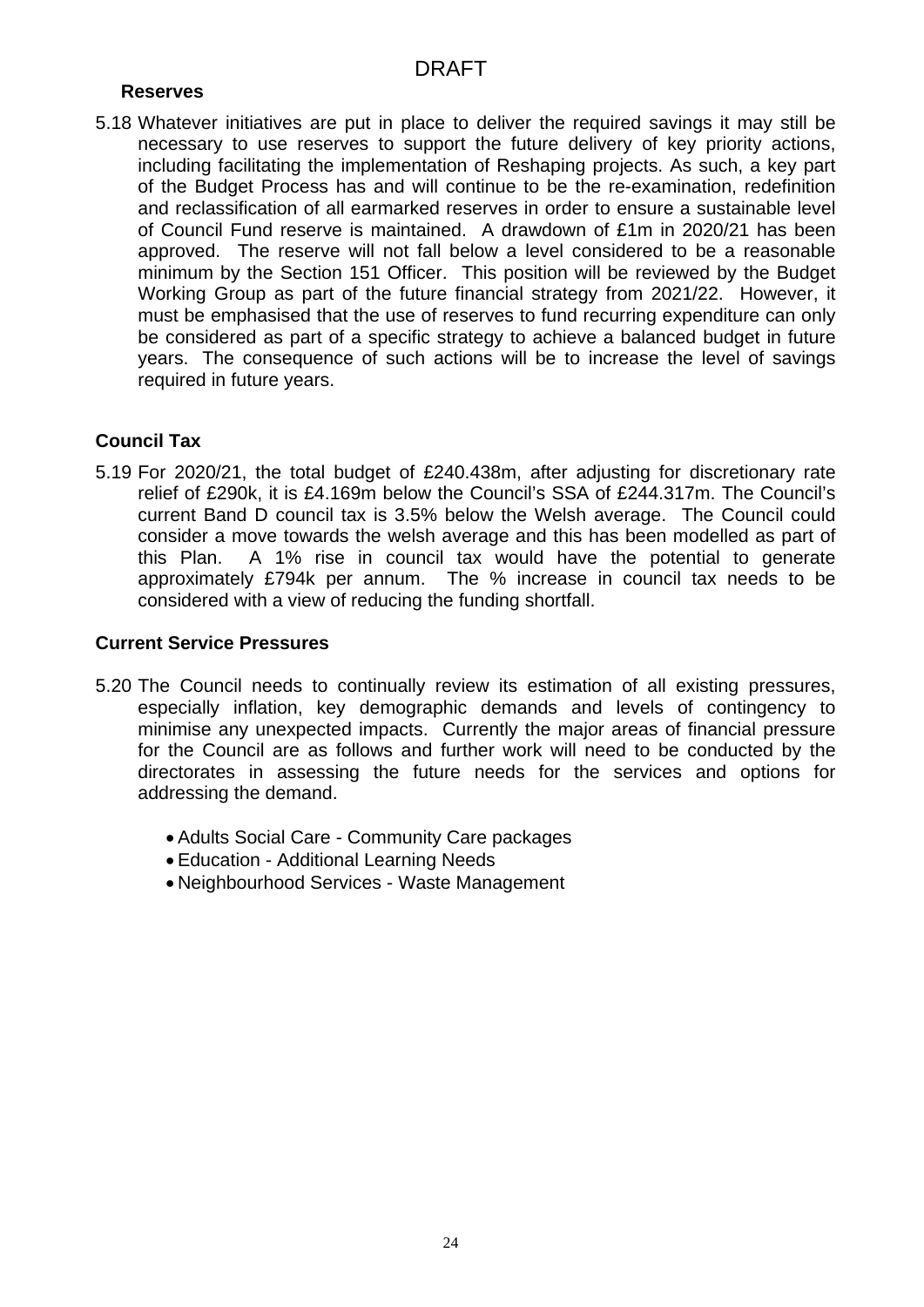## **6 CONCLUSION AND RECOMMENDATIONS**

- 6.1This Medium Term Financial Plan has illustrated the continued reliance that the Council has to place upon WG for its funding, not only in terms of RSG and NNDR, but also in respect of the special and specific grant funding and subsidy it receives. Given the anticipation of a potential reduction in funding in real terms for local government, it is now even more difficult to perceive how the amounts forthcoming would be sufficient to match the aspirations of the Council.
- 6.2The COVID-19 pandemic has made future planning even more difficult due to the uncertainty of future WG settlements. Departments have also lost the momentum in establishing new savings programmes as over the past months they have been focusing on running their services in new and remote ways. It is therefore important to reflect on these new processes to establish whether they are able to generate future financial savings.
- 6.3It must be emphasised that the savings targets and options modelled in this Plan will not be easy to achieve particularly after already having several years of large scale reductions in funding and the distraction of the Covid pandemic, however, it is imperative that they are achieved. The savings for 2021/22 could be between £6.813m and £13.667m. While this represents a wide range, consideration has to be given to potential savings that can be delivered next year within a short timeframe, whether any of the cost pressures can be mitigated and the subsequent increase in council tax required.
- 6.4It will be necessary to ensure that there is a close system of monitoring and scrutiny of the savings to ensure their delivery. Details of individual savings targets and an assessment of their progress is reported to Cabinet and Scrutiny Committee on a quarterly basis.
- 6.5 Looking to the long term is one of the Council's ways of working. The provision by WG of a year by year funding allocation with no firm indication of funding changes in future years does not help the planning process, not only in the long term but even in the short term. A 1% change in the reduction of predicted WG funding equates to around £1.6m and this can significantly alter the level of savings required. The level of savings identified in this Plan is therefore only an indication. Action will need to be taken now as the way in which services will deliver savings in the future, through alternative service delivery, will require a long lead in time in order to be able to assess the best way of delivering the service and also to allow for the consultation process.
- 6.6In view of the shortfall identified across the 3 years, actions need to be taken to prepare for future reductions in real term funding. It is proposed that once the 2021/22 indicative allocations are received from WG and as part of the budget setting process for 2021/22, the Budget Working Group will consider the options for funding the shortfall as outlined in this Plan and identify further savings targets for future years, while ensuring that the limited resources focus on priorities as outlined in the Corporate Plan. At that stage the assumptions made in this Plan will also need to be reviewed for their appropriateness. The options to be considered should at least include the following :-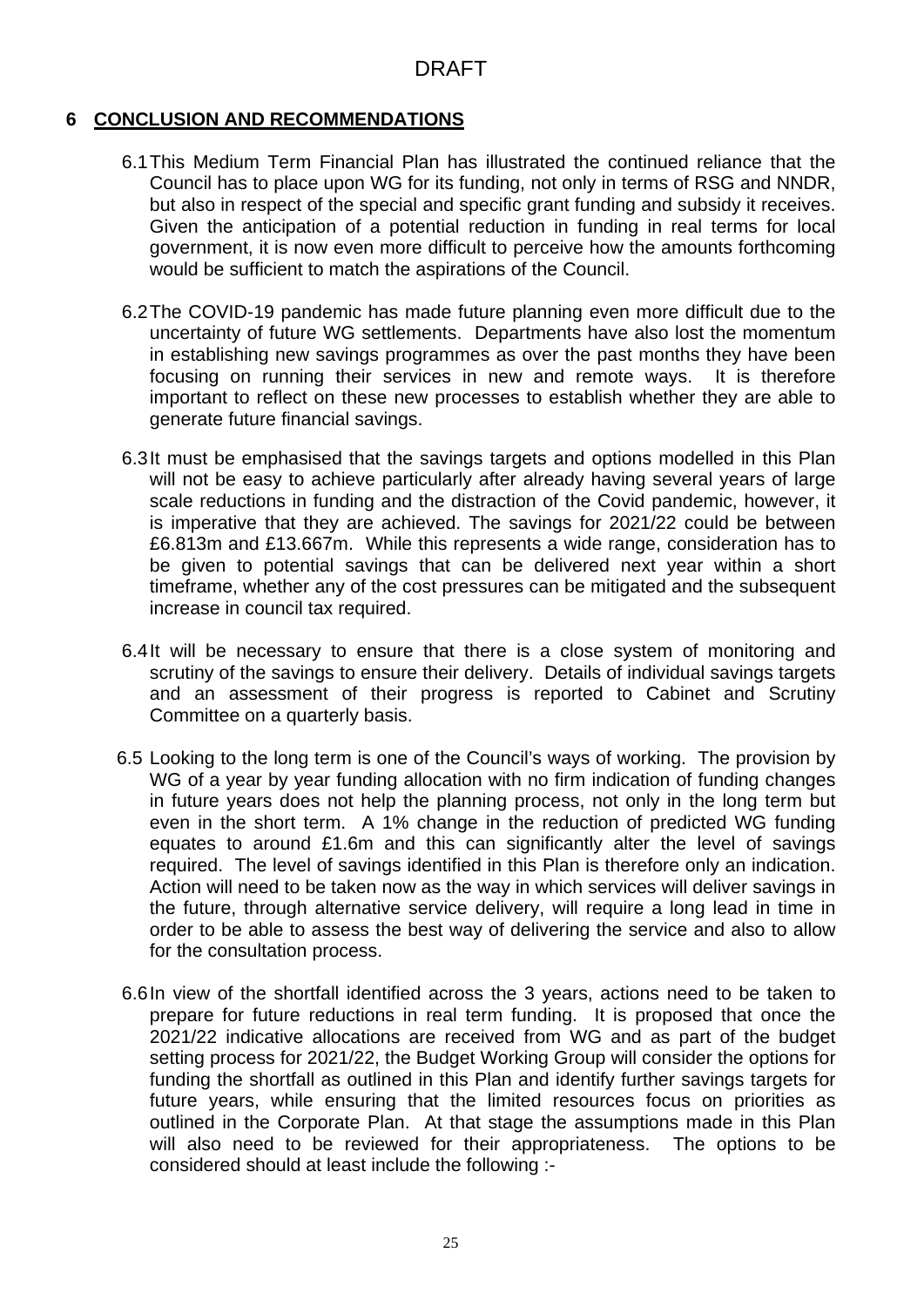- Considering the results of the budget engagement process in determining priorities for future savings and service delivery;
- Reviewing the feasibility of any change in the use and the level of the Council Fund Reserve and other reserves as part of the financial strategy;
- A further review of the level of cost pressures with a view to services managing and reducing demand and mitigating pressures;
- Services funding their own residual cost pressures through reviewing their existing budgets and revised/alternative means of service provision;
- Services meeting their own pay inflation through reviewing their staffing structure in line with changes to service delivery and workforce planning requirements;
- Reviewing the priorities for funding statutory and non-statutory services, including establishing minimum levels of services provision;
- Considering the latest position regarding the Council's Reshaping Services programme and identifying further area for savings;
- Reviewing the changes to practice and processes as a result of the COVID-19 pandemic;
- Continue to pursue collaborative working;
- Review the strategic approach for commercial opportunities;
- Continue to implement the Digital Strategy;
- Continuation of the Space Project to achieve accommodation related efficiencies;
- Consider the increase in Council Tax; and
- Considering the possibility of a reduction in the level of service and determining what services the Council needs to deliver in the future.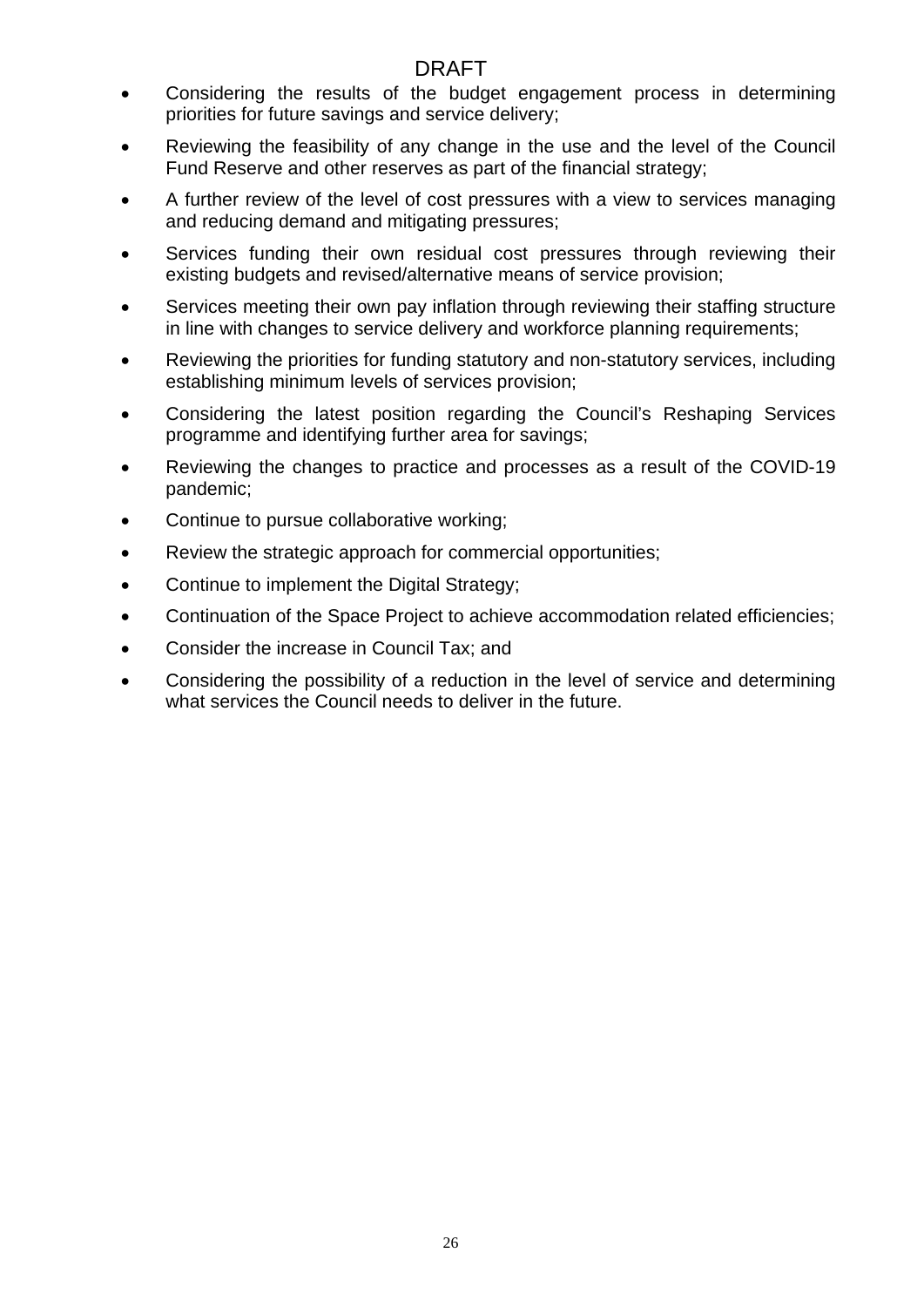|             | No. Description                                                                                                                                                                                                                                                                                                                                                                                                                                                                                                                                                                                                                                              |           | 2021/22 2022/23 | 2023/24    |
|-------------|--------------------------------------------------------------------------------------------------------------------------------------------------------------------------------------------------------------------------------------------------------------------------------------------------------------------------------------------------------------------------------------------------------------------------------------------------------------------------------------------------------------------------------------------------------------------------------------------------------------------------------------------------------------|-----------|-----------------|------------|
|             |                                                                                                                                                                                                                                                                                                                                                                                                                                                                                                                                                                                                                                                              | £'000     | £'000           | £'000      |
|             | <b>Directorate: Learning and Skills</b>                                                                                                                                                                                                                                                                                                                                                                                                                                                                                                                                                                                                                      |           |                 |            |
|             | <b>Schools</b>                                                                                                                                                                                                                                                                                                                                                                                                                                                                                                                                                                                                                                               |           |                 |            |
| $\mathbf 1$ | <b>Demographic Increase in Mainstream Schools -</b> Estimated increase in funding to reflect the increase in pupils reflected in the WG settlement.                                                                                                                                                                                                                                                                                                                                                                                                                                                                                                          | 1,128     | 1,128           | 1,000      |
|             | 2   ALN Support in Mainstream Primary and Secondary Schools -Increase in the number of pupils required Additional Learning Needs support in Mainstream settings.                                                                                                                                                                                                                                                                                                                                                                                                                                                                                             | 505       |                 |            |
| 3           | Demographic Increase in Pupils in Ysgol Y Deri - There is a demographic increase in the number of Vale pupils requiring specialist school placements each year over those leaving the<br>provision at school leaving age.                                                                                                                                                                                                                                                                                                                                                                                                                                    | 843       | 639             | 224        |
| 4           | Establish Specialist Resource Base at Whitmore High School - Establish a Specialist Resource Base (SRB) attached to a mainstream secondary school at Whitmore High School to provide<br>additional support for pupils with Autism Spectrum Disorder whilst ensuring they can access mainstream secondary education.                                                                                                                                                                                                                                                                                                                                          | 176       | 108             | 77         |
|             | <b>Total Schools</b>                                                                                                                                                                                                                                                                                                                                                                                                                                                                                                                                                                                                                                         | 2,652     | 1,875           | 1,301      |
|             | Non Schools                                                                                                                                                                                                                                                                                                                                                                                                                                                                                                                                                                                                                                                  |           |                 |            |
|             | 5 Early Years ALN Lead Officer - Establish a new statutory post of Early Needs Additional Learning Needs Officer as required by forthcoming Welsh Government Additional Learning Needs<br>reform.                                                                                                                                                                                                                                                                                                                                                                                                                                                            | <b>60</b> |                 |            |
|             | 6 Early Years Provision - Funding for Additional Learning Needs support for very young children in pre-school settings as required by Welsh Government Additional Learning Needs reform.                                                                                                                                                                                                                                                                                                                                                                                                                                                                     | 75        | 100             |            |
|             | 7   Reduction in Out Of County Income - Reduction in the capacity to offer places at Ysgol Y Deri to pupils from other authorities.                                                                                                                                                                                                                                                                                                                                                                                                                                                                                                                          | 147       | 412             |            |
| 8           | Complex Needs Placements in other Authorities and Independent Schools - Additional funding required for specialist provision for children and young people with significant social<br>emotional and mental health difficulties requiring specialist provision and for alternative placements to help manage the pressure on places at Ysgol Y Deri.                                                                                                                                                                                                                                                                                                          | 140       | 160             |            |
|             | 9 21st Century Schools - Monies required to finance loans that will be raised to fund capital expenditure                                                                                                                                                                                                                                                                                                                                                                                                                                                                                                                                                    | 38        | 115             | 102        |
|             | <b>Total Non Schools</b>                                                                                                                                                                                                                                                                                                                                                                                                                                                                                                                                                                                                                                     | 460       | 787             | 102        |
|             | <b>Total Learning and Skills</b>                                                                                                                                                                                                                                                                                                                                                                                                                                                                                                                                                                                                                             | 3,112     | 2,662           | 1,403      |
| $\mathbf 1$ | <b>Children and Young People's Services</b><br>External Placements - This demand for this budget is highly fluid and the pressure reflects an assumed level of inflation. The £500k Welsh Government Social Care Workforce grant that was<br>received last year and this year and which was allocated to the External Placements budget is not guaranteed each year and this pressure would increase if it were to cease.                                                                                                                                                                                                                                    | 82        | 84              | 86         |
|             | 2 Recruitment and Retention of Foster Carers (Payment for Skills) - This pressure reflects the need to increase the payment for skills for our current population of carers. The pressure in next<br>year and the year after reflects an increasing number of carers. Being able to recruit and retain carers is a key part of our ability to support children looked after and to help to reduce our reliance                                                                                                                                                                                                                                               | 90        | 90              | 90         |
|             | on externally purchased care.                                                                                                                                                                                                                                                                                                                                                                                                                                                                                                                                                                                                                                |           |                 |            |
|             | Recruitment and Retention of Foster Carers (Allowances Paid) -This pressure is linked to the 3% annual increase applied by WG that LAs are obliged to pay. The calculation is based on<br>our current number of carers and allows for an increase of 10 carers each year.                                                                                                                                                                                                                                                                                                                                                                                    | 142       | 150             | 158        |
|             | 4   Agency Social Workers Intake and Family Support Team and Care Planning and Proceedings Team - There are significant challenges in recruiting and retaining permanent qualified staff<br>in both Intake and Family Support Team and Care Planning and Proceedings Team. Advertisements have not to date succeeded in recruiting to vacant posts and staff have left the service.<br>Both situations require the commissioning of agency staff to ensure the LA is able to fulfil its statutory role which are more costly.                                                                                                                                | 100       |                 |            |
|             | 5   Additional Social Worker Post Special Guardianship Regulation - The Special Guardianship Regulations have changed and the LA is not complaint. These regulations require a dedicated<br>officer to review Special Guardianship Order (SGO) support plans and the support offered to SGs on a yearly basis. The LA currently oversees 77 children on SGOs and subject to SGO<br>allowances. We plan to increase the numbers by 5 this year and predict this trend increasing. This role requires a qualified social worker.                                                                                                                               | 50        |                 |            |
| 6           | Legal Costs - The ongoing pressure reflects the costs associated within care proceedings, including the instruction of Counsel, and an increasing number of proceedings being issued in<br>comparison to previous years                                                                                                                                                                                                                                                                                                                                                                                                                                      | 100       | 50              |            |
|             | <b>Total Children</b>                                                                                                                                                                                                                                                                                                                                                                                                                                                                                                                                                                                                                                        | 564       | 374             | 334        |
|             | <b>Adults</b>                                                                                                                                                                                                                                                                                                                                                                                                                                                                                                                                                                                                                                                |           |                 |            |
|             | 7 Demographic Changes - Due to Covid-19 it is difficult to predict the actual change this year which will continue into 2021/22 as citizens behaviour is fluctuating with some coping well within the<br>pandemic and finding alternative solutions to access support, and others potentially delaying seeking support which may see an increase in complexity when they reach a crisis point. Figures<br>shown are based on previous years increases in budget and correlating 'normal' increases in demand, and anticipated ongoing grant funding.                                                                                                         | 500       | 500             | <b>500</b> |
|             | 8 <b>Provider Fees and Quality Assurance</b> - Continuing challenge by providers to increase fees to meet provider costs. Additional capacity is required to manage contract monitoring arrangements<br>as a result of a number of significant quality assurance issues with providers. Numerous historical pressures continue to impact the committed spend for commissioned services, including<br>National Living Wage, Sleep-Ins, HMRC regulations re travel time, auto-enrolment of pensions and now the increased burden of registration costs for domiciliary care workers under Regulation<br>and Inspection of Social Care (RISC) (Wales) Act 2016. | 1,565     | 1,565           | 1,565      |

|                                                   | 2021/22<br>£'000 | 2022/23<br>£'000 | 2023/24<br>£'000 |
|---------------------------------------------------|------------------|------------------|------------------|
|                                                   |                  |                  |                  |
|                                                   |                  |                  |                  |
|                                                   | 1,128            | 1,128            | 1,000            |
|                                                   | 505              | 0                | 0                |
| eaving the                                        | 843              | 639              | 224              |
|                                                   |                  |                  |                  |
| School to provide                                 | 176              | 108              | 77               |
|                                                   | 2,652            | 1,875            | 1,301            |
|                                                   |                  |                  |                  |
| ming Needs                                        | 60               | 0                | 0                |
| eds reform.                                       | 75               | 100              | 0                |
|                                                   | 147              | 412              | 0                |
| nt social                                         | 140              | 160              | 0                |
|                                                   | 38               | 115              | 102              |
|                                                   | 460              | 787              | 102              |
|                                                   | 3,112            | 2,662            | 1,403            |
| e grant that was                                  | 82               | 84               | 86               |
|                                                   |                  |                  |                  |
| e pressure in next<br>duce our reliance           | 90               | 90               | 90               |
| on is based on                                    | 142              | 150              | 158              |
| nt qualified staff<br>the service.                | 100              | 0                | 0                |
| uire a dedicated<br>t to SGO                      | 50               | 0                | 0                |
| issued in                                         | 100              | 50               | $\mathbf 0$      |
|                                                   | 564              | 374              | 334              |
|                                                   |                  |                  |                  |
| g well within the<br>point. Figures               | 500              | 500              | 500              |
| ng arrangements<br>, including<br>nder Regulation | 1,565            | 1,565            | 1,565            |

#### **APPENDIX 1**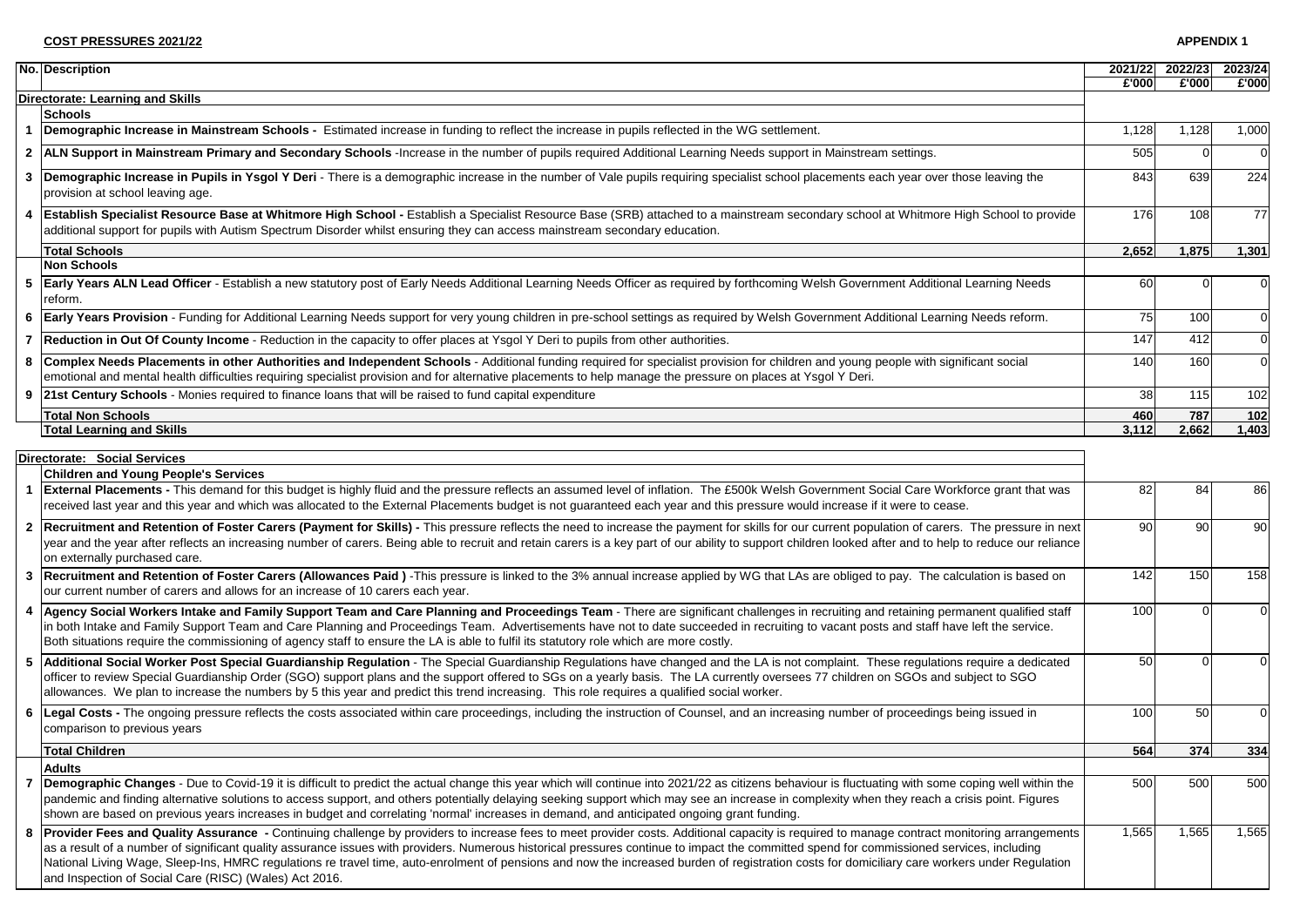**APPENDIX 1**

| <b>No. Description</b>                                                                                                                                                                                                                                                                                                                                                                                                                                                                                                                                                                                                                                                                                                                                                                                                                                                                                                                                                                                                                                                                                                                                                                                    | 2021/22<br>£'000 | 2022/23<br>£'000 | 2023/24<br>£'000 |
|-----------------------------------------------------------------------------------------------------------------------------------------------------------------------------------------------------------------------------------------------------------------------------------------------------------------------------------------------------------------------------------------------------------------------------------------------------------------------------------------------------------------------------------------------------------------------------------------------------------------------------------------------------------------------------------------------------------------------------------------------------------------------------------------------------------------------------------------------------------------------------------------------------------------------------------------------------------------------------------------------------------------------------------------------------------------------------------------------------------------------------------------------------------------------------------------------------------|------------------|------------------|------------------|
| Increased Demand to Support Mental Health/Emotional Wellbeing - The Division continues to experience challenges with covering Approved Mental Health Practitioners rotas. There is<br>increased demand for Mental health support and there are more complex cases. We need additional social work and hands-on support worker capacity to support this growing demand and<br>support our qualified workforce to undertake assessments and interventions. We have also experienced an increase in request for lower level support for emotional wellbeing that would not meet<br>the criteria for our Mental Health teams. We anticipate that this is the area that will see most significant pressure over the coming 18 months as a direct consequence of Covid. Additional staff<br>required with Mental Health knowledge to join our Intake and Assessment team to appropriately triage referrals and signpost people to other services, and support our Intake and Assessment<br>team in this area to prevent inappropriate referrals into Mental health teams and use resources effectively and signpost people correctly so they find early support. x 2 support workers plus 3 x<br>Social workers | 220              |                  |                  |
| 10 Accommodation - As a consequence of Covid we have accommodation issues within the Division. We are currently working with the UHB to try to negotiate alternative provision and shifting<br>costs, but currently there are suggestions that the displaced teams from Ty Jenner should be accommodated elsewhere within the area - potentially attracting lease costs.                                                                                                                                                                                                                                                                                                                                                                                                                                                                                                                                                                                                                                                                                                                                                                                                                                  | 40               |                  |                  |
| <b>Total Adults</b>                                                                                                                                                                                                                                                                                                                                                                                                                                                                                                                                                                                                                                                                                                                                                                                                                                                                                                                                                                                                                                                                                                                                                                                       | 2,325            | 2,065            | 2,065            |
| <b>Resource Management</b>                                                                                                                                                                                                                                                                                                                                                                                                                                                                                                                                                                                                                                                                                                                                                                                                                                                                                                                                                                                                                                                                                                                                                                                |                  |                  |                  |
| 11 Your Choice - To ensure that 'Your Choice' practices are embedded in our processes, it would be beneficial to have additional capacity within the RMS Commissioning team to support this roll-<br>out and monitoring. 1 x Commissioning Officer (based on NE costs)                                                                                                                                                                                                                                                                                                                                                                                                                                                                                                                                                                                                                                                                                                                                                                                                                                                                                                                                    | 40               |                  |                  |
| 12 Reablement - The Vale Community Resource Service has benefitted from grant funding at the front line over several years, but due to the short term nature of the funding we have not<br>developed the managerial and supervisory elements required to support the team of Reablement support workers, or consider how best to structure the service in regards to cluster/locality<br>models. The review is currently being undertaken. At this time we cannot pre-empt the outcome of the review, but it is known that more management, co-ordinators and also a quality monitoring<br>officer is required to support the service delivery of the current capacity. The current Service Review is phase A to ensure the structure is fit for purpose, and then in 2021/22 we wish to deliver<br>the aims of the Vale Locality Plan that indicated that it would benefit citizens if all individuals assessed as requiring a POC access a period of reablement via the VCRS team. Based on deputy<br>manager, 2 x co-ordinators, quality monitoring officer, social worker/OT                                                                                                                          | 250              |                  |                  |
| 13 Residential - This will enable the council provided care homes to deal with a previously applied vacancy factor. The issues created by Covid 19 include a need to reduce dependence on agency<br>staff (or maintain consistent agency staff for each home) and also to ensure that the service can cope should staff be absent. This would enable the homes to be fully staffed.                                                                                                                                                                                                                                                                                                                                                                                                                                                                                                                                                                                                                                                                                                                                                                                                                       | 127              |                  |                  |
| 14 PPE - To enable the establishment of a PPE team in response to Covid 19 that operates across directorates                                                                                                                                                                                                                                                                                                                                                                                                                                                                                                                                                                                                                                                                                                                                                                                                                                                                                                                                                                                                                                                                                              | 213              |                  |                  |
| 15 Increased demand to support the Community Care Finance Functions - With the increase in demand for services, the functions of the Community Care Finance Section are at the point<br>where the workload cannot be managed within existing resources. Funding would allow for the maximisation of income for chargeable services within the Directorate.                                                                                                                                                                                                                                                                                                                                                                                                                                                                                                                                                                                                                                                                                                                                                                                                                                                | 73               | 75               |                  |
| <b>Total RMS</b>                                                                                                                                                                                                                                                                                                                                                                                                                                                                                                                                                                                                                                                                                                                                                                                                                                                                                                                                                                                                                                                                                                                                                                                          | 703              | 75               |                  |
| <b>Total Social Services</b>                                                                                                                                                                                                                                                                                                                                                                                                                                                                                                                                                                                                                                                                                                                                                                                                                                                                                                                                                                                                                                                                                                                                                                              | 3,592            | 2,514            | 2,399            |
| Directorate: Environment and Housing                                                                                                                                                                                                                                                                                                                                                                                                                                                                                                                                                                                                                                                                                                                                                                                                                                                                                                                                                                                                                                                                                                                                                                      |                  |                  |                  |
| Neighbourhood Services                                                                                                                                                                                                                                                                                                                                                                                                                                                                                                                                                                                                                                                                                                                                                                                                                                                                                                                                                                                                                                                                                                                                                                                    |                  |                  |                  |
| 1 Waste Grant Funding - Estimated reduction in the Sustainable waste management grant.                                                                                                                                                                                                                                                                                                                                                                                                                                                                                                                                                                                                                                                                                                                                                                                                                                                                                                                                                                                                                                                                                                                    | 50               | 45               | 45               |
| 2 Highways and Footways - Due to the reduction in the level of resurfacing anticipated on the carriageway and footway for 2020/21 onwards it is anticipated that the amount of patching required<br>will increase.                                                                                                                                                                                                                                                                                                                                                                                                                                                                                                                                                                                                                                                                                                                                                                                                                                                                                                                                                                                        | 350              |                  | 0                |
| 3  Big Fill - Reduction in Big Fill budget planned for 2021/22 will lead to faster deterioration of the highway network and increased levels of insurance claims. The current programme is being<br>funded from reserves at a value of around £500k per annum                                                                                                                                                                                                                                                                                                                                                                                                                                                                                                                                                                                                                                                                                                                                                                                                                                                                                                                                             | 100              | 400              | $\Omega$         |
| 4 Highways Structures Inspections - There is currently a backlog of inspections.                                                                                                                                                                                                                                                                                                                                                                                                                                                                                                                                                                                                                                                                                                                                                                                                                                                                                                                                                                                                                                                                                                                          | 100              |                  | $\mathbf 0$      |
| <b>Total Neighbourhood Services</b>                                                                                                                                                                                                                                                                                                                                                                                                                                                                                                                                                                                                                                                                                                                                                                                                                                                                                                                                                                                                                                                                                                                                                                       | 600              | 445              | 45               |
| <b>Transportation</b>                                                                                                                                                                                                                                                                                                                                                                                                                                                                                                                                                                                                                                                                                                                                                                                                                                                                                                                                                                                                                                                                                                                                                                                     |                  |                  |                  |
| 1 Education Transport - There has been pressure on this provision of service due to an increase in cost and number of pupils, the estimated overspend for 21/22 is £412k.                                                                                                                                                                                                                                                                                                                                                                                                                                                                                                                                                                                                                                                                                                                                                                                                                                                                                                                                                                                                                                 | 412              |                  |                  |
| <b>Total Transportation</b>                                                                                                                                                                                                                                                                                                                                                                                                                                                                                                                                                                                                                                                                                                                                                                                                                                                                                                                                                                                                                                                                                                                                                                               | 412              |                  |                  |
| <b>General Fund Housing</b><br>Domestic Abuse Assessment and Referral Community Safety - The Coordinator collates the daily Public Protection Notices completed by the Police in respect of low and medium risk                                                                                                                                                                                                                                                                                                                                                                                                                                                                                                                                                                                                                                                                                                                                                                                                                                                                                                                                                                                           | 34               |                  |                  |
| domestic abuse cases which are not deemed high enough risk to be referred to the Multi-Agency Risk Assessment Conference (MARAC). The Coordinator then ensures the victim is offered<br>person centre support and understands their future support options and is able to gain access to the correct services at the right time. As domestic abuse incidents have increased because of<br>lockdown, it is important that this post continues to be funded until 2021/22 when a restructure of the Community Safety Team will be undertaken and continuation funding made available.                                                                                                                                                                                                                                                                                                                                                                                                                                                                                                                                                                                                                       |                  |                  |                  |
| 2 CCTV - Budget previously removed as a saving however contract still in place with Bridgend. Current contract to be extended for 6 months from 1st April 2021. Funding is therefore required to<br>cover this period.                                                                                                                                                                                                                                                                                                                                                                                                                                                                                                                                                                                                                                                                                                                                                                                                                                                                                                                                                                                    | 35               | $-35$            |                  |
| <b>Total General Fund Housing</b>                                                                                                                                                                                                                                                                                                                                                                                                                                                                                                                                                                                                                                                                                                                                                                                                                                                                                                                                                                                                                                                                                                                                                                         | 69               | $-35$            |                  |
| <b>Total Environment and Housing</b>                                                                                                                                                                                                                                                                                                                                                                                                                                                                                                                                                                                                                                                                                                                                                                                                                                                                                                                                                                                                                                                                                                                                                                      | 1.081            |                  | 45               |

|              |                                                                                                                                                                                                                                                                                                                                                                                                                                                                                                                                                                                                                                                                                                                                                                                                                                                                                                                                                                                                                                                                                                                                                                                                           | E'000       | E'000        | £'000 |
|--------------|-----------------------------------------------------------------------------------------------------------------------------------------------------------------------------------------------------------------------------------------------------------------------------------------------------------------------------------------------------------------------------------------------------------------------------------------------------------------------------------------------------------------------------------------------------------------------------------------------------------------------------------------------------------------------------------------------------------------------------------------------------------------------------------------------------------------------------------------------------------------------------------------------------------------------------------------------------------------------------------------------------------------------------------------------------------------------------------------------------------------------------------------------------------------------------------------------------------|-------------|--------------|-------|
| 9            | Increased Demand to Support Mental Health/Emotional Wellbeing - The Division continues to experience challenges with covering Approved Mental Health Practitioners rotas. There is<br>increased demand for Mental health support and there are more complex cases. We need additional social work and hands-on support worker capacity to support this growing demand and<br>support our qualified workforce to undertake assessments and interventions. We have also experienced an increase in request for lower level support for emotional wellbeing that would not meet<br>the criteria for our Mental Health teams. We anticipate that this is the area that will see most significant pressure over the coming 18 months as a direct consequence of Covid. Additional staff<br>required with Mental Health knowledge to join our Intake and Assessment team to appropriately triage referrals and signpost people to other services, and support our Intake and Assessment<br>team in this area to prevent inappropriate referrals into Mental health teams and use resources effectively and signpost people correctly so they find early support. x 2 support workers plus 3 x<br>Social workers | 220         |              |       |
|              | 10 Accommodation - As a consequence of Covid we have accommodation issues within the Division. We are currently working with the UHB to try to negotiate alternative provision and shifting<br>costs, but currently there are suggestions that the displaced teams from Ty Jenner should be accommodated elsewhere within the area - potentially attracting lease costs.                                                                                                                                                                                                                                                                                                                                                                                                                                                                                                                                                                                                                                                                                                                                                                                                                                  | 40          |              |       |
|              | <b>Total Adults</b>                                                                                                                                                                                                                                                                                                                                                                                                                                                                                                                                                                                                                                                                                                                                                                                                                                                                                                                                                                                                                                                                                                                                                                                       | 2,325       | 2,065        | 2,065 |
|              | <b>Resource Management</b>                                                                                                                                                                                                                                                                                                                                                                                                                                                                                                                                                                                                                                                                                                                                                                                                                                                                                                                                                                                                                                                                                                                                                                                |             |              |       |
|              | 11 Your Choice - To ensure that 'Your Choice' practices are embedded in our processes, it would be beneficial to have additional capacity within the RMS Commissioning team to support this roll-<br>out and monitoring. 1 x Commissioning Officer (based on NE costs)                                                                                                                                                                                                                                                                                                                                                                                                                                                                                                                                                                                                                                                                                                                                                                                                                                                                                                                                    | 40          |              |       |
|              | 12 Reablement - The Vale Community Resource Service has benefitted from grant funding at the front line over several years, but due to the short term nature of the funding we have not<br>developed the managerial and supervisory elements required to support the team of Reablement support workers, or consider how best to structure the service in regards to cluster/locality<br>models. The review is currently being undertaken. At this time we cannot pre-empt the outcome of the review, but it is known that more management, co-ordinators and also a quality monitoring<br>officer is required to support the service delivery of the current capacity. The current Service Review is phase A to ensure the structure is fit for purpose, and then in 2021/22 we wish to deliver<br>the aims of the Vale Locality Plan that indicated that it would benefit citizens if all individuals assessed as requiring a POC access a period of reablement via the VCRS team. Based on deputy<br>manager, 2 x co-ordinators, quality monitoring officer, social worker/OT                                                                                                                          | 250         |              |       |
|              | 13 Residential - This will enable the council provided care homes to deal with a previously applied vacancy factor. The issues created by Covid 19 include a need to reduce dependence on agency<br>staff (or maintain consistent agency staff for each home) and also to ensure that the service can cope should staff be absent. This would enable the homes to be fully staffed.                                                                                                                                                                                                                                                                                                                                                                                                                                                                                                                                                                                                                                                                                                                                                                                                                       | 127         |              |       |
|              | 14 <b>PPE</b> - To enable the establishment of a PPE team in response to Covid 19 that operates across directorates                                                                                                                                                                                                                                                                                                                                                                                                                                                                                                                                                                                                                                                                                                                                                                                                                                                                                                                                                                                                                                                                                       | 213         |              |       |
|              | 15 Increased demand to support the Community Care Finance Functions - With the increase in demand for services, the functions of the Community Care Finance Section are at the point<br>where the workload cannot be managed within existing resources. Funding would allow for the maximisation of income for chargeable services within the Directorate.                                                                                                                                                                                                                                                                                                                                                                                                                                                                                                                                                                                                                                                                                                                                                                                                                                                | 73          |              |       |
|              | <b>Total RMS</b>                                                                                                                                                                                                                                                                                                                                                                                                                                                                                                                                                                                                                                                                                                                                                                                                                                                                                                                                                                                                                                                                                                                                                                                          | 703         | 75           |       |
|              | <b>Total Social Services</b>                                                                                                                                                                                                                                                                                                                                                                                                                                                                                                                                                                                                                                                                                                                                                                                                                                                                                                                                                                                                                                                                                                                                                                              | 3,592       | 2,514        | 2,399 |
|              |                                                                                                                                                                                                                                                                                                                                                                                                                                                                                                                                                                                                                                                                                                                                                                                                                                                                                                                                                                                                                                                                                                                                                                                                           |             |              |       |
|              | <b>Directorate: Environment and Housing</b>                                                                                                                                                                                                                                                                                                                                                                                                                                                                                                                                                                                                                                                                                                                                                                                                                                                                                                                                                                                                                                                                                                                                                               |             |              |       |
|              | <b>Neighbourhood Services</b>                                                                                                                                                                                                                                                                                                                                                                                                                                                                                                                                                                                                                                                                                                                                                                                                                                                                                                                                                                                                                                                                                                                                                                             |             |              |       |
| 1            | <b>Waste Grant Funding</b> - Estimated reduction in the Sustainable waste management grant.                                                                                                                                                                                                                                                                                                                                                                                                                                                                                                                                                                                                                                                                                                                                                                                                                                                                                                                                                                                                                                                                                                               | 50          | 45           | 45    |
| $\mathbf{2}$ | Highways and Footways - Due to the reduction in the level of resurfacing anticipated on the carriageway and footway for 2020/21 onwards it is anticipated that the amount of patching required<br>will increase.                                                                                                                                                                                                                                                                                                                                                                                                                                                                                                                                                                                                                                                                                                                                                                                                                                                                                                                                                                                          | 350         |              |       |
| 3            | Big Fill - Reduction in Big Fill budget planned for 2021/22 will lead to faster deterioration of the highway network and increased levels of insurance claims. The current programme is being<br>funded from reserves at a value of around £500k per annum                                                                                                                                                                                                                                                                                                                                                                                                                                                                                                                                                                                                                                                                                                                                                                                                                                                                                                                                                | 100         | 400          |       |
|              | 4 Highways Structures Inspections - There is currently a backlog of inspections.                                                                                                                                                                                                                                                                                                                                                                                                                                                                                                                                                                                                                                                                                                                                                                                                                                                                                                                                                                                                                                                                                                                          | 100         | $\Omega$     |       |
|              | <b>Total Neighbourhood Services</b>                                                                                                                                                                                                                                                                                                                                                                                                                                                                                                                                                                                                                                                                                                                                                                                                                                                                                                                                                                                                                                                                                                                                                                       | 600         | 445          | 45    |
|              | Transportation                                                                                                                                                                                                                                                                                                                                                                                                                                                                                                                                                                                                                                                                                                                                                                                                                                                                                                                                                                                                                                                                                                                                                                                            |             |              |       |
|              | <b>Education Transport</b> - There has been pressure on this provision of service due to an increase in cost and number of pupils, the estimated overspend for 21/22 is £412k.                                                                                                                                                                                                                                                                                                                                                                                                                                                                                                                                                                                                                                                                                                                                                                                                                                                                                                                                                                                                                            | 412         |              |       |
|              | <b>Total Transportation</b>                                                                                                                                                                                                                                                                                                                                                                                                                                                                                                                                                                                                                                                                                                                                                                                                                                                                                                                                                                                                                                                                                                                                                                               | 412         |              |       |
|              | <b>General Fund Housing</b>                                                                                                                                                                                                                                                                                                                                                                                                                                                                                                                                                                                                                                                                                                                                                                                                                                                                                                                                                                                                                                                                                                                                                                               |             |              |       |
|              | Domestic Abuse Assessment and Referral Community Safety - The Coordinator collates the daily Public Protection Notices completed by the Police in respect of low and medium risk                                                                                                                                                                                                                                                                                                                                                                                                                                                                                                                                                                                                                                                                                                                                                                                                                                                                                                                                                                                                                          | 34          |              |       |
|              | domestic abuse cases which are not deemed high enough risk to be referred to the Multi-Agency Risk Assessment Conference (MARAC). The Coordinator then ensures the victim is offered<br>person centre support and understands their future support options and is able to gain access to the correct services at the right time. As domestic abuse incidents have increased because of<br>lockdown, it is important that this post continues to be funded until 2021/22 when a restructure of the Community Safety Team will be undertaken and continuation funding made available.                                                                                                                                                                                                                                                                                                                                                                                                                                                                                                                                                                                                                       |             |              |       |
|              | 2 CCTV - Budget previously removed as a saving however contract still in place with Bridgend. Current contract to be extended for 6 months from 1st April 2021. Funding is therefore required to<br>cover this period.                                                                                                                                                                                                                                                                                                                                                                                                                                                                                                                                                                                                                                                                                                                                                                                                                                                                                                                                                                                    | 35          | $-35$        |       |
|              | <b>Total General Fund Housing</b>                                                                                                                                                                                                                                                                                                                                                                                                                                                                                                                                                                                                                                                                                                                                                                                                                                                                                                                                                                                                                                                                                                                                                                         |             |              |       |
|              | <b>Total Environment and Housing</b>                                                                                                                                                                                                                                                                                                                                                                                                                                                                                                                                                                                                                                                                                                                                                                                                                                                                                                                                                                                                                                                                                                                                                                      | 69<br>1,081 | $-35$<br>410 | 45    |
|              |                                                                                                                                                                                                                                                                                                                                                                                                                                                                                                                                                                                                                                                                                                                                                                                                                                                                                                                                                                                                                                                                                                                                                                                                           |             |              |       |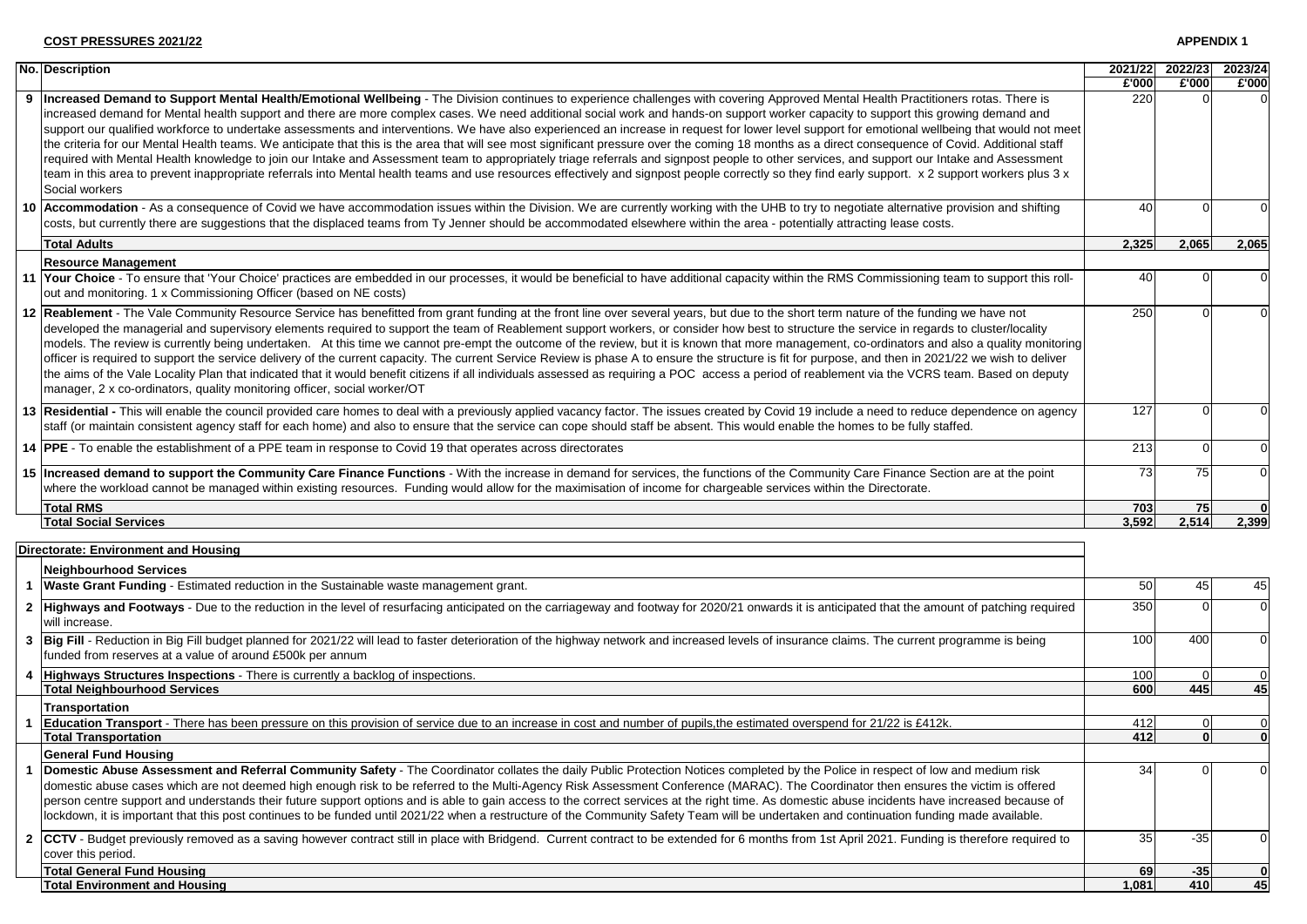#### **APPENDIX 1**

#### **Directorate: Managing Director & Resources**

#### **Property Services**

#### **Legal and Democratic Services**

|   | <b>No. Description</b>                                                                                                                                                                                                                                                                                                           | 2021/22 | 2022/23 | 2023/24        |
|---|----------------------------------------------------------------------------------------------------------------------------------------------------------------------------------------------------------------------------------------------------------------------------------------------------------------------------------|---------|---------|----------------|
|   |                                                                                                                                                                                                                                                                                                                                  | £'000   | £'000   | £'000          |
|   |                                                                                                                                                                                                                                                                                                                                  |         |         |                |
|   | Directorate: Managing Director & Resources                                                                                                                                                                                                                                                                                       |         |         |                |
|   | <b>ICT</b>                                                                                                                                                                                                                                                                                                                       |         |         |                |
|   | 1 Microsoft Licences - Further increased costs as a result of Microsoft changing their costing model and an increase in subscription to purchase Microsoft's Advanced Threat Protection. This has<br>been done in response to the increased security risk from increased home working as a result of the Pandemic.               | 225     |         | 0              |
|   | 2  RSA Licences - New Contract to facilitate remote access as a result of the Pandemic.                                                                                                                                                                                                                                          | 56      |         | 0              |
| 3 | Increased cost of existing ICT contracts - Increased costs from a service provider.                                                                                                                                                                                                                                              | 60      |         | $\mathbf 0$    |
|   | <b>Total ICT</b>                                                                                                                                                                                                                                                                                                                 | 341     |         |                |
|   | <b>Property Services</b>                                                                                                                                                                                                                                                                                                         |         |         |                |
|   | 4 Building Security and Cleaning. The bid represents the projected shortfall for 2021/22.                                                                                                                                                                                                                                        | 65      |         | $\mathbf 0$    |
|   | <b>Total Property</b>                                                                                                                                                                                                                                                                                                            | 65      |         | $\mathbf{0}$   |
|   | <b>Legal and Democratic Services</b>                                                                                                                                                                                                                                                                                             |         |         |                |
|   | 5 Coroner - Increased contribution is required towards the cost of the Joint Coroner Service. The additional costs are attributable to the increased cost of undertaker fees following a payment<br>review. There has also been an increase in the charges from the Cardiff & Vale Health Board in relation to pathologist fees. | 30      |         | $\overline{0}$ |
|   | 6 Land Charges - Long-term decrease of land charges income receipts. The introduction of VAT on some of the land charges fees has had an impact on our receipts in terms of competition from<br>private operators.                                                                                                               | 35      |         | $\Omega$       |
|   | <b>Total Legal and Democratic</b>                                                                                                                                                                                                                                                                                                | 65      |         |                |
|   | <b>Policy &amp; Business Transformation</b>                                                                                                                                                                                                                                                                                      |         |         |                |
|   | 7 C1V - Savings not achieved from previous years                                                                                                                                                                                                                                                                                 | 94      |         | $\overline{0}$ |
|   | <b>Total Policy and Business Transformation</b>                                                                                                                                                                                                                                                                                  | 94      |         | $\mathbf{0}$   |
|   | <b>Human Resources</b>                                                                                                                                                                                                                                                                                                           |         |         |                |
|   | 8  I-Development Software - Annual support cost for system which is used to ensure that all training requirements of the Council are effectively managed.                                                                                                                                                                        | 35      |         | $\mathbf 0$    |
|   | 9  Human Resources - Additional costs to accommodate a restructure                                                                                                                                                                                                                                                               | 130     |         | $\overline{0}$ |
|   | <b>Total Human Resources</b>                                                                                                                                                                                                                                                                                                     | 165     |         | $\mathbf 0$    |
|   | <b>Revenues and Benefits</b>                                                                                                                                                                                                                                                                                                     |         |         |                |
|   | 10 Housing Benefit Overpayments. The migration of housing benefit claims to universal credit is impacting on the subsidy the Council receives on its overpayments. The loss of subsidy will<br>continue as more cases are transferred over to universal credit.                                                                  | 150     | 50      | 50             |
|   | <b>Total Revenues and Benefits</b>                                                                                                                                                                                                                                                                                               | 150     | 50      | 50             |
|   | <b>Total Managing Director and Resources</b>                                                                                                                                                                                                                                                                                     | 880     | 50      | 50             |
|   | Directorate: Policy                                                                                                                                                                                                                                                                                                              |         |         |                |
|   | Council Tax Reduction Scheme - There has been an increased uptake.                                                                                                                                                                                                                                                               | 1,200   |         | $\mathbf 0$    |
|   | 2 City Deal Borrowing Costs-Monies required to finance loans that will be raised to fund capital expenditure.                                                                                                                                                                                                                    | 373     | 70      | 61             |
|   | <b>Total Policy</b>                                                                                                                                                                                                                                                                                                              | 1,573   | 70      | 61             |
|   | <b>COUNCIL TOTAL</b>                                                                                                                                                                                                                                                                                                             | 10,238  | 5,706   | 3,958          |
|   |                                                                                                                                                                                                                                                                                                                                  |         |         |                |

#### **Total Legal and Democratic 65 0 0**

#### **Policy & Business Transformation**

#### **Total Policy and Business Transformation 94 0 0**

#### **Human Resources**

#### **Revenues and Benefits**

#### **Total Revenues and Benefits 150 50 50**

## **Total Managing Director and Resources 880 50 50**

#### **Directorate: Policy**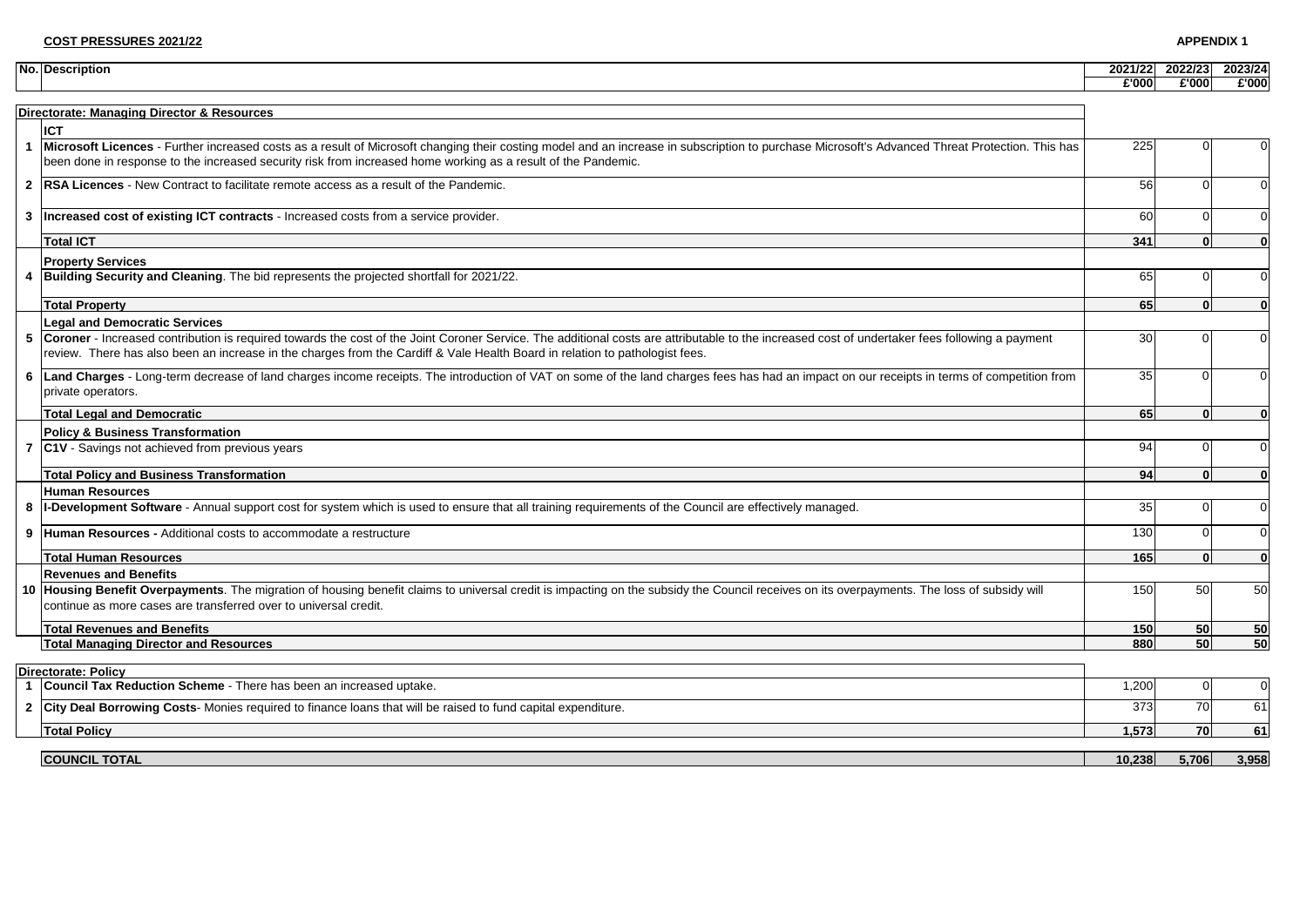| <b>PROPOSED EFFICIENCIES THROUGH SAVINGS AND INCOME GENERATION</b>  |                   |
|---------------------------------------------------------------------|-------------------|
| 2021/22                                                             | <b>APPENDIX 2</b> |
| <b>Service</b>                                                      | 2021/22           |
| <b>ENVIRONMENT AND HOUSING</b>                                      |                   |
| <b>Neighbourhood Services and Transport</b>                         |                   |
| <b>Traffic Surveys</b>                                              | 10                |
| Neighbourhood Services and Transport Efficiencies and Collaboration | 56                |
| <b>Total Neighbourhood Services and Transport</b>                   | 66                |
|                                                                     |                   |
| <b>TOTAL ENVIRONMENT AND HOUSING</b>                                | 66                |
| <b>MANAGING DIRECTOR AND RESOURCES</b>                              |                   |
| <b>Finance, ICT and Property</b>                                    |                   |
| Fraud & Income Recovery                                             | 50                |
| <b>Total Finance and ICT</b>                                        | 50                |
|                                                                     |                   |
| <b>TOTAL MANAGING DIRECTOR AND RESOURCES</b>                        | 50                |
|                                                                     |                   |
| <b>TOTAL</b>                                                        | 116               |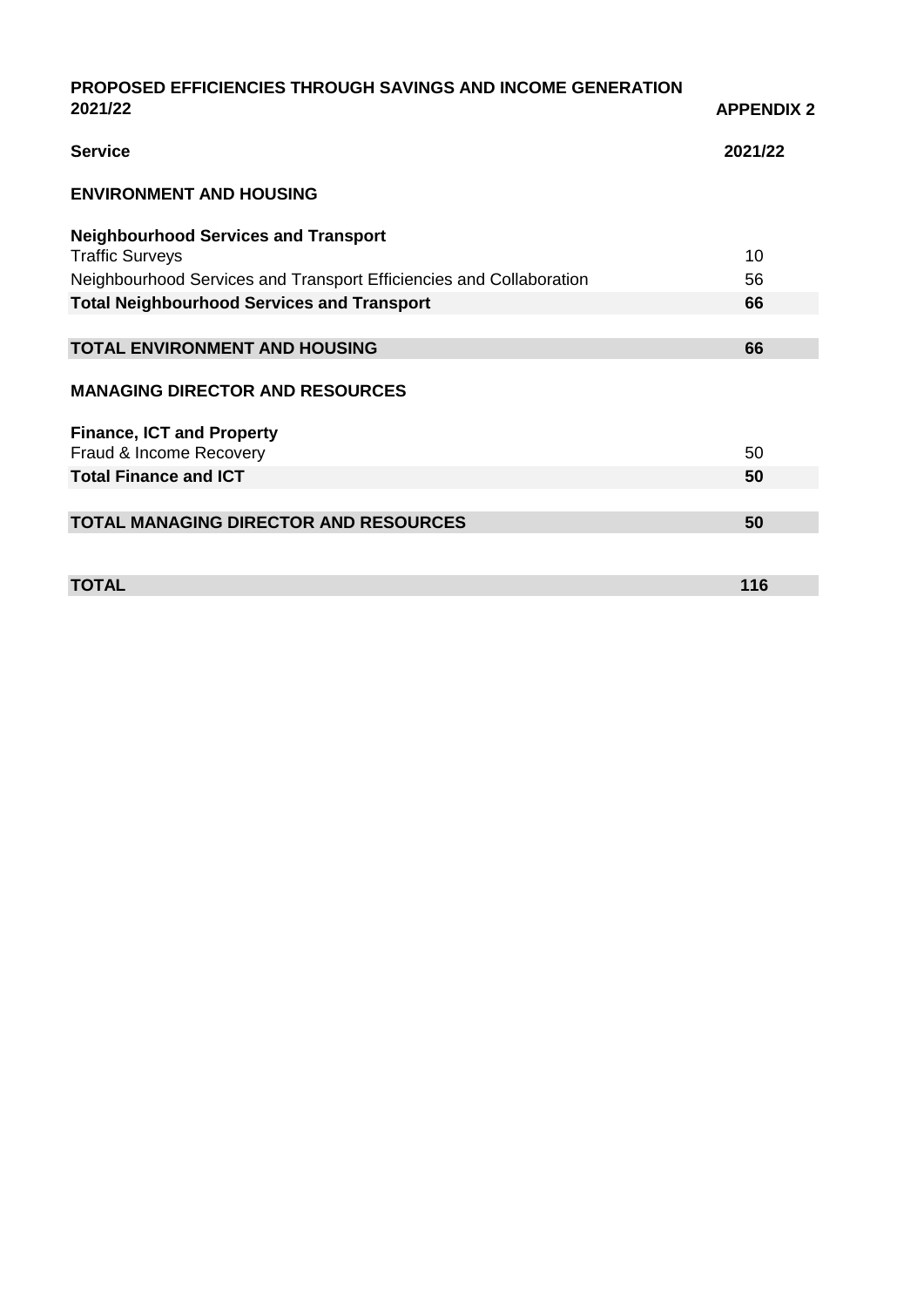# **ANALYSIS OF RESERVES** APPENDIX 3

|                                                        |                        |             |             | <b>Est</b>             |                                                                                                                                                                                                                                                                                                                                             | <b>Est</b>                               | <b>Est</b>     | <b>Est</b> |
|--------------------------------------------------------|------------------------|-------------|-------------|------------------------|---------------------------------------------------------------------------------------------------------------------------------------------------------------------------------------------------------------------------------------------------------------------------------------------------------------------------------------------|------------------------------------------|----------------|------------|
| <b>Name</b>                                            | <b>Bal</b><br>01/04/20 | <b>In</b>   | Out         | <b>Bal</b><br>31/03/21 | <b>Comments</b>                                                                                                                                                                                                                                                                                                                             | <b>Bal</b><br>31/03/22 31/03/23 31/03/24 | <b>Bal</b>     | <b>Bal</b> |
|                                                        | £000                   | £000        | £000        | £000                   |                                                                                                                                                                                                                                                                                                                                             | £000                                     | £000           | £000       |
| <b>Housing Revenue Account</b>                         | 7,948                  | 0           | $-7,058$    | 890                    | The fund is ring fenced by statute for use by the<br>Housing Revenue Account (HRA). As well as acting<br>as a working balance for the HRA, it is also used to<br>fund repairs and the capital programme.                                                                                                                                    | 915                                      | 930            | 946        |
| <b>General Reserves</b>                                |                        |             |             |                        |                                                                                                                                                                                                                                                                                                                                             |                                          |                |            |
| <b>Council Fund</b>                                    | 12,814                 | 0           | $-1,990$    |                        | 10,824 The working balance of the Authority can be used to<br>support Council Fund expenditure or to reduce the<br>Council Tax. The minimum recommended level in the<br>view of the S151 Officer is £10m. £1m approved used<br>in 2020/21 plus use for additional costs due to COVID<br>19. £750k to be used in 2021/22 for Oracle upgrade. | 10,074                                   | 10,074         | 10,074     |
| <b>Specific Reserves</b><br><b>Learning and Skills</b> |                        |             |             |                        |                                                                                                                                                                                                                                                                                                                                             |                                          |                |            |
| <b>Schools Rationalisation and</b><br>Improvements     | 533                    | 0           | $-265$      |                        | 268 This reserve will meet the costs of school restructuring<br>and reorganisation and support schools in the<br>improvement of their teaching and learning facilities<br>including the transition of Barry Secondary schools.                                                                                                              | 134                                      | $\overline{0}$ | $\Omega$   |
| <b>Education Pressures</b>                             | 452                    | $\mathbf 0$ | $-250$      |                        | 202 To fund pressures faced by Learning and Skills.                                                                                                                                                                                                                                                                                         | 202                                      | 202            | 202        |
| <b>School Deferred Pensions</b>                        | 319                    | 10          | $\mathbf 0$ |                        | 329 To initially fund pension costs for schools staff which<br>will be reimbursed by schools over a number of years.                                                                                                                                                                                                                        | 329                                      | 329            | 329        |
| <b>Sports Facilities</b>                               | 6                      | 0           | 0           |                        | 6 Funding transferred from Pen y Garth Primary School<br>in order to provide a budget to fund ad hoc repairs and<br>maintenance required to sports hall.                                                                                                                                                                                    | 6                                        | 6              | 6          |
| <b>Library Fund</b>                                    | 151                    | $\mathbf 0$ | -50         |                        | 101 To finance the improvement of Library services. £50k<br>required in 2020/21 to matchfund the Penarth Library<br>MALD capital project.                                                                                                                                                                                                   | 101                                      | 101            | 101        |
| <b>Adult Community Learning</b>                        | 75                     | $\mathbf 0$ | 0           |                        | 75 To finance initial reshaping costs as a result of the<br>anticipated changes in the way adult learning is funded<br>across Wales.                                                                                                                                                                                                        | 75                                       | 75             | 75         |
| <b>Community For Work Exit Strategy</b>                | 32                     | 16          | 0           |                        | 48 To pay potential redundancy costs if Welsh<br>Government grants were discontinued.                                                                                                                                                                                                                                                       | 48                                       | 48             | 48         |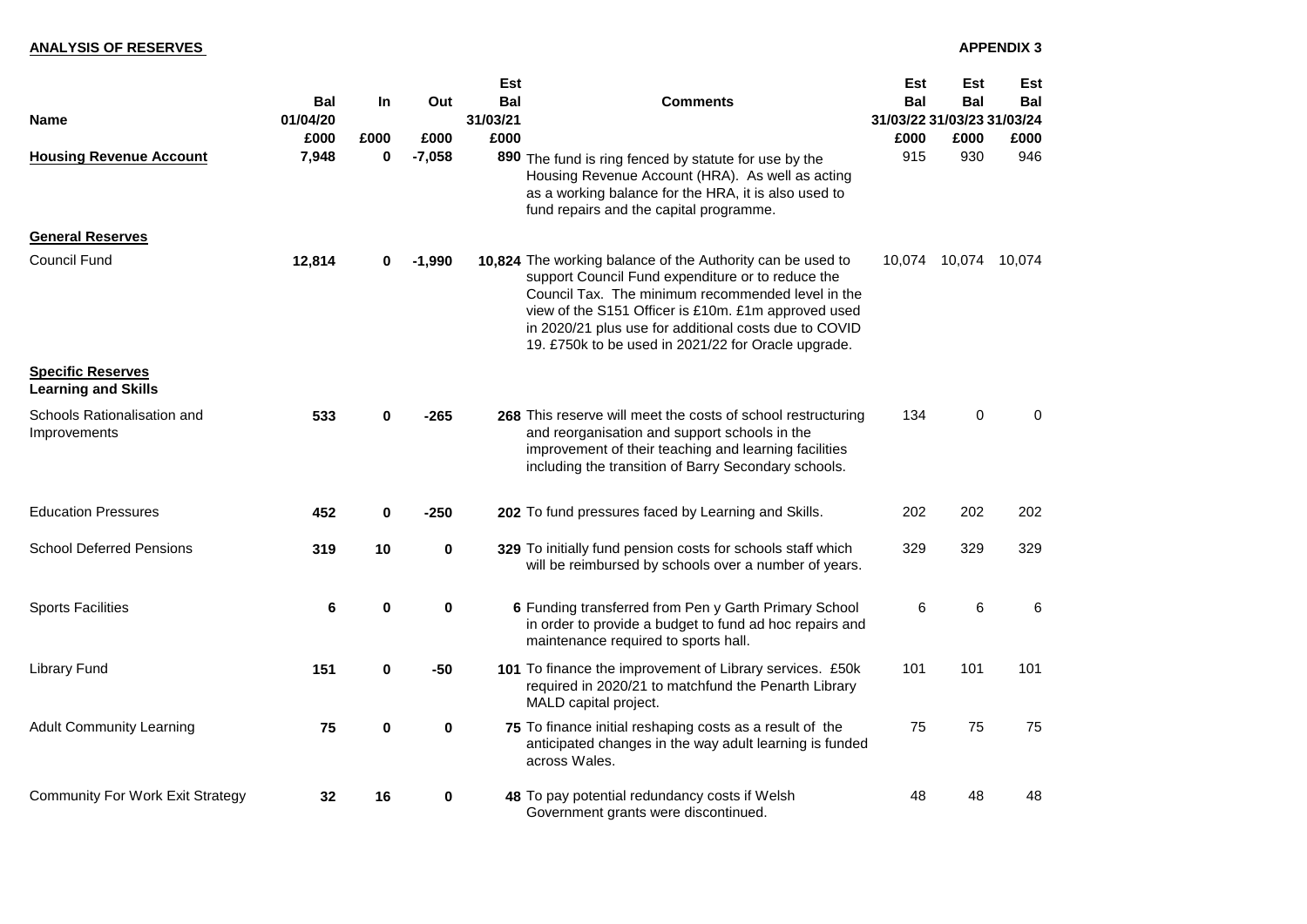|                                                                 |                  |             |             | <b>Est</b>       |                                                                                                                                                                                                                                                                                                                                                                 | <b>Est</b>                         | <b>Est</b>     | <b>Est</b>     |
|-----------------------------------------------------------------|------------------|-------------|-------------|------------------|-----------------------------------------------------------------------------------------------------------------------------------------------------------------------------------------------------------------------------------------------------------------------------------------------------------------------------------------------------------------|------------------------------------|----------------|----------------|
|                                                                 | <b>Bal</b>       | <u>In</u>   | Out         | <b>Bal</b>       | <b>Comments</b>                                                                                                                                                                                                                                                                                                                                                 | <b>Bal</b>                         | <b>Bal</b>     | <b>Bal</b>     |
| <b>Name</b>                                                     | 01/04/20<br>£000 | £000        | £000        | 31/03/21<br>£000 |                                                                                                                                                                                                                                                                                                                                                                 | 31/03/22 31/03/23 31/03/24<br>£000 | £000           | £000           |
| <b>Youth Service</b>                                            | 81               | $\bf{0}$    | $-32$       |                  | 49 To assist with the implementation of the Youth<br>Engagement & Provision Framework in schools as well<br>as initial costs in relation to the reshaping of the Youth<br>service. The reserve will be used to purchase a bus for<br>the Youth service during 20/21. The remaining<br>balance will be required to matchfund the Inspire to<br>Work ESF project. | 25                                 | $\overline{0}$ | $\overline{0}$ |
| Catering                                                        | 117              | $\mathbf 0$ | $\bf{0}$    |                  | 117 To support any issues relating to the Catering trading<br>company.                                                                                                                                                                                                                                                                                          | 117                                | 117            | 117            |
| <b>Catering Equipment Renewals</b>                              | 33               | $\mathbf 0$ | $\mathbf 0$ |                  | 33 Repairs and renewal fund for catering equipment in<br>Schools.                                                                                                                                                                                                                                                                                               | 33                                 | 33             | 33             |
| <b>Social Services</b>                                          |                  |             |             |                  |                                                                                                                                                                                                                                                                                                                                                                 |                                    |                |                |
| Legislative Changes                                             | 7,923            | 0           | $-1,500$    |                  | 6,423 To cover additional burdens on the authority due to<br>changes in legislation eg Social Services and Well-<br>being (Wales) Act 2014, Deprivation of Liberties<br>Standards and other pressures on the service.                                                                                                                                           | 6,423                              | 6,423          | 6,423          |
| <b>Social Services Pressures</b>                                | 1,913            | $\mathbf 0$ | $\mathbf 0$ |                  | 1,913 To cover short term childrens placements which have<br>a high cost e.g. remand, that cannot be<br>accommodated within the current operational budget.                                                                                                                                                                                                     | 1,913                              | 1,913          | 1,913          |
| <b>Social Services Development</b>                              | 350              | $\mathbf 0$ | $\bf{0}$    |                  | 350 To cover costs of implementing service development<br>and contingency for premises maintenance                                                                                                                                                                                                                                                              | 350                                | 350            | 350            |
| <b>Grant Exit Strategy</b>                                      | 630              | $\mathbf 0$ | $\mathbf 0$ |                  | 630 To pay potential redundancy costs if Welsh<br>Government grants were discontinued.                                                                                                                                                                                                                                                                          | 630                                | 630            | 630            |
| <b>Youth Offending Service</b>                                  | 174              | $\mathbf 0$ | $\mathbf 0$ |                  | 174 To assist with potential reductions in grant funding in<br>future years and to carry out works at YOS building                                                                                                                                                                                                                                              | 174                                | 174            | 174            |
| <b>Environment and Housing</b><br><b>Neighbourhood Services</b> | 3,723            | $\mathbf 0$ | $-1,510$    |                  | 2,213 To be used for initiatives to improve Neighbourhood<br>Services, including Parks and Highway services plus<br>any potential costs of waste disposal initiatives.                                                                                                                                                                                          | 506                                | 206            | $\overline{0}$ |
| <b>Bad Weather</b>                                              | 269              | $\mathbf 0$ | $-150$      |                  | 119 To fund necessary works during periods of severe<br>weather conditions.                                                                                                                                                                                                                                                                                     | $\mathbf 0$                        | $\mathbf 0$    | $\overline{0}$ |
| <b>Building Services Improvement</b>                            | 297              | $\mathbf 0$ | $-50$       |                  | 247 Monies set aside for improvements to the Building<br>Services department.                                                                                                                                                                                                                                                                                   | 197                                | 147            | 97             |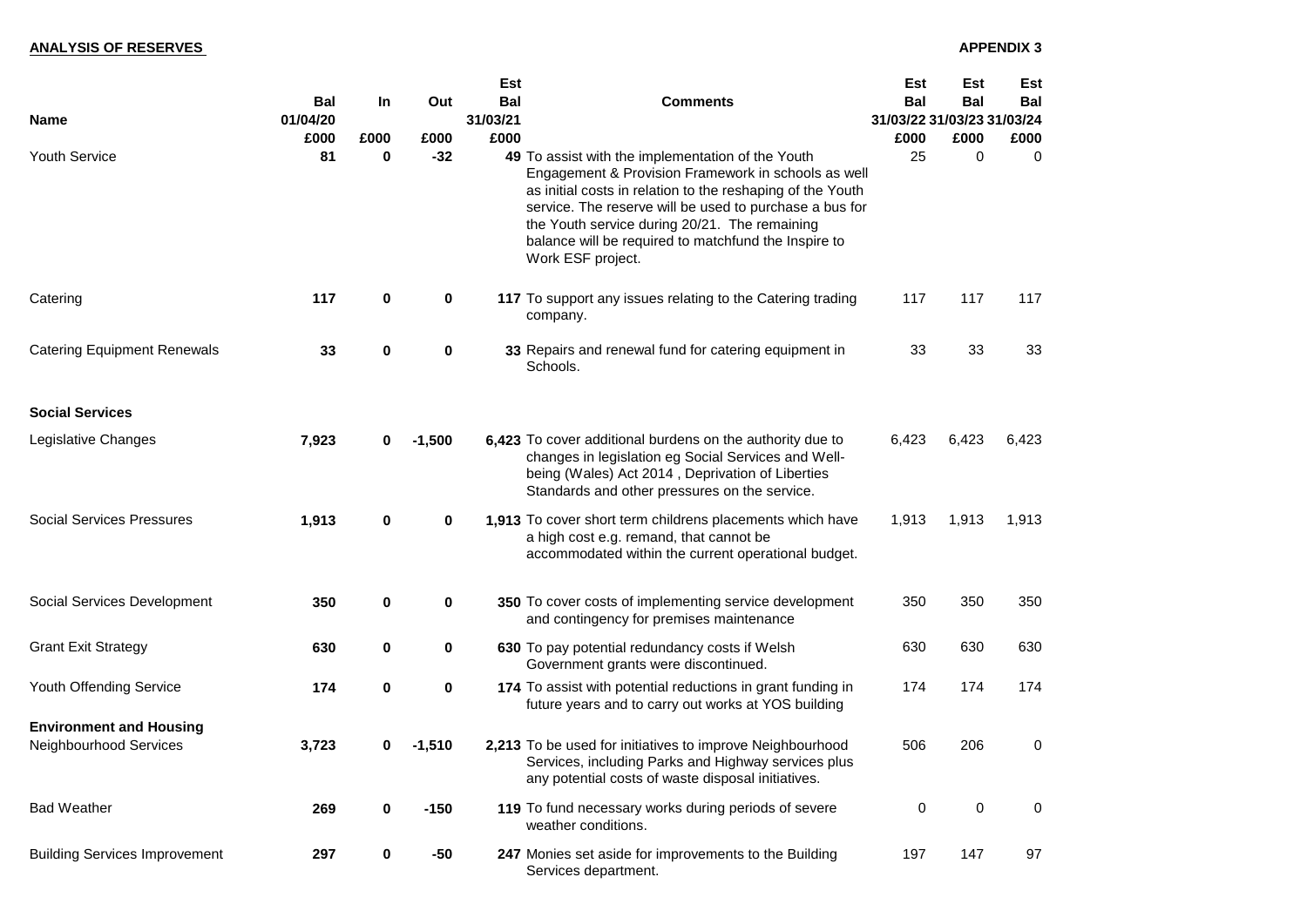| <b>Name</b>                                                       | <b>Bal</b><br>01/04/20<br>£000 | In<br>£000       | Out<br>£000 | <b>Est</b><br><b>Bal</b><br>31/03/21<br>£000 | <b>Comments</b>                                                                                                                                            | <b>Est</b><br><b>Bal</b><br>31/03/22 31/03/23 31/03/24<br>£000 | <b>Est</b><br><b>Bal</b><br>£000 | <b>Est</b><br><b>Bal</b><br>£000 |
|-------------------------------------------------------------------|--------------------------------|------------------|-------------|----------------------------------------------|------------------------------------------------------------------------------------------------------------------------------------------------------------|----------------------------------------------------------------|----------------------------------|----------------------------------|
| <b>Rural Housing Needs</b>                                        | 56                             | $\bf{0}$         | $\bf{0}$    |                                              | 56 To be used to fund Rural Enabler post.                                                                                                                  | 44                                                             | 32                               | 20                               |
| Homelessness and Housing                                          | 655                            | $\mathbf 0$      | $-50$       |                                              | 605 This sum will be used to support homelessness<br>prevention work.                                                                                      | 400                                                            | 200                              | $\mathbf 0$                      |
| <b>Housing Strategy</b>                                           | 10                             | $\boldsymbol{0}$ | $\bf{0}$    |                                              | 10 This funding will be used to produce the Housing<br>Strategy including facilitating consultation events.                                                | 10                                                             | 10                               | $\mathbf 0$                      |
| <b>Supporting People</b>                                          | 50                             | $\bf{0}$         | $\mathbf 0$ |                                              | 50 To continue to provide housing support.                                                                                                                 | 50                                                             | 50                               | 50                               |
| <b>Community Safety</b>                                           | 31                             | $\mathbf 0$      | $-19$       |                                              | 12 To fund community safety initiatives.                                                                                                                   | $\mathbf 0$                                                    | $\pmb{0}$                        | $\overline{0}$                   |
| <b>Gypsy Traveller</b>                                            | 1,052                          | $\mathbf 0$      | $\mathbf 0$ |                                              | 1,052 To support the provision of a Gypsy/Traveller site and<br>Gypsy Liaison Officer.                                                                     | 1,052                                                          | 1,052                            | 1,052                            |
| <b>Regulatory Improvements</b>                                    | 406                            | $\mathbf 0$      | $-75$       |                                              | 331 Monies set aside for Regulatory Services issues and to<br>be used for any future issues arising from the shared<br>services collaboration.             | 331                                                            | 331                              | 331                              |
| <b>Managing Director and Resources</b>                            |                                |                  |             |                                              |                                                                                                                                                            |                                                                |                                  |                                  |
| <b>Regeneration and Planning</b><br><b>Private Sector Housing</b> | 251                            | $\bf{0}$         | -49         |                                              | 202 To fund initiatives for Private Sector Housing, including<br>an Occupational Therapist within the DFG team.                                            | 151                                                            | 99                               | 46                               |
| <b>Local Development Plan</b>                                     | 349                            | 40               | $\bf{0}$    |                                              | 389 Set aside for costs relating to the production of the<br>Local Development Plan.                                                                       | 239                                                            | 139                              | 89                               |
| <b>Regeneration Fund</b>                                          | 305                            | $\mathbf 0$      | $-73$       |                                              | 232 To fund various regeneration schemes in the Vale.                                                                                                      | 192                                                            | 152                              | 112                              |
| <b>Holton Road Surplus</b>                                        | 11                             | 10               | $\bf{0}$    |                                              | 21 Ringfenced sum for Holton Road regeneration.                                                                                                            | 21                                                             | 21                               | 21                               |
| <b>Regeneration &amp; Planning</b>                                | 693                            | $\mathbf 0$      | $-262$      |                                              | 431 Monies set aside to cover various commitments within<br>the service.                                                                                   | 264                                                            | 205                              | 202                              |
| <b>Planning Fees</b>                                              | 100                            | $\mathbf 0$      | $\mathbf 0$ |                                              | <b>100</b> To provide for reduction in planning fees income.                                                                                               | 100                                                            | 100                              | 100                              |
| <b>Building Control</b>                                           | 249                            | $\mathbf 0$      | $-50$       |                                              | 199 Reserve set aside to fund future deficits on the<br>ringfenced Building Control Trading Account.                                                       | 149                                                            | 99                               | 49                               |
| Donations                                                         | 28                             | $\mathbf 0$      | $\mathbf 0$ |                                              | 28 Income received from visitors which is used to fund<br>general projects and to match-fund expenditure<br>incurred by the Friends of the Heritage Coast. | 28                                                             | 28                               | 28                               |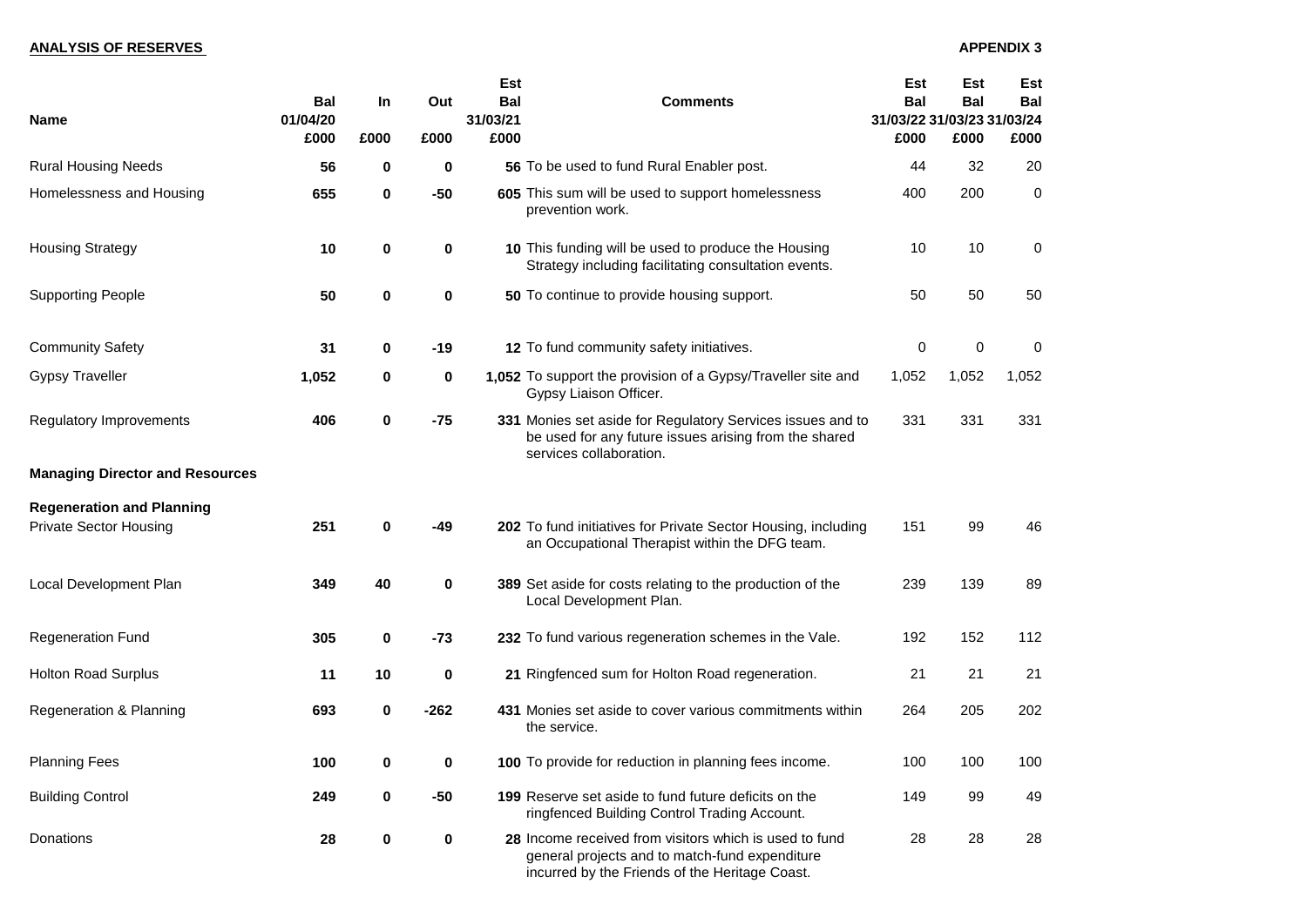# **ANALYSIS OF RESERVES** APPENDIX 3

| <b>Name</b>                          | <b>Bal</b><br>01/04/20<br>£000 | In<br>£000       | Out<br>£000 | <b>Est</b><br><b>Bal</b><br>31/03/21<br>£000 | <b>Comments</b>                                                                                                                                                                                                                                                                            | <b>Est</b><br><b>Bal</b><br>31/03/22 31/03/23 31/03/24<br>£000 | <b>Est</b><br><b>Bal</b><br>£000 | <b>Est</b><br>Bal<br>£000 |
|--------------------------------------|--------------------------------|------------------|-------------|----------------------------------------------|--------------------------------------------------------------------------------------------------------------------------------------------------------------------------------------------------------------------------------------------------------------------------------------------|----------------------------------------------------------------|----------------------------------|---------------------------|
| <b>Resources</b>                     |                                |                  |             |                                              |                                                                                                                                                                                                                                                                                            |                                                                |                                  |                           |
| <b>Welfare Reforms</b>               | 621                            | $\mathbf 0$      | $-200$      |                                              | 421 To fund pressures on the Authority resulting from<br>changes to the Welfare Benefit System. This reserve<br>could be used to finance any Department for Work and<br>Pensions projects.                                                                                                 | 246                                                            | 246                              | 246                       |
| <b>Financial IT System</b>           | 13                             | $\mathbf 0$      | $-13$       |                                              | <b>0</b> To fund the costs of implementing the new Income<br>Management system.                                                                                                                                                                                                            | $\pmb{0}$                                                      | $\mathbf 0$                      | $\mathbf 0$               |
| <b>Internal Audit</b>                | 22                             | 26               | $\mathbf 0$ |                                              | 48 To provide training and support development of<br>Internal Audit staff.                                                                                                                                                                                                                 | 48                                                             | 48                               | 48                        |
| <b>Shared Internal Audit Service</b> | 318                            | 250              | $-26$       |                                              | 542 Balance held on behalf of the partners for the shared<br>audit service.                                                                                                                                                                                                                | 542                                                            | 492                              | 492                       |
| Legal                                | 511                            | $\mathbf 0$      | $-100$      |                                              | 411 To provide in house legal capacity on major projects,<br>fund increased in house capacity which assists with<br>income generation.                                                                                                                                                     | 301                                                            | 206                              | 111                       |
| <b>Trainee Appointments</b>          | 631                            | $\mathbf 0$      | $-55$       |                                              | 576 To fund the appointment of trainees and interns to<br>support services and the Reshaping Service<br>programme.                                                                                                                                                                         | 519                                                            | 461                              | 401                       |
| Legal Claims                         | 1,920                          | $\boldsymbol{0}$ | $\mathbf 0$ |                                              | 1,920 To fund future legal cases and judicial reviews.                                                                                                                                                                                                                                     | 1,920                                                          | 1,920                            | 1,920                     |
| <b>Child Burial</b>                  | 36                             | $\bf{0}$         | 0           |                                              | 36 Ring fenced grant funding received from Welsh<br>Government.                                                                                                                                                                                                                            | 36                                                             | 36                               | 36                        |
| <b>Human Resources</b>               | 141                            | $\mathbf 0$      | -70         |                                              | 71 To fund transitional costs associated with the move to<br>the new HR operating model/HR service centre, for<br>spend to save projects i.e. reduce recruitment spend,<br>reduce sickness absence etc and for a part time<br>temporary post for work associated with the 16-24<br>agenda. | $\mathbf 0$                                                    | $\mathbf 0$                      | $\overline{0}$            |
| Performance and Development          | 367                            | $\bf{0}$         | -45         |                                              | 322 To fund the purchase of hardware, software and<br>equipment and to fund the appointment of trainees and<br>interns to support the service.                                                                                                                                             | 272                                                            | 222                              | 222                       |
| Democratic & Freedom of Information  | 48                             | $\mathbf 0$      | $-14$       |                                              | 34 To be used to fund IT and other equipment required to<br>support department.                                                                                                                                                                                                            | 34                                                             | 9                                | 9                         |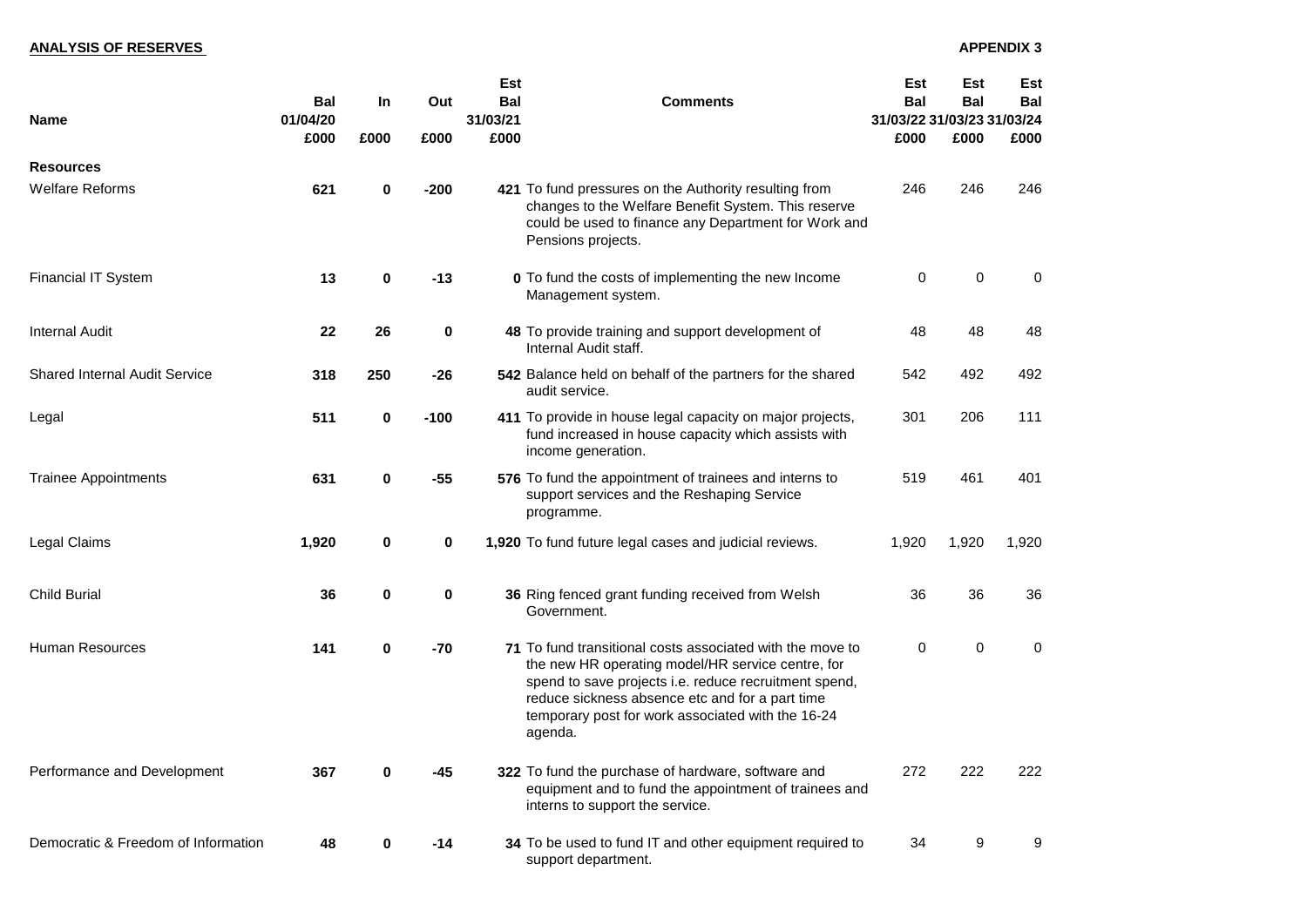| <b>Name</b>                                               | <b>Bal</b><br>01/04/20<br>£000 | <b>In</b><br>£000 | Out<br>£000 | <b>Est</b><br><b>Bal</b><br>31/03/21<br>£000 | <b>Comments</b>                                                                                                                                                                                                                                                            | <b>Est</b><br><b>Bal</b><br>31/03/22 31/03/23 31/03/24<br>£000 | <b>Est</b><br><b>Bal</b><br>£000 | <b>Est</b><br><b>Bal</b><br>£000 |
|-----------------------------------------------------------|--------------------------------|-------------------|-------------|----------------------------------------------|----------------------------------------------------------------------------------------------------------------------------------------------------------------------------------------------------------------------------------------------------------------------------|----------------------------------------------------------------|----------------------------------|----------------------------------|
| Corporate                                                 |                                |                   |             |                                              |                                                                                                                                                                                                                                                                            |                                                                |                                  |                                  |
| <b>Election Expenses</b>                                  | 411                            | 42                | $-14$       |                                              | 439 Set aside for the Council and other elections costs.                                                                                                                                                                                                                   | 457                                                            | 224                              | 241                              |
| <b>Corporate Governance</b>                               | 338                            | $\mathbf 0$       | $\mathbf 0$ |                                              | 338 This reserve has been set aside in respect of local<br>government governance and development issues e.g.<br>collaboration, mergers. The fund is also a useful<br>contingency provision for improvements required<br>urgently e.g. as a result of an inspection report. | 338                                                            | 338                              | 338                              |
| Early Retirement/Redundancy                               | 973                            | $\mathbf 0$       | $\mathbf 0$ |                                              | 973 Used to finance the cost of early retirement and<br>redundancy as a result of restructuring, budget<br>savings and the Reshaping Service Programme.                                                                                                                    | 973                                                            | 973                              | 973                              |
| Events                                                    | 293                            | $\mathbf 0$       | -90         |                                              | 203 To provide funds to promote the Vale of Glamorgan<br>particularly in respect of tourism and economic                                                                                                                                                                   | 203                                                            | 203                              | 203                              |
| <b>Insurance Fund</b>                                     | 4,574                          | $\bf{0}$          | $\mathbf 0$ |                                              | 4,574 To fund potential future claims on the Authority based<br>upon historical evidence. This is reviewed annually.<br>No prediction for future use has been included at<br>present and claims can have a long lead time.                                                 | 4,574                                                          | 4,574                            | 4,574                            |
| <b>Energy Management Fund</b>                             | 199                            | 119               | $-284$      |                                              | 34 Energy saving schemes initially funded from this<br>reserve and transfers in relate to the repayments to<br>the fund from services once savings are achieved and<br>income from renewable energy sources.                                                               | 179                                                            | 317                              | 450                              |
| Green Infrastructure and Climate<br><b>Change Reserve</b> | 1,250                          | $\bf{0}$          | $\mathbf 0$ |                                              | 1,250 This reserve has been set up to provide funds for<br>Environmental Initiatives across the Vale of<br>Glamorgan.                                                                                                                                                      | 1,250                                                          | 1,250                            | 1,250                            |
| <b>Reshaping Services</b>                                 | 686                            | $\mathbf 0$       | $-216$      |                                              | 470 To fund one off costs that will be incurred during the<br>implementation of the Council's Reshaping Services<br>programme.                                                                                                                                             | 347                                                            | 221                              | 221                              |
| <b>Digital Reshaping</b>                                  | 220                            | $\bf{0}$          | $\mathbf 0$ |                                              | 220 Invest to save funding to support the implementation of<br>new digital ways of working and to update current<br>systems.                                                                                                                                               | 220                                                            | 220                              | 220                              |
| Interpretation Services for Asylum<br><b>Seekers</b>      | 98                             | $\bf{0}$          | $\mathbf 0$ |                                              | 98 To provide support and interpretation services for<br>asylum seekers.                                                                                                                                                                                                   | 98                                                             | 98                               | 98                               |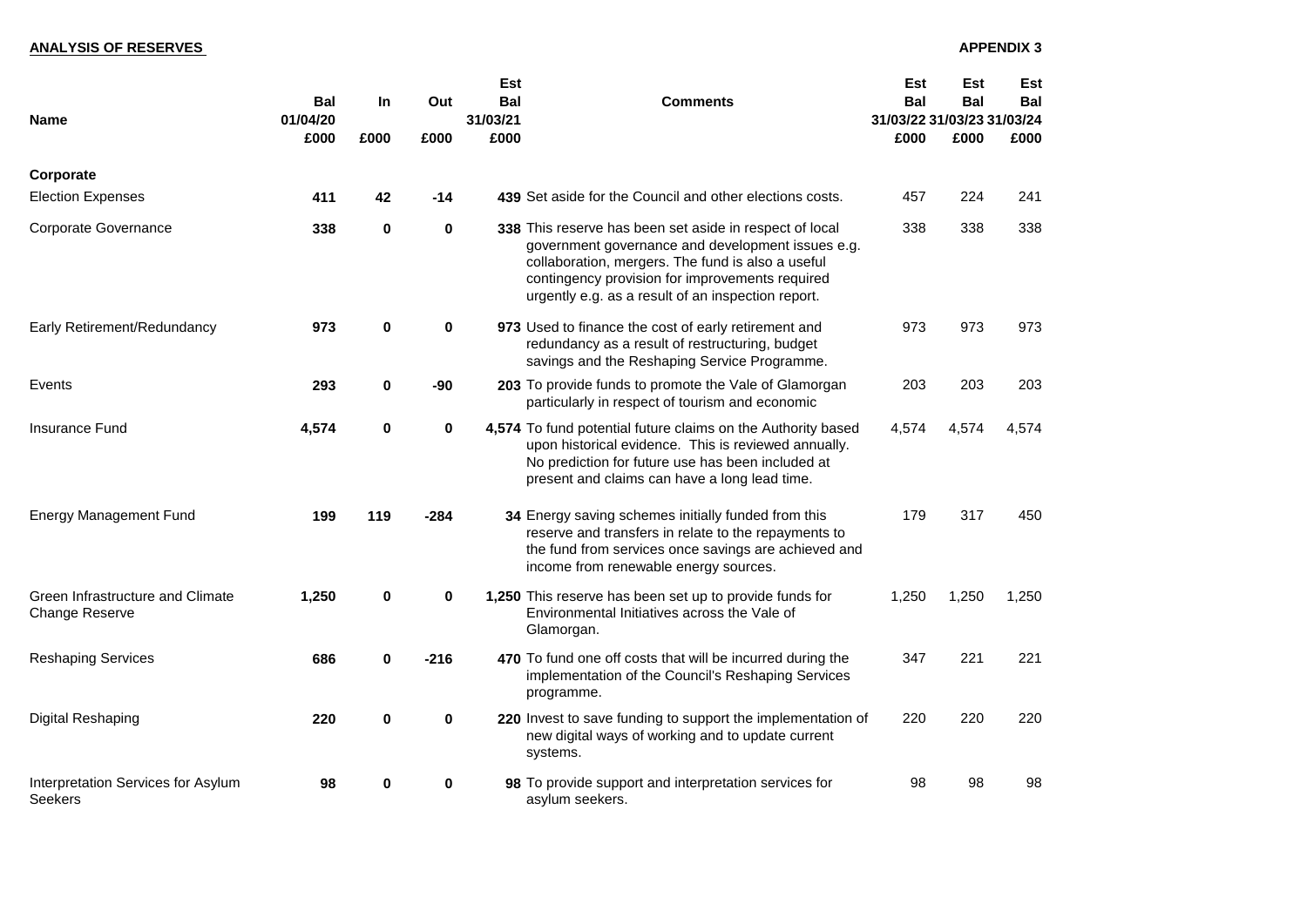# **ANALYSIS OF RESERVES** APPENDIX 3

|                                   | <b>Est</b>                                                                        |             |             |                                          |                                                                                                                                                                                                                                                                                     | <b>Est</b>     | <b>Est</b>     | <b>Est</b>     |
|-----------------------------------|-----------------------------------------------------------------------------------|-------------|-------------|------------------------------------------|-------------------------------------------------------------------------------------------------------------------------------------------------------------------------------------------------------------------------------------------------------------------------------------|----------------|----------------|----------------|
| <b>Name</b>                       | <b>Bal</b><br><b>Bal</b><br>In.<br>Out<br><b>Comments</b><br>31/03/21<br>01/04/20 |             |             | <b>Bal</b><br>31/03/22 31/03/23 31/03/24 | <b>Bal</b>                                                                                                                                                                                                                                                                          | <b>Bal</b>     |                |                |
|                                   | £000                                                                              | £000        | £000        | £000                                     |                                                                                                                                                                                                                                                                                     | £000           | £000           |                |
| <b>Stronger Communities Fund</b>  | 325                                                                               | $\bf{0}$    | $\bf{0}$    |                                          | 325 To enable community groups, the voluntary sector and<br>town and community councils to apply for revenue and<br>capital funding that promotes initiatives within the Vale<br>of Glamorgan consistent with the Council's vision of<br>"Strong communities with a bright future". | 325            | 325            | 325            |
| <b>Mayors Foundation</b>          | 5                                                                                 | $\mathbf 0$ | $\bf{0}$    |                                          | 5 Ringfenced funding to be issued as grants.                                                                                                                                                                                                                                        | 5              | 5              | 5              |
| <b>Capital</b>                    |                                                                                   |             |             |                                          |                                                                                                                                                                                                                                                                                     |                |                |                |
| <b>City Deal</b>                  | 1,898                                                                             | $\mathbf 0$ | $\mathbf 0$ |                                          | 1,898 To be used to contribute towards the City Deal which<br>will generate significant economic growth and to<br>improve transport and other infrastructure within the<br>Cardiff Capital Region.                                                                                  | 1,898          | 1,898          | 1,898          |
| <b>Coastal Works</b>              | 487                                                                               | $\mathbf 0$ | $-202$      |                                          | 285 To assist in funding the ongoing liabilities that will arise<br>following the coastal developments in the Vale,<br>maintaining the impact of the significant investment<br>made.                                                                                                | 175            | 65             | 65             |
| <b>Waste Transfer Station</b>     | 1,498                                                                             | $\mathbf 0$ | $-1,498$    |                                          | <b>0</b> Establishment of a Waste Transfer Station.                                                                                                                                                                                                                                 | $\mathbf 0$    | $\mathbf 0$    | $\overline{0}$ |
| <b>ICT Fund</b>                   | 2,893                                                                             | 73          | $-711$      |                                          | 2,255 Set aside to meet the costs of replacement and<br>renewal of computer hardware and software,<br>telecommunication systems and infrastructure.<br>Transfers in include the repayment back into the fund<br>from schools and other services relating to IT loans.               | 939            | 987            | 833            |
| <b>Capital Scheme Commitments</b> | 1,565                                                                             | 22          | $-1,243$    |                                          | 344 Set aside for capital schemes to be undertaken                                                                                                                                                                                                                                  | $\mathbf 0$    | $\mathbf 0$    | $\mathbf 0$    |
| <b>School Investment Strategy</b> | 9,090                                                                             | 267         | $-1,809$    |                                          | 7,548 To be used to fund schemes identified as part of the<br>Schools Investment Programme including the Band B<br>21st Century School programme.                                                                                                                                   | 2,078          | 1,176          | 399            |
| WG Schools Capital Grant 2018-19  | 185                                                                               | 0           | $-185$      |                                          | <b>0</b> A £1.765m grant was received from WG and was used<br>to displace existing capital spend in 2018/19. An<br>equivalent sum is being carried forward through this<br>reserve to fund capital expenditure relating to schools.                                                 | $\overline{0}$ | $\overline{0}$ | $\overline{0}$ |
| WG Schools Capital Grant 2019-20  | 1,905                                                                             |             | $-1,905$    |                                          | <b>0</b> A £1.905m grant has been awarded by WG and is<br>being used to displace existing capital spend in<br>2019/20. An equivalent sum is being carried forward<br>through this reserve into 2020/21 to fund capital<br>expenditure relating to schools.                          | $\overline{0}$ | $\overline{0}$ | $\overline{0}$ |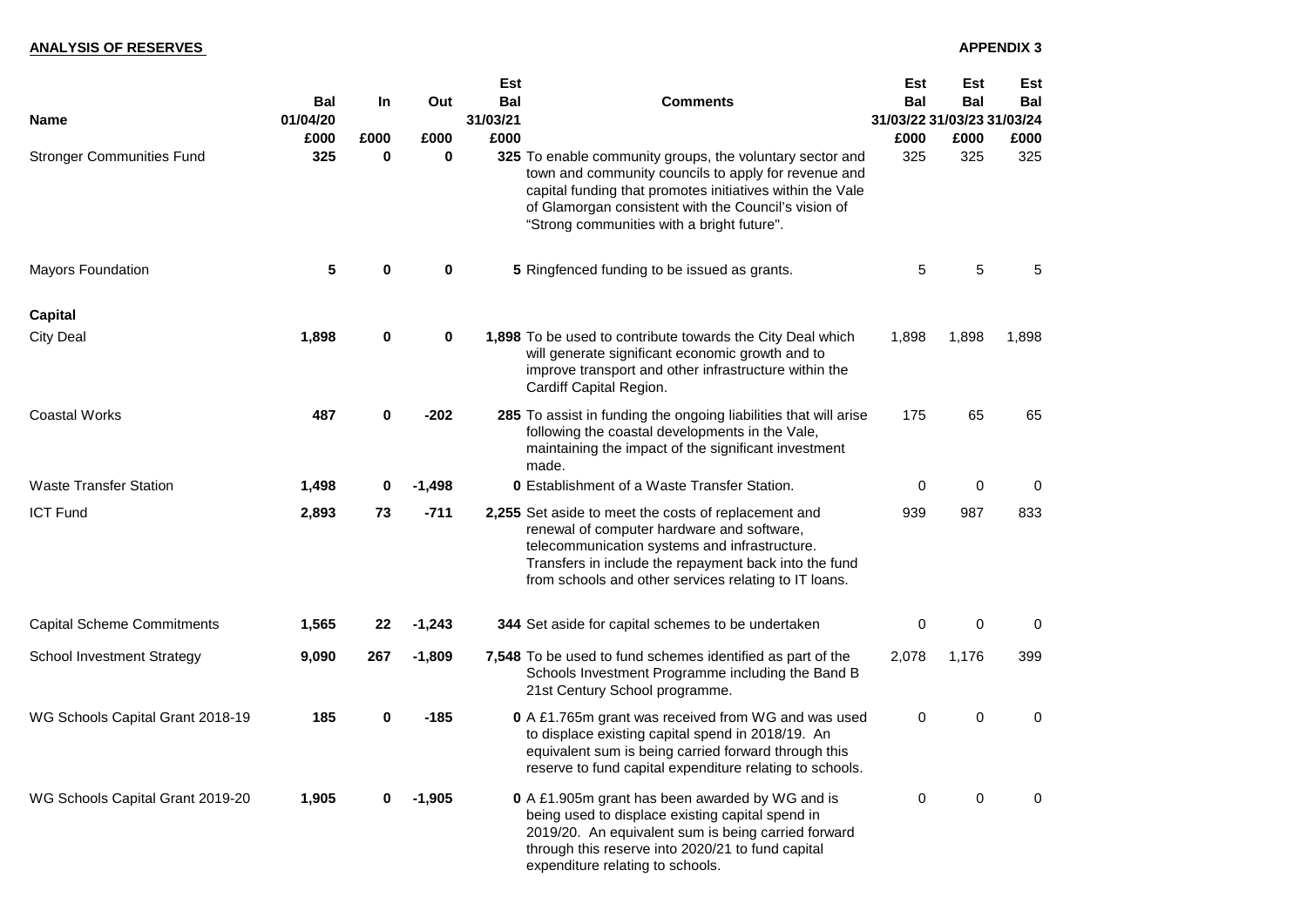| <b>Name</b>                                                | <b>Bal</b><br>01/04/20<br>£000 | <b>In</b><br>£000 | Out<br>£000  | <b>Est</b><br><b>Bal</b><br>31/03/21<br>£000 | <b>Comments</b>                                                                                                                                                           | <b>Est</b><br><b>Bal</b><br>31/03/22 31/03/23 31/03/24<br>£000 | <b>Est</b><br><b>Bal</b><br>£000 | <b>Est</b><br><b>Bal</b><br>£000 |
|------------------------------------------------------------|--------------------------------|-------------------|--------------|----------------------------------------------|---------------------------------------------------------------------------------------------------------------------------------------------------------------------------|----------------------------------------------------------------|----------------------------------|----------------------------------|
| <b>Capital Economic Regeneration Fund</b>                  | 489                            | $\mathbf 0$       | $-156$       |                                              | 333 To finance capital economic regeneration schemes.                                                                                                                     | 333                                                            | 333                              | 333                              |
| <b>Commercial Opportunities and Invest</b><br>to Save Fund | 2,354                          | $\mathbf 0$       | $\mathbf 0$  |                                              | 2,354 This fund is to be used to finance capital and revenue<br>projects, with repayment of such advances being<br>credited back to the fund where appropriate.           | 2,354                                                          | 2,354                            | 2,354                            |
| <b>Council Building Fund</b>                               | 5,777                          | $\mathbf 0$       | $-1,979$     |                                              | 3,798 The fund is available in respect of repairs and<br>maintenance of Council Buildings.                                                                                | 2,451                                                          | 2,110                            | 1,889                            |
| <b>Repairs and Renewals Vehicle</b>                        | 3,361                          | 800               | $-2,818$     |                                              | 1,343 This fund is primarily for the replacement of plant and<br>vehicles. Vehicles are purchased from the fund and<br>the transfer in represents the equivalent "rental" | 141                                                            | $\overline{0}$                   | $\Omega$                         |
| <b>Carbon Vehicles Reserve</b>                             | $\mathbf 0$                    | 215               | $\mathbf{0}$ |                                              | 215 New reserve for electric pool cars                                                                                                                                    | 215                                                            | 215                              | 215                              |
| <b>Social Services Buildings</b>                           | 500                            | $\mathbf 0$       | $-10$        |                                              | 490 To fund the update of Social Services premises to<br>meet the future demands of the service.                                                                          | 490                                                            | 490                              | 490                              |
| <b>ICF Capital</b>                                         | 330                            | $\mathbf 0$       | $-330$       |                                              | <b>0</b> Health have requested that the funding is returned to<br>them during 2020/21                                                                                     | $\overline{0}$                                                 | $\overline{0}$                   | $\overline{0}$                   |
| <b>Telecare</b>                                            | 685                            | $\mathbf 0$       | $\mathbf 0$  |                                              | 685 Replacement fund for Telecare equipment and other<br>service costs.                                                                                                   | 685                                                            | 685                              | 685                              |
| <b>TOTAL SPECIFIC RESERVES (excl</b><br>HRA)               | 68,341                         | 1,890             | $-18,358$    | 51,873                                       |                                                                                                                                                                           | 38,940                                                         | 35,973                           | 34,142                           |